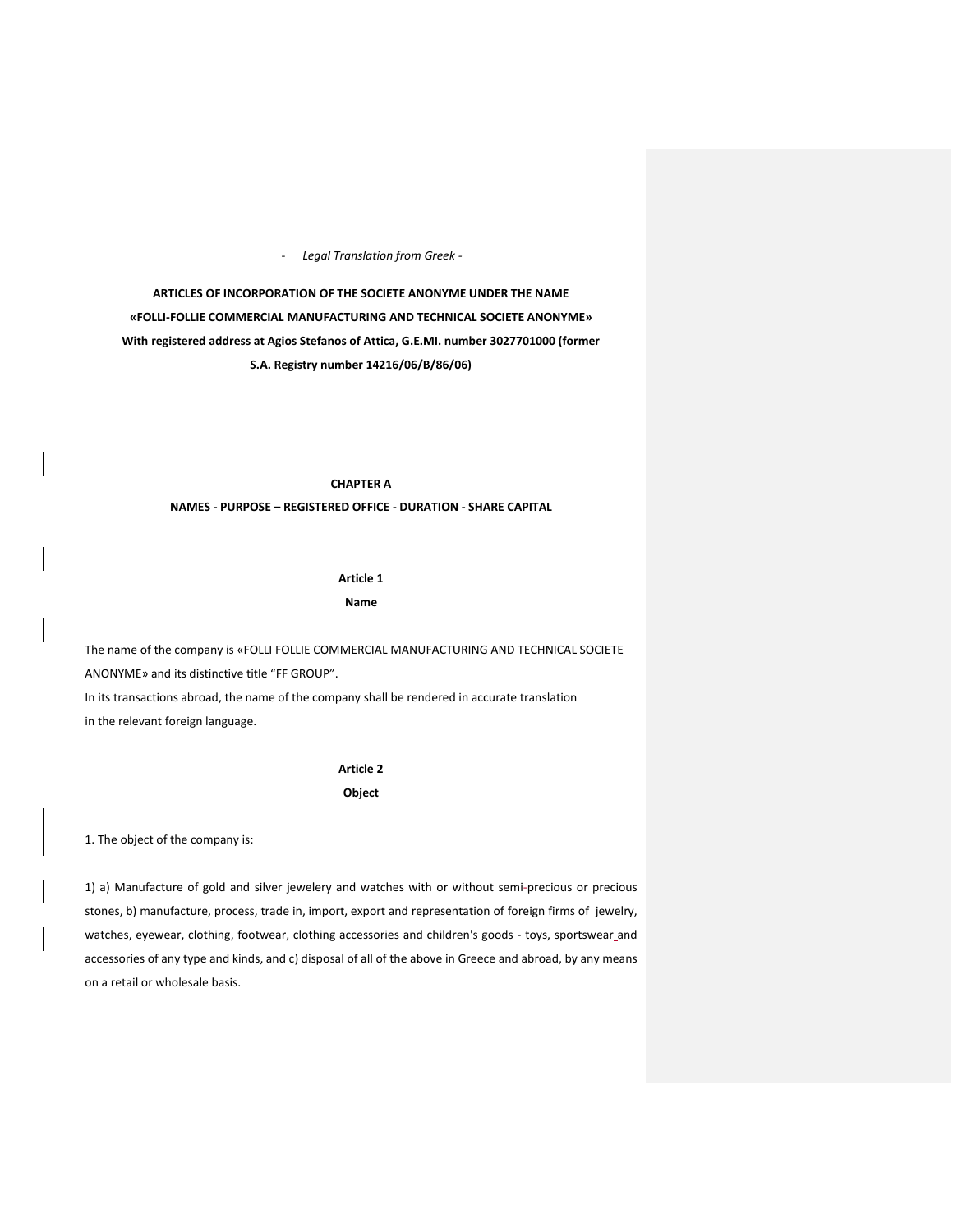2) Import, export, manufacture and marketing of toiletries, home wear, furniture, bedding and linen and fabrics and in general goods related thereto.

3) Import, export, manufacture and marketing of toiletries, pharmaceuticals and parapharmaceutical products, food supplements, cosmetics, perfumes and in general, goods related thereto.

4) Import, export, manufacture and marketing of electric and electronic devices appliances, batteries and goods related thereto.

5) Manufacture, import and marketing of foodstuffs and establishment and operation of restaurants, coffee shops, shops selling confectionery items, fast food restaurants and other activities related thereto. 6) Purchase and sale of real property, erection of buildings either onto self-owned land or under the exchange compensatory system.

7) Marketing of any kind of gym instruments and accessories related thereto, as well as representation of Greek or foreign firms, import, export, manufacture, processing and repair in relation to the above goods. 8) Operation of sport centers, beauty salons, as well as operation of gyms under franchise, conduction of seminars-conferences and scientific support and training of gym trainers, as well as representation of foreign firms in relation to the above services and activities.

9) Construction, assembling, representation, import and export from foreign and domestic firms, lease, repair and custody in relation to passenger cars and trucks, all-terrain vehicles, snow mobiles, jet skis, motorbikes, bicycles and in general two-wheeled vehicles, two wheeled vehicle parts and other parts related to the above.

10) Production, assembling, representation, import and export from foreign and domestic firms of nautical goods, sea boats, engines and parts thereto and other recreation and sports marine items, provision of maintenance services, custody and repair of the above goods (in floating and land premises), as well as mediation services in the sale and purchase of the above items (new or used), rental of boards and in general of the above items and finally manufacture and exploitation of marinas, aquariums and theme parks.

11) Manufacture, assembling, establishment, representation, import and marketing of foreign and domestic firms, lease and maintenance of any kind of security system and other security parts related thereto.

12) Reconstruction, lease, exploitation, provisions of services for the management and exploitation of shopping malls, department stores, outlet stores or shopping centers, exhibition and conference centers, multi-cinemas, restaurant and recreational centers, Aeolic parks, parking premises and entertainment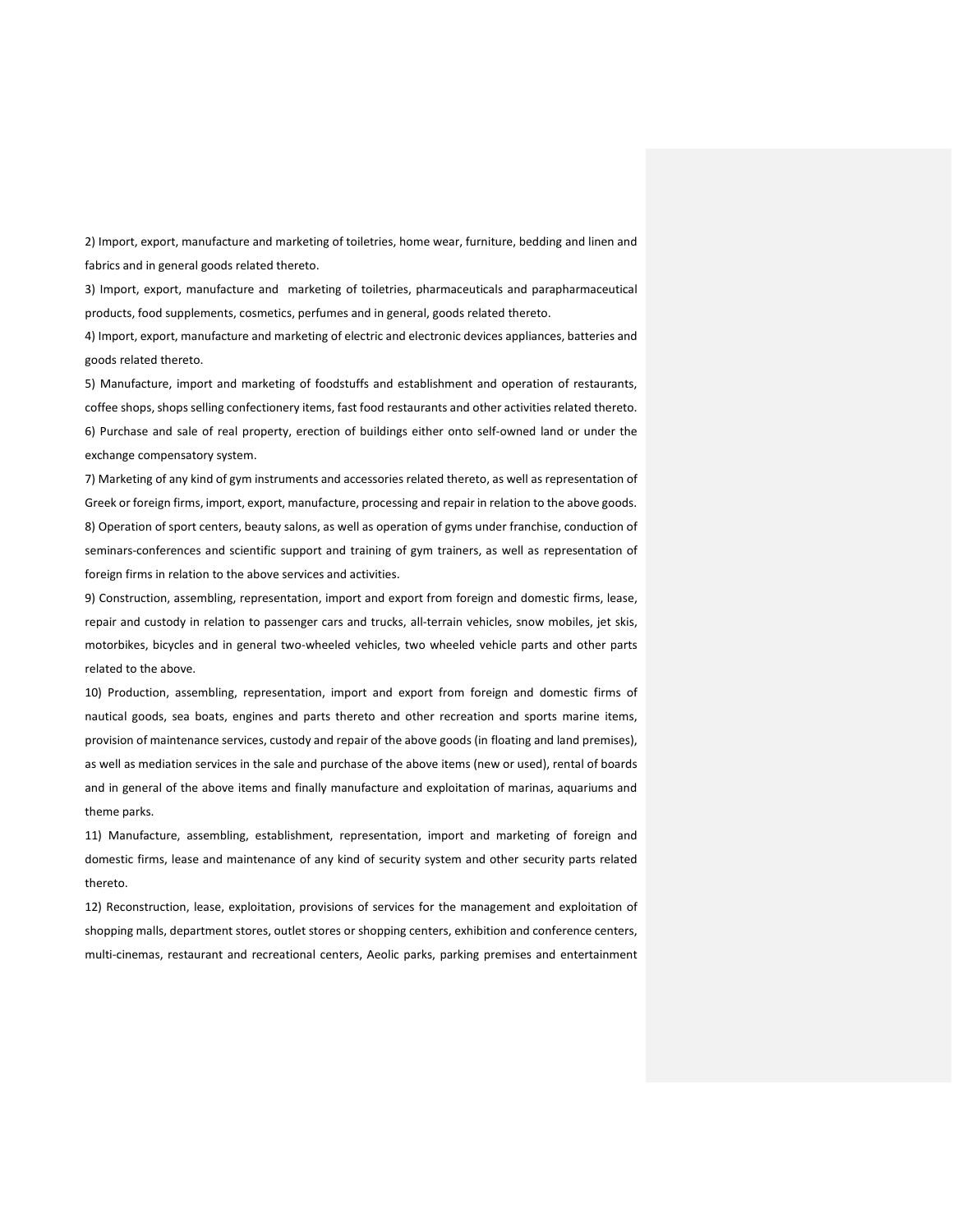centers for children. In addition, provision of services and all necessary technical support towards third parties for the establishment of stores, exhibition kiosks etc. in the above premises or elsewhere. 13) Representation on an exclusive or not basis, of domestic or foreign industrial or commercial business for the manufacture or marketing, provision of services of the above under 1, 2, 3, 4, 5, 6, 7, 8, 9, 10, 11, 12 products and services and the disposal thereof in Greece and abroad, on a retail or wholesale basis.

2. For the fulfillment of its above object, the following activities may be exercised by the Company:

a) Conclusion of any kind of agreement with domestic of foreign natural or legal persons, organisations, companies or public or private legal entities or countries regarding the Company's objects.

b) Establishment of companies or joint ventures, administration or participation in companies, joint ventures or acquisition of shares of companies which have as object to exercise in Greece or abroad activities that are directly or indirectly related to the Company's object, as well as the establishment of branches or agencies or offices anywhere in Greece or their establishment abroad.

c) Participation in auctions or tenders, public or private, with objects related to the Company's objects. d) Lease and rent of real estate property, as well as execution of leasing agreements for real estate property, which are purchased by the lessor company, or by third parties or the Company itself. e) The acquisition or exploitation by any means of any right of patent, trademark or administrative license

necessary according to the above, as well as the provision of any kind of supporting services for the fulfillment of the Company's objects.

# **Article 3**

# **Registered Office**

The company's registered seat until March 31, 2004 at the Municipality of Glyfada, while since April 1, 2004 the registered office is the Municipality of Agios Stefanos, Attica.

# **Article 4**

# **Duration**

The duration of the company shall be one hundred (100) years from its incorporation. in accordance with the provisions of PD. 86/79. By resolutions of the Shareholders General Meeting, taken by an increased quorum and majority, in accordance provision of article 8 para. 2 of Law 4548/2018, articles 29 par. 3 and

**Με σχόλια [LD1]:** PD 86/79 has been abolished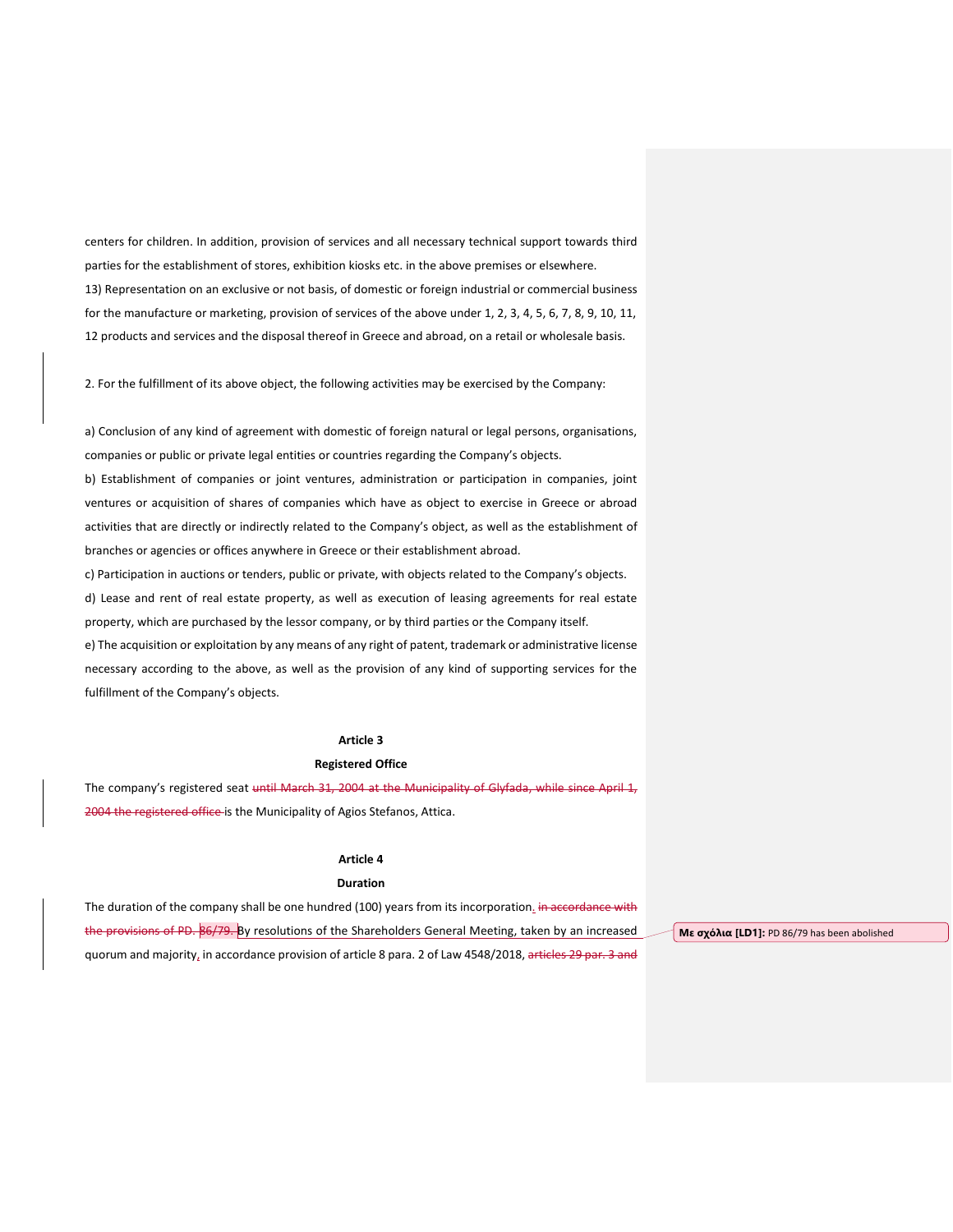/1920, as is the case with Article 25 of this Statute, the duration of the company may be extended or shortened..

**Με σχόλια [LD2]:** The former article was about minority rights and not to an increased quorum-majority.

# **Article 5**

# **Share Capital**

1. The initial share capital of the Company was set according to article 3 of P.D. 86/79 to fifty million (50.000.000) drachmas. By virtue of provisions of article 120 of L. 2533/97 it was increased by two billion nine hundred fifty millions (2.950.000.000) drachmas and more specifically by four hundred fifty million (450.000.000) drachmas by capitalization of reserves and the remaining amount of two billions five hundred millions (2.500.000.000) drachmas by cash.

Further, by resolution of the Company's Shareholders General Meeting dated 12-11-1997, its share capital was increased by seven hundred sixty-two million five hundred thousands(762.500.000) drachmas in cash by issuance of 7.625.000 registered shares of a nominal value of 100 drachmas each. Moreover, by resolution of the Company's Shareholder General Meeting dated 10-1-2000, the Company's share capital increased by one billion five hundred and five million (1.505.000.000) drachmas by capitalization of reserves. Further, by resolution of the Company's Shareholder Meeting dated 28-6-2001, the Company's share capital increased by 117.201.875 drachmas through capitalization of reserves by the account "Difference from the issuance of shares above par», by corresponding increase of the nominal value of each share from 100 to 102,225 drachmas.

Further to the above, the Company's share capital reached five billion three hundred eighty four million seven hundred one thousands five hundreds (5.384.701.875) drachmas or fifteen million eight hundred and two million and five hundred (15.802.500) Euro, fully paid in.

Further, by resolution of the Company's Shareholders General Meeting dated 6-12-2010 the Company's share capital simultaneously a) decreased by 38.889,30 euro due to cancellation of 129.631 owned shares, of a total nominal value of 38.889,30 euro, and increased by 39.706,80 euro through capitalization of reserves from issuance of shares above par, b) decreased by 8.973.277,20 euro due to cancellation of shares held by the merged company «FOLLI FOLLIE Industrial and Commercial Societe Anonyme for Jewelry – Clothing –Footwear - Accessories» and increased by 9.884.062,50 euro, which corresponds to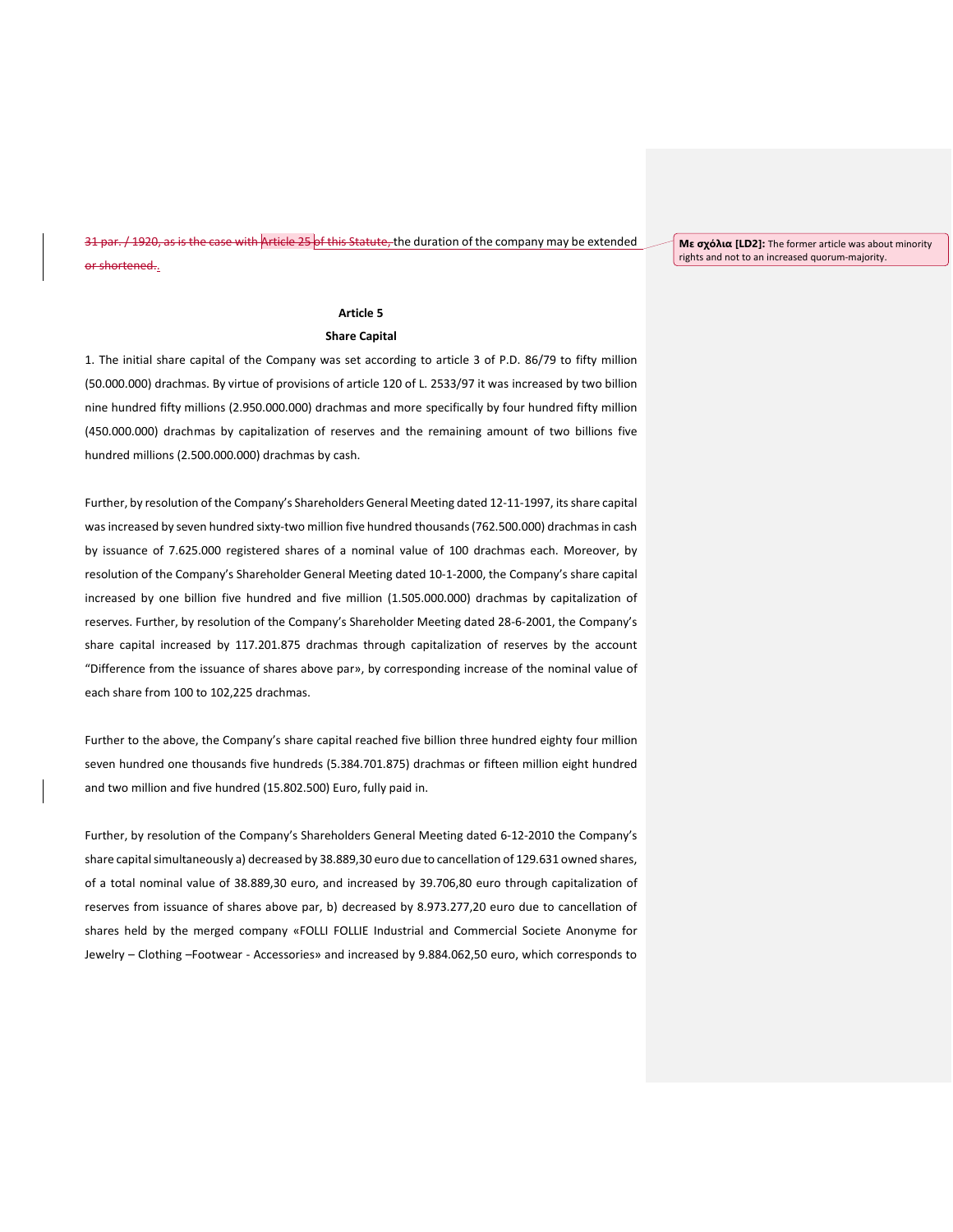the share capital contributed by the merged company «FOLLI FOLLIE Industrial and Commercial Societe Anonyme for Jewelry – Clothing – Footwear - Accessories» and c) increased by

1.462.360,20 euro, which corresponds to the share capital contributed as a result of the merger of the company "ELMEC SPORT COMMERCIAL INDUSTRIAL AND TECHNICAL SOCIETE ANONYME" (which share capital of ELMEC SPORT reaches 1.462.360,20 euro pursuant to the cancellation of the company's participation thereto of 31.777.639,80 euro).

Further to the above, the Company's share capital amounted to 18.176.463 Euro (15.803.317,50 - $8.973.277,20 + 9.884.062,50 + 1.462.360,20$ .

Finally, by resolution of the Company's Shareholders General Meeting dated 26-5-2011 the Company's share capital increased by 1.908.000,00 Euro, by means of cash payment, through issuance of 6.360.000 new common registered voting intangible shares of the Company of a nominal value of €0,30 each, with selling price € 13,30, by waiving the right of first refusal of the former shareholders to the benefit of the company FOSUN International Limited and Pramerica – Fosun China Opportunity Fund, LP. The difference which occurred between the nominal value and the purchase price of 82.680.000 Euro was credited to the Reserves Fund by issuance of shares above par.

Further to the above, the Company's share capital reached 20.084.463 Euros.

By resolution of the Company's Shareholders General Meeting dated 20-6-2014, the Company's share capital increased with capitalization of part of the Company's reserves by 50.211.157,50 Euros, by increasing the nominal value of the share by 0,75 Euros per share, while at the same the corresponding reduction of the Company's capital was resolved, by return of cash to the shareholders and by reducing the nominal value of the share by 0,75 Euros per share.

Finally, by resolution of the Company's Shareholders General Meeting dated 26-6-2015, the Company's share capital increased with capitalization of part of the Company's reserves by 13.270.156,94 Euros, by increasing the nominal value of the share by 0,19821526131 Euros per share, while at the same the corresponding reduction of the Company's capital was resolved, by return of cash to the shareholders and by reducing the nominal value of the share by 0,19821526131 Euros per share.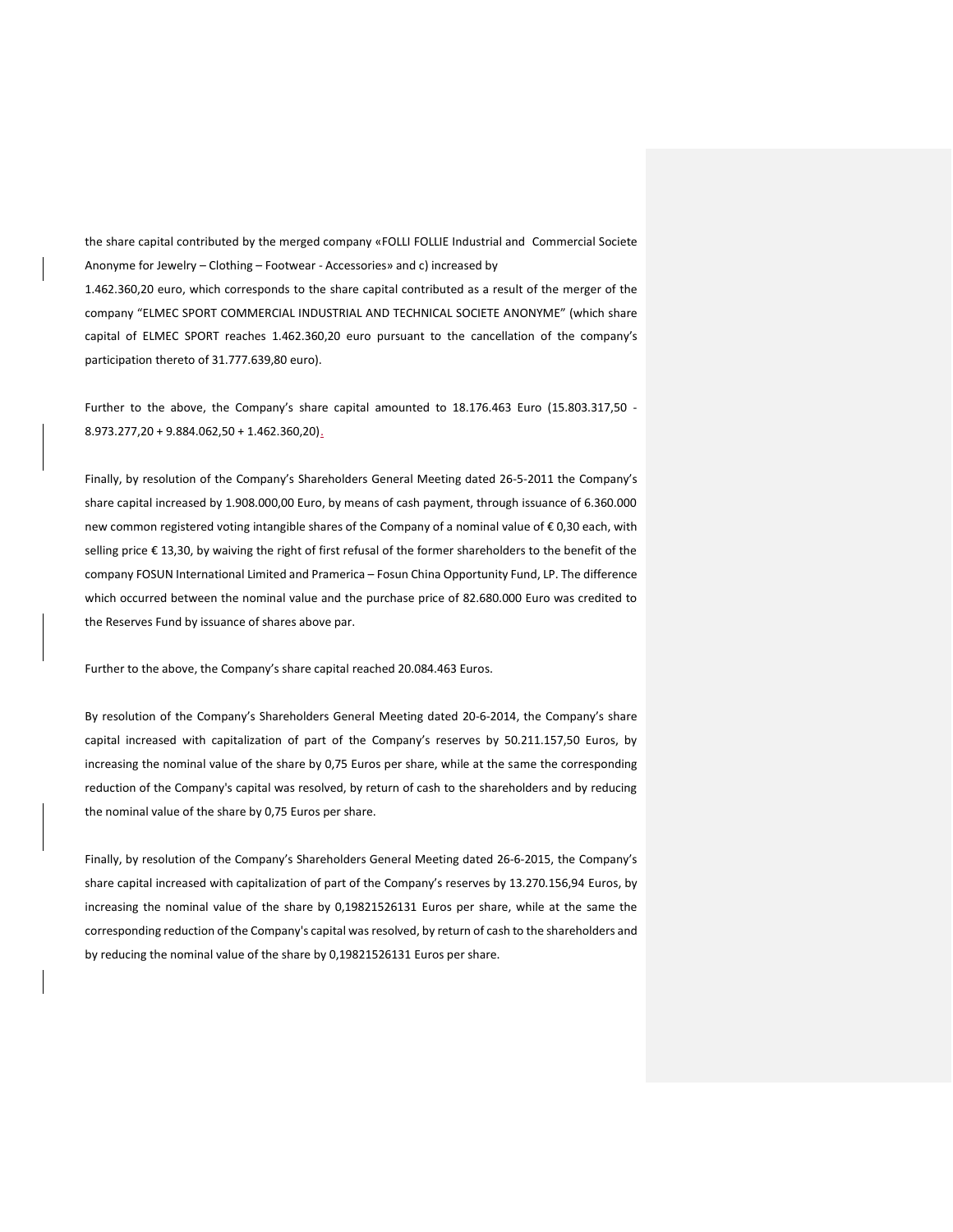2. Further to the above, the Company's share capital reached 20.084.463 Euro and it is divided into sixtysix million nine hundred forty eight thousands two hundred and ten (66.948.210) common voting registered shares, of a nominal value of 0,30 Euro each and is fully paid in.

3. The Company's share titles are intangible. Vis-a-vis the Company, a person is deemed to be shareholder if entered on the records of the S.A. S.A. "HELLENIC EXCHANGES - ATHENS STOCK EXCHANGE S.A. (ATHEX)", - "Hellenic Exchange S.A., clearing, settlement and registration" under its capacity as administrator SAT or other entity which will be legally designated for such purpose in accordance with the relevant applicable provisions pursuant to para 7 of article 8b 40 of C.L. 2190/1920Law 4548/2018, as in force. The registration of the relevant data in the above records entails the automatic acceptance from the shareholder of the Articles and any amendments thereof, as well as resolution of the Company's Board of Directors and General Meetings.

4. The Company may also issue bonds, warrants, founding securities and other securities provided for by special provisions. The aforementioned titles may be issued in separate categories, as the law designates or decides the body responsible for their issuance. The Company may issue securities of the same category in consecutive time series, in accordance with the law.

**Με σχόλια [LD3]:** Article 56 of Law 4548/2018

# **Article 6**

#### **Share capital increases**

1a) Without prejudice to paragraph 3 of this present article, it is provided that throughout the five hears from entry into force of this present of within five (5) years from the relevant resolution of the gen meeting, the Board of Directors has the right by resolution taken by majority of at least two thirds (2/3) of its members:

(aa) increase the share capital in whole or in part by issuing new shares, for an amount not exceeding the original share capital.

(bb) issue a bond loan by issuing convertible bonds. In this case, the provisions of article 3a of Law 2190/1920 apply.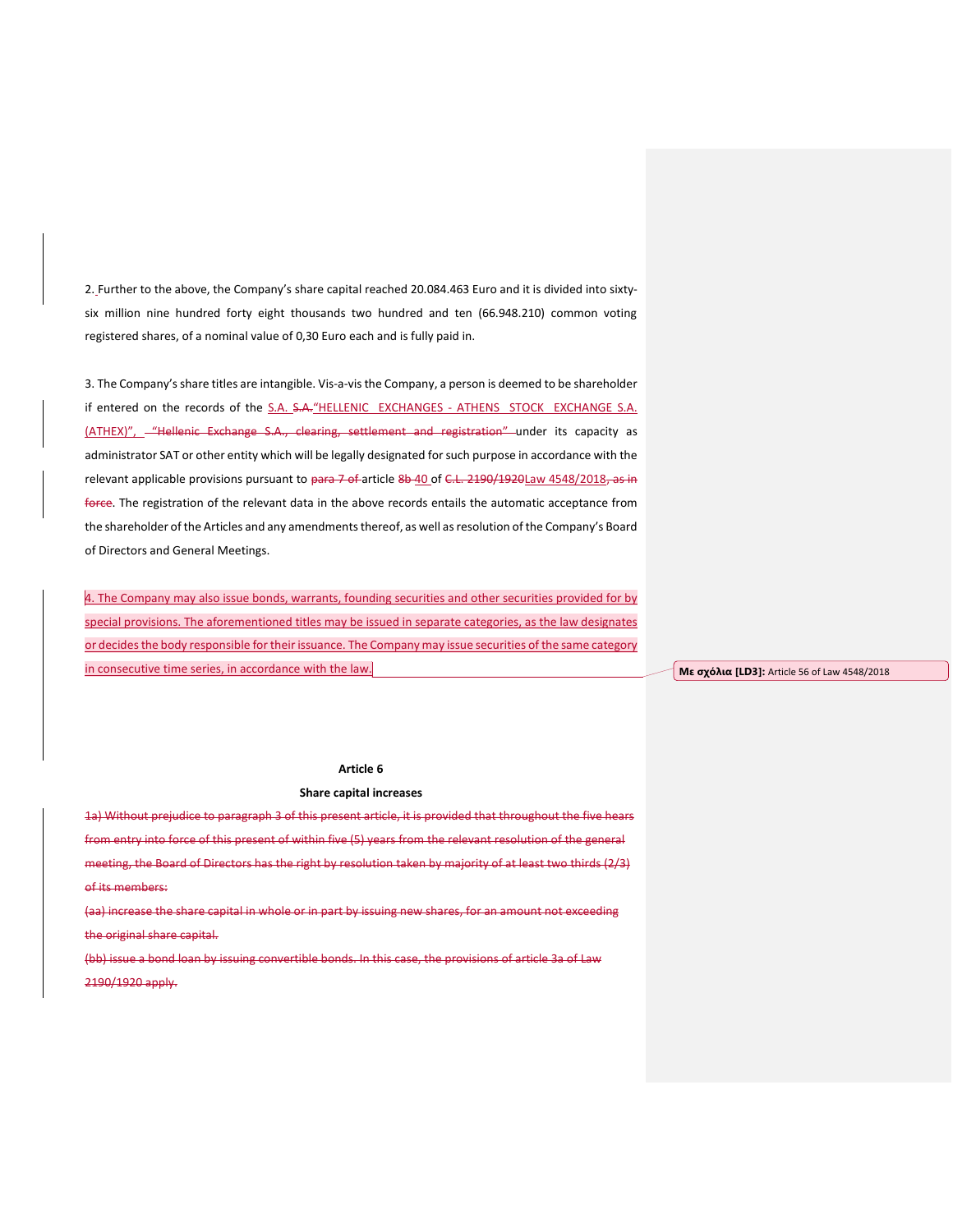b) The above powers may be delegated to the Board of Directors also by decision of the General Meeting, subject to formal disclosure of article 7b of Law 2190/1920. In such a case, the share capital may be increased, and the bond loan may be issued up to the amount of the capital paid on the date that such power was granted to the Board of Directors. 2. The above powers of the Board of Directors may be renewed by the General Meeting for a period not

exceeding five years for each renewal and shall expire at the end of each five-year period.

This decision of the general meeting is subject to formal disclosure requirements of article 7b of Law 2190/1920.

1.

During the first five years following the incorporation of the company, the Board of Directors shall be entitled by its decision, for which a majority vote of at least two thirds (2/3) of all its members are required, to increase the share capital in whole or in part, by issuing new shares, for an amount that may not exceed three times the original Share Capital.

The above power may be granted to the Board of Directors and by decision of the General Assembly for a period not exceeding five years, which shall be publicized. In such a case, the Board of Directors shall have the right by its decision requiring the above majority to raise the Share Capital up to three times of the paid-up capital payable on the date the Board was granted the said power.

The above power of the Board of Directors may be renewed by the General Assembly for a period not exceeding five years for each renewal granted and shall become effective after the expiration of the previous one. This decision of the General Assembly is subject to formal publicity.

# 2.

3. By derogating from the provisions of the above two paragraphs, if the Company's reserves exceed one quarter (1/4) of the paid in share capital, then a general meeting resolution shall always be required which is taken pursuant to provisions of paragraphs 3 and 4 of article 29 and paragraph 2 of article 31 of C.L. 2190/1920, as in force and by respective amendment of article 5 of these present.

24. The General Meeting resolving on the increase of the share capital pursuant to paragraphs 3 and 4 of article 13029 and paragraph 2 of article13231 of C.L. 4548/20182190/1920 as in force, may **Με σχόλια [LD4]:** Article 24 of Law 4548/2018

**Με σχόλια [LD5]:** This is no longer provided for by Law 4548/2018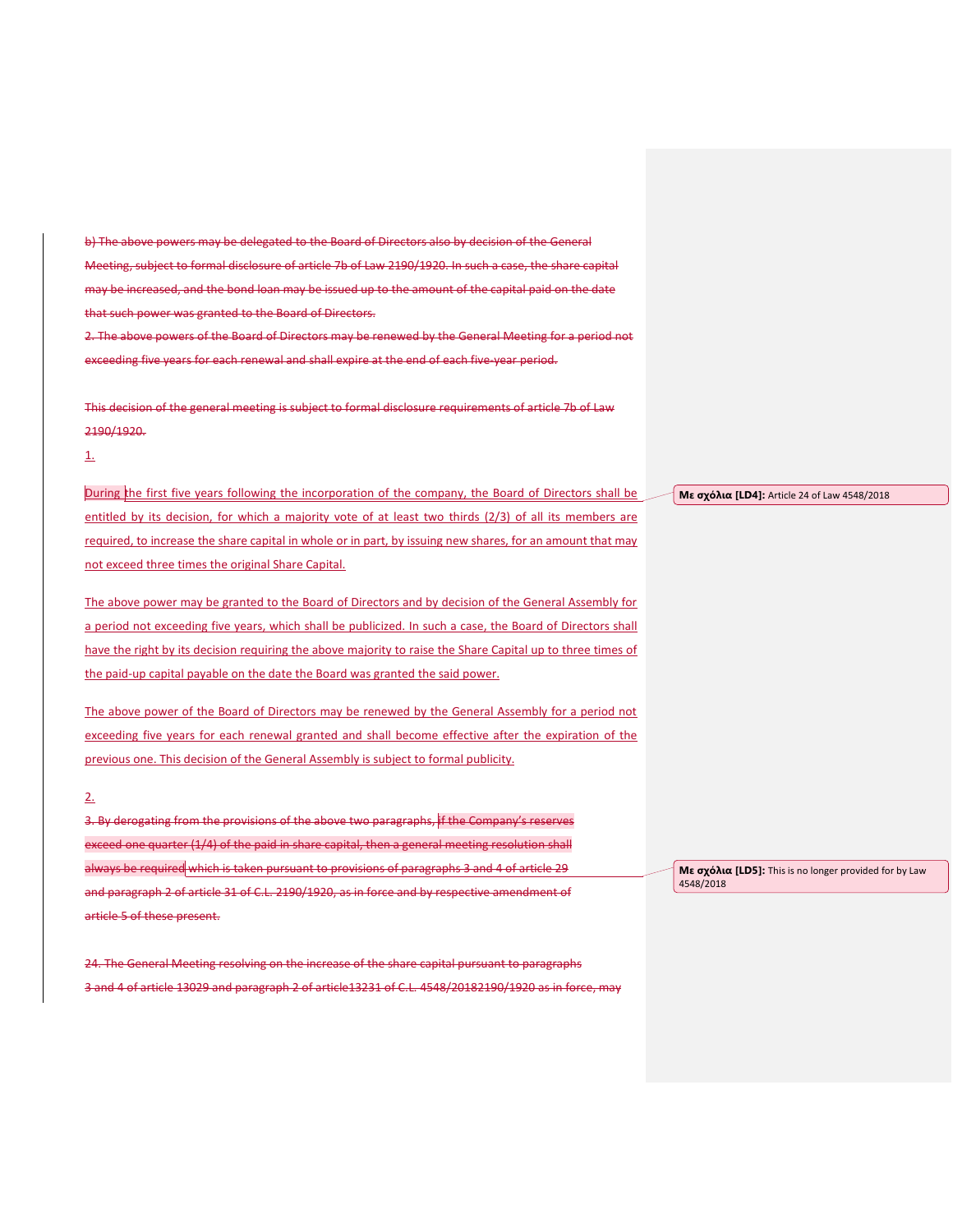authorize the Board of Directors to resolve thereon for a purchase price of the new shares or for the interest and the means to define same, in case of issuance of shares bearing the right to cash interest, within the timeframe set by the General Meeting and which shall not exceed one (!) year. In such case, the deadline for payment of the capital according to article 11 of C.L. 2190/1920 as in force begins from the date such resolution was taken by the Board of Directors, by virtue of which are defined the purchase price of the shares or and the means to define it, as the case may be.

# Τ

The General Meeting resolving on the increase of share capital pursuant to paragraphs 3 and 4 of article 130 and paragraph 2 of article 132 of Law 4548/2018-2190/1920 as in force, may authorize the Board of Directors to resolve thereon on the purchase price of the new shares or the interest and the means to define same, in case of issuance of interest bearing shares, within the timeframe set by the General Meeting and which shall not exceed one (1) year. In such case, the deadline for the payment of the capital according to article 11 of Law 2190/1920, as in force, begins from the date such resolution was taken by the Board of Directors, by virtue of which are defined the purchase price of the shares and or the means to define it as the case may be. to determine such as the issue price of the new shares, or, on the issue of preferred shares with a right to receive interest, the interest rate and their calculation method. The period of validity of the authorization shall be specified in the relevant decision of the General Assembly and may not exceed one (1) year. If the above authorization is granted to the Board of Directors, the deadline for payment of the capital according to article 20 of Law 4548/2018 begins with the adoption of the decision of the Board of Directors, which determines where appropriate the share price or even the interest rate or the determination method. The authorization is subject to disclosure publicity.

# $3.7$

 $53.$ Capital increases, decided in accordance with paragraph 1 and 2 of this article, constitute -an amendment to the Articles of Association<sub> $x$ </sub> but is are not subject to administrative approval where required by Law 4548/2018.

4. 64. In any case of an increase of the share capital, which is not effected by a contribution in kind or the issue of bonds with the right to convert them into shares, preference is given to the whole new capital or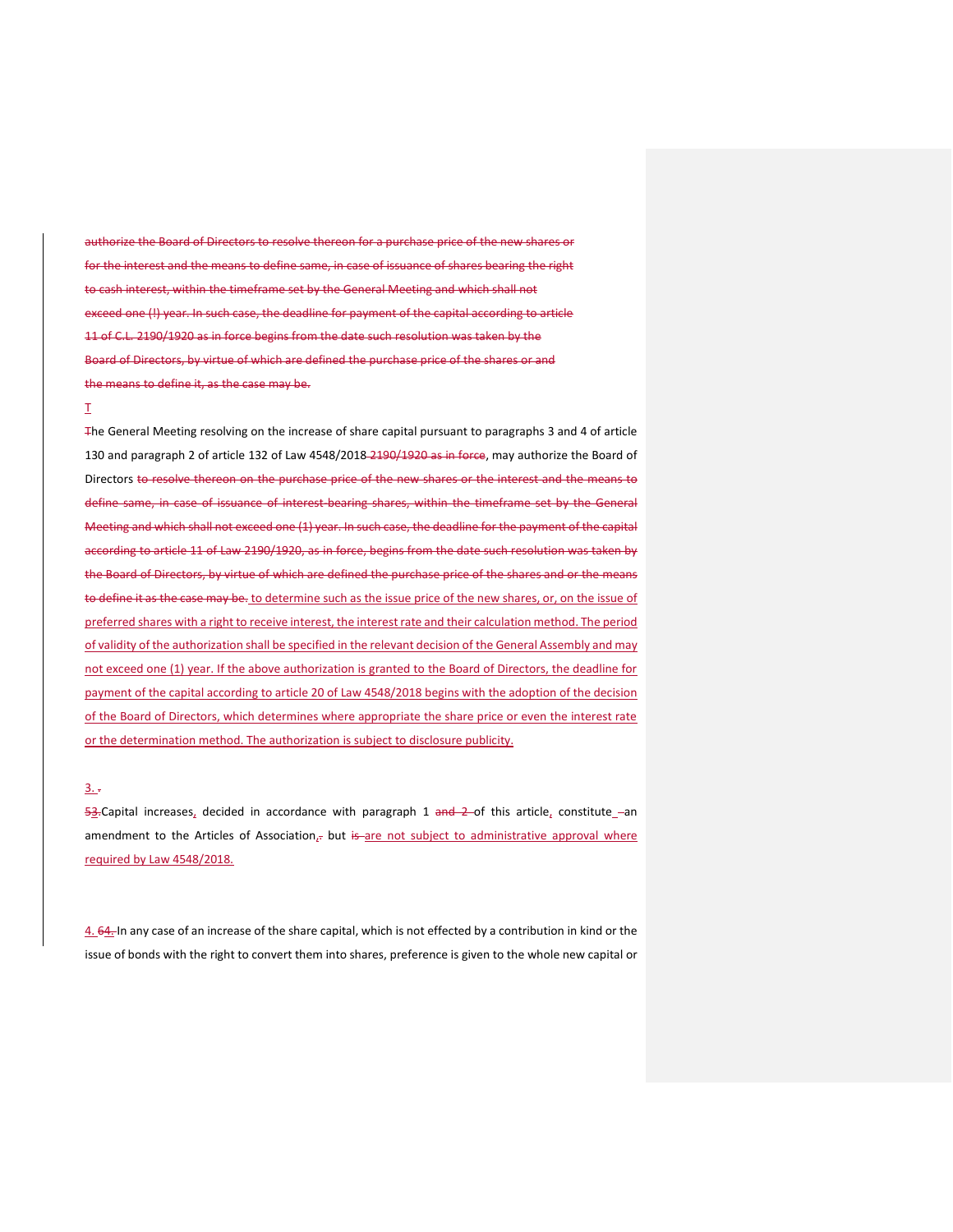bond loan in favor of shareholders at the time of issue, depending on their participation in the existing share capital, in accordance with the provisions of article 26 para. 17-1 of Law 4548/2018.2190/1920.

5. 75. In any case of share capital increase, the certification must take place within one (1) month from the expiration of the deadline for payment of the amount of the increase. The certification shall be made by a certified auditor or audit firm, monitored by the Board of Directors within the above deadlines, which shall be publicized. The Board of Directors is required to hold a meeting to certify whether or not the amount of the increase has been paid within one (1) month from the deadline for payment of the amount of the increase, as defined in detail in paragraphs 2, 3, 4 and 5 of article 11 of Law 2190/1920, as in force. Within twenty (20) days of the expiry of the above deadline, the company is obliged to submit to the competent authority a copy of the relevant minutes of the Board of Directors meeting.

> **CHAPTER B' MANAGEMENT OF THE COMPANY**

> > **Article 7 Management Bodies**

The Company's management bodies are the Board of Directors and the Chief Executive Officer.

**Article 8**

#### **Board of directors**

#### 1.

The Board of Directors is the Company's supreme management body and defines the commercial and financial policy of the Company and is competent to resolve on all matters pertaining to the Company's administration, management of its property, representation and in general to fulfillment of its object, **Με σχόλια [LD6]:** Article 20 para 6. of Law 4548/2018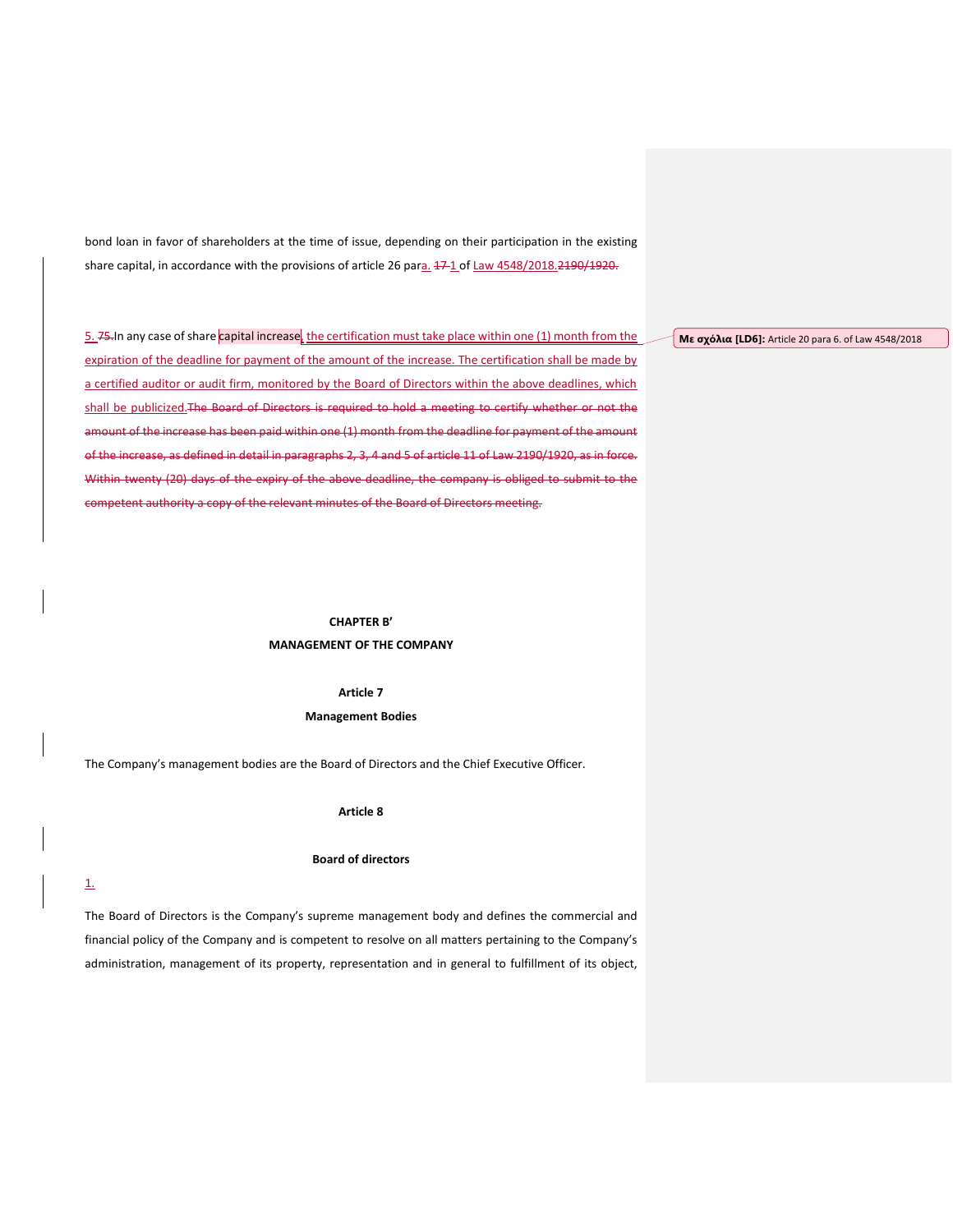except from matters pertaining to the exclusive competence of the general meeting and the matters attributed to it, pursuant to provisions of this present to the Company's Chief Executive Officer.

However, the responsibilities of the Board of Directors and the Chief Executive Officer are subject to articles 19, 90, 91, 93, 86, 87, 98, 99, 100 and 101 of Law 4548/2018.

2. Indicatively, but not restrictively, the BoD has the following competences:

a. It introduces all items for discussion by the General Meeting.

b. It drafts the Company's annual financial statements and submits them to the

ordinary General Meeting together with the auditors' report.

c. It calls the ordinary or extra-ordinary Company's Shareholders General Meeting

whenever this is provided by the law, is required or is deemed necessary.

d. It drafts and amends the Company's regulations.

e. It resolves on the establishment of new stores and takes the necessary steps.

f. It draws the Company's policy and approves:

aa) the longterm (five-year) business plan,

bb) the annual business plan / budget,

cc) the investment policy and

dd) the sales policy on an annual basis.

g. It approves of any acquisition, merger or by any other means cooperation of the

Company with other legal entities or natural persons in Greece or abroad.

h. IT sets up the policy for drawing loan funds of the Company.

i. IT approves of the transfer or grant of any kind of right, as well as the real property

of the Company\_-(indicatively, trademarks, tradenames, intellectual property rights,

store exploitation rights).

j. It draws the Company's profit distribution policy.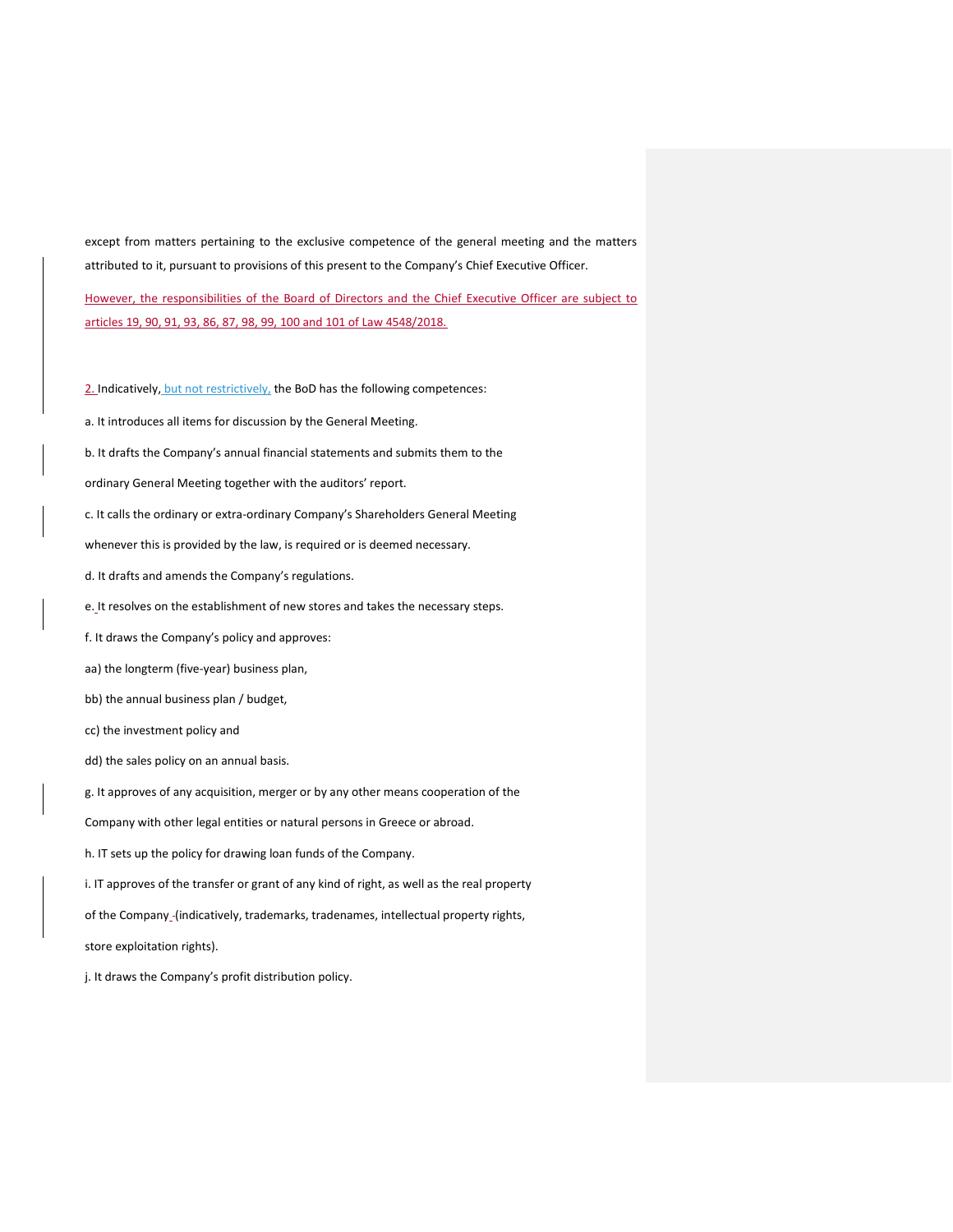k. it defines the auditing committee for the internal audit of the Company and defines the competences and remuneration of the members of such committee.

3. The Board of Directors is appointed as the competent body of the company for the issuance and determination of bond loan terms, in accordance with article 59 par. 2 of Law 3156/20034548/2018, as in force, except from the issuance of a bond loan convertible into shares or with the right to profits participation, governed by articles 3(a) 71 and 3(b) 72 of Law 4548/2018 2190/1920 respectively, and is decided on a case-by-case basis, by the Board of Directors in accordance with Article 6 of these Articles of Association or the General Meeting in accordance with paragraph (f) of paragraph 1 of Article 21 of these Articles of Association in accordance with the legislation in force.

# 4.

The Board of Directors may by its resolution assign the exercise of the competences which do not require collective actions as well as the representation of the Company to one or more persons, members or not, by defining at the same time the extent of such assignment. Such resolution is subject to the statutory publication requirements. of articles 7a and 7b of C.L.2190/1920, as in force.

#### **Article 9**

### **Appointment and composition of BoD**

1. The BoD has seven (7) to eleven (11) executive and non-executive members, in accordance with the provisions of Law 3016/2002, as in force, and is elected by the General Assembly of the Company's shareholders by absolute majority for a five-year term, extendable until the expiry of the deadline, within which the next Ordinary General Assembly must be held and until the relevant decision is taken. In any event, the term of the BoD cannot exceed six years.

# 2.

The members of the BoD shall be persons of proven capabilities and scientific knowledge, as well as with experience and ability or special knowledge in the management and organization of businesses, preferably in the object of the Company.

**Με σχόλια [LD8]:** Law 3016/2002

**Με σχόλια [LD7]:** Articles 59, 71 of Law 4548/2018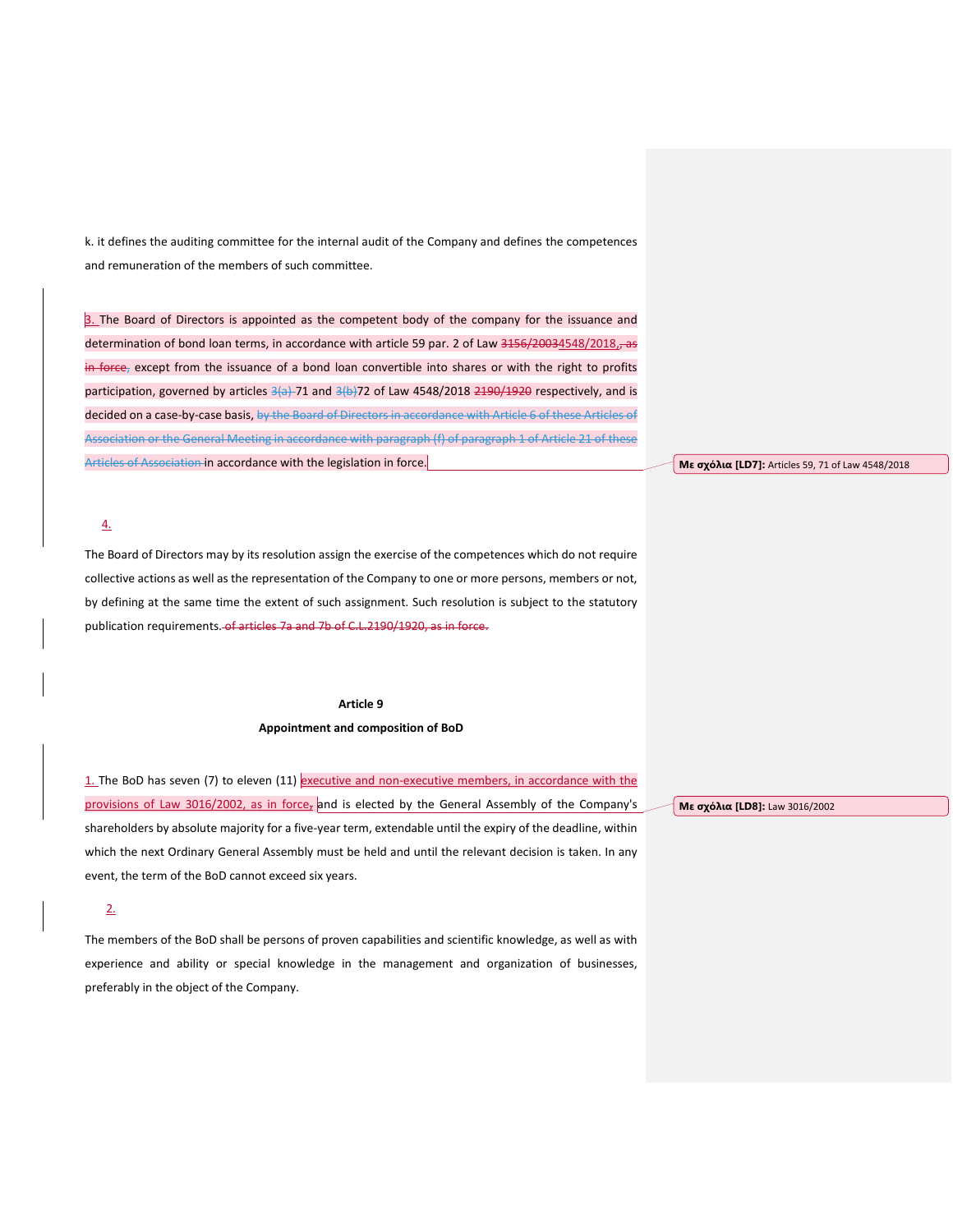3.

The members of the Board of Directors may be unlimitedly reelected.

# 4.

In case of resignation or death or for any reason whatsoever loss of membership of the Board or members of the Board, the remaining members may through their decision, if they are at least three (3), elect members of it for the remainder of its term, in replacement of members who have departed. Such appointment is subject to publicity requirements and announced by the Board of Directors at the next forthcoming General Assembly, which may replace the elected ones, even if such matter has not been included in the agenda. The remaining members may, however, continue to manage and represent the company without replacing the missing members, as provided above, provided that their number exceeds half of the members as they had before the above events (i.e. resignation or death or otherwise termination of membership of one or more members). In any case, these members may not be less than seven (7). In any case, the remaining members of the Board of Directors, irrespective of their number, may convene a General Assembly for the sole purpose of electing a new Board of Directors.

# 5.

At its first meeting after its election, the Board of Directors shall elect its Chairman and its Managing Director from among its members. In addition, if it deems necessary, it appoints a Vice-President thereof. The titles of the President or Vice-President and the title of CEO may coincide on the same person.

# 6.

Members of the Board of Directors are entitled to receive remuneration, compensation or other benefits in accordance with the law, this Articles of Association and the remuneration policy of the company, in accordance with articles 110, 111 and 112 of Law 4548/2018. For the remuneration of the members, provisions of C.L. 2190/1920 apply. Any members of the BoD deriving from the Company's personnel during their term therein shall receive the remuneration for their position and compensation in accordance with the first sentence of this paragraph. that shall be approved by the General Assembly, pursuant to provisions of C.L. 2190/1920.

**Με σχόλια [LD9]:** Articles 110, 111 and 112 of Law 4548/2018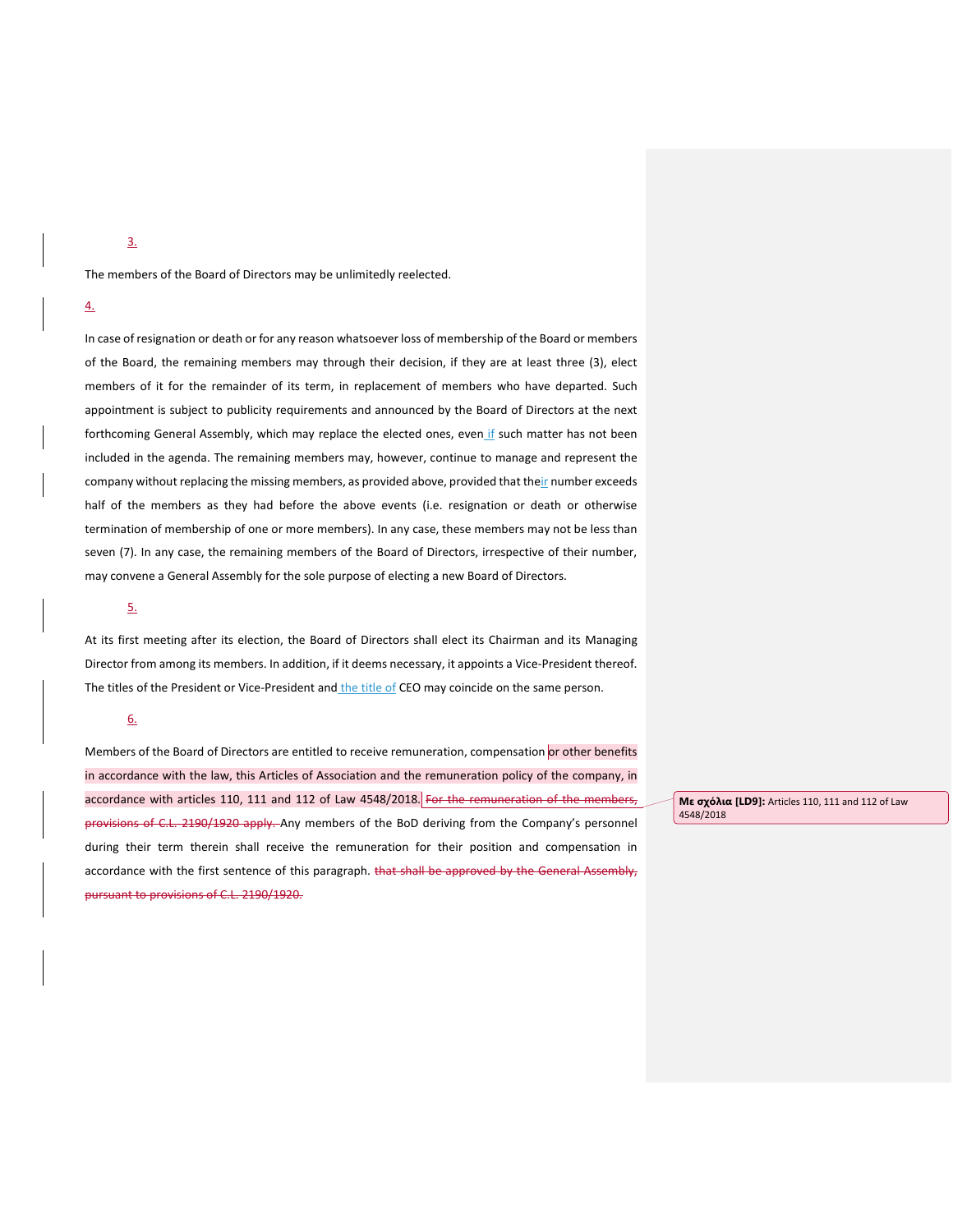#### **Article 10**

#### **Operation of the Board of Directors**

1. The Board of Directors is convoked upon invitation of its President or its deputy, in accordance to provisions of Law 4548/2018 2190/1920 and convenes at the Company's registered offices. The Board of Directors lawfully convenes away from the registered offices of the companyelsewhere, either in Greece or abroad, provided all members thereof are present or represented and no one objects to realization of the meeting and to decision making. The CEO introduces discussion of the items. The Board of Directors is also convoked at any time by its President, upon written request thereto made by two (2) of its members who shall make reference to the items of the agenda of such meeting. In case that following such request the President does not call the Board of Directors within seven (7) calendar days from submission of the relevant request, such two (2) members having requested convocation of the Board of Directors, are entitled to convoke the Board of Directors within five (5) calendar days from the date of expiration of the above deadline, by notifying the relevant invitation to the remaining members of the Board of Directors.

2. The Board of Directors meets every time the law or the needs of the Company require so.

3. The agenda of the meetings and its items shall be referred to in clarity in the invitation sent to the members at least two (2) days prior to the meeting, and at least five (5) business days if the meeting is to be held outside the Company's headquarters, unless a member has resigned from such right in writing. The agenda and the invitation shall also be sent in English translation provided the recipient is foreign. The President or/and the two (2) members having requested convocation or/and convoked the Board of Directors shall ensure that in cases of significant items in the agenda of the meeting, the invitation as well as all available documents which refer to the above items shall be sent promptly to the members for their information and in any case at least two (2) business days prior to the meeting  $\tau$  and at least five (5) business days if the meeting is to be held outside the Company's headquarters.

**Με σχόλια [LD10]:** Article 92, para. 2 of Law 4548/2018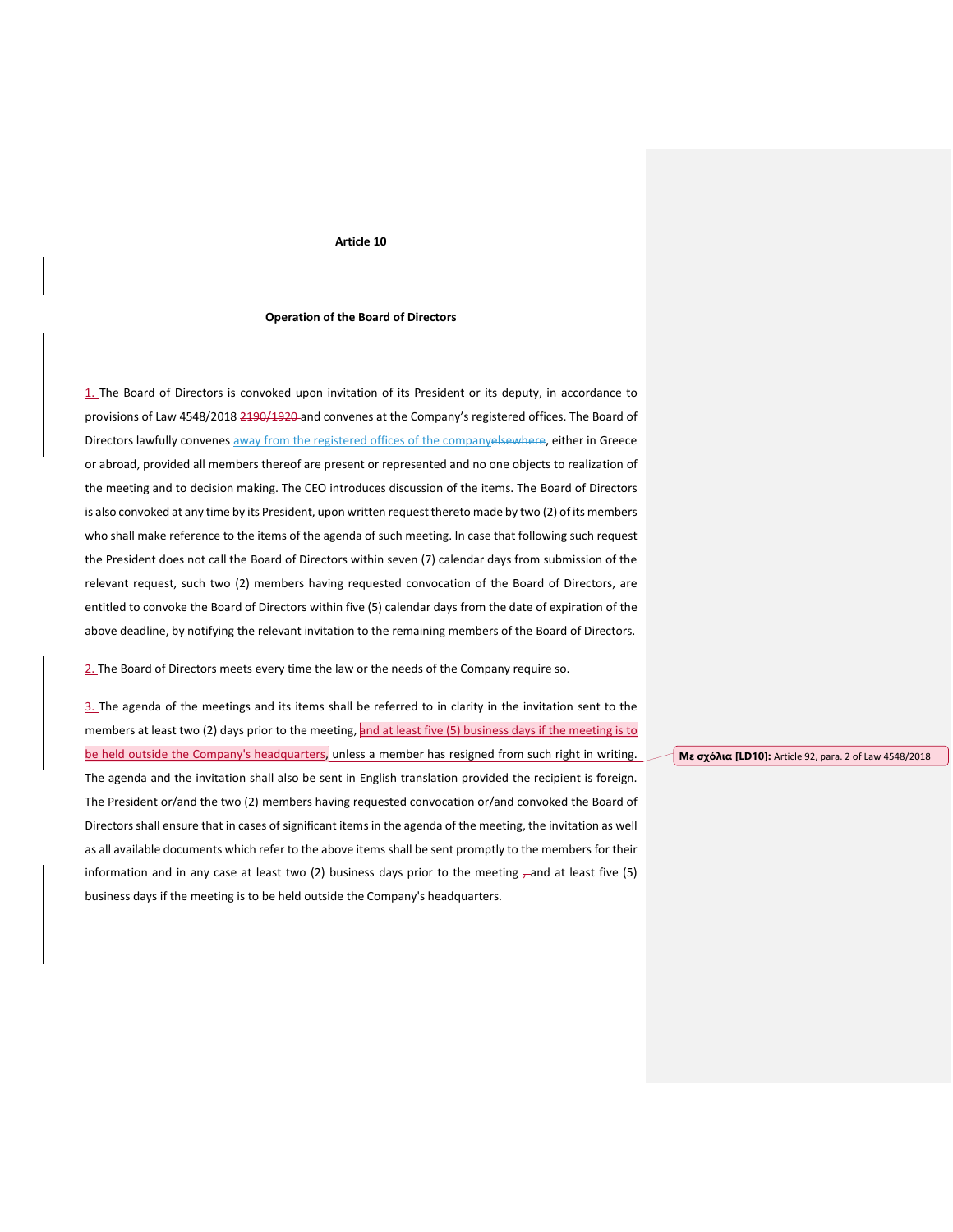No item which has not been included in the agenda can be discussed or resolved upon, unless all members of the Board of Directors are present or represented in the meeting and none of them objects to the discussion and resolution thereon.

4. The BoD is in quorum and validly convenes when at least half plus one of its members are present or represented, provided that at least four (4) of its members are present in person. In order to calculate the quorum any fraction shall be omitted. Each counsel may represent only one counsel.

5. In absence or impediment of the President, he shall be substituted by the Vice-President, if available, or in case he is not available, absent or impeded, the CEO upon relevant resolution of the Board of Directors.

6. The Board of Directors may meet by teleconference. In such case, invitation to all members of the Board of Directors includes the necessary information for their participation in the meeting.

7. The resolutions of the Board of Directors are lawfully taken by absolute majority of its members there present or represented, unless otherwise provided by the law or these present Articles.

8. The minutes of the Board of Directors shall be signed by the Chairman or the CEO-members present. Copies of the minutes shall be formally issued by the Chairman, CEO<sub>7</sub> or any other person authorized in this regard by the Board of Directors without any further certification being required.

9. The discussions and decisions of the Board of Directors are summarized in a special book, which can also be kept in electronic form. At a request of a member of the Board of Directors, the Chairman shall be required to record in the minutes an exact summary of his position. The President has the right to refuse to give an opinion, which deals with matters which are obviously out of the agenda, or whose content is manifestly contrary to good manners or law. A list of those present or represented at the meeting of the Board of Directors is also included in this book.

10. Copies of minutes of the Board of Directors for which there is a requirement of registration at the General Commercial Registry (G.E.MI.), according to article 12 of Law 4548/2018, are submitted to the competent GEMI service within a period of (20) days from the meeting of the Board of Directors.

**Με σχόλια [LD11]:** Article 93 of Law 4548/2018

**Με σχόλια [LD12]:** Article 93 of Law 4548/2018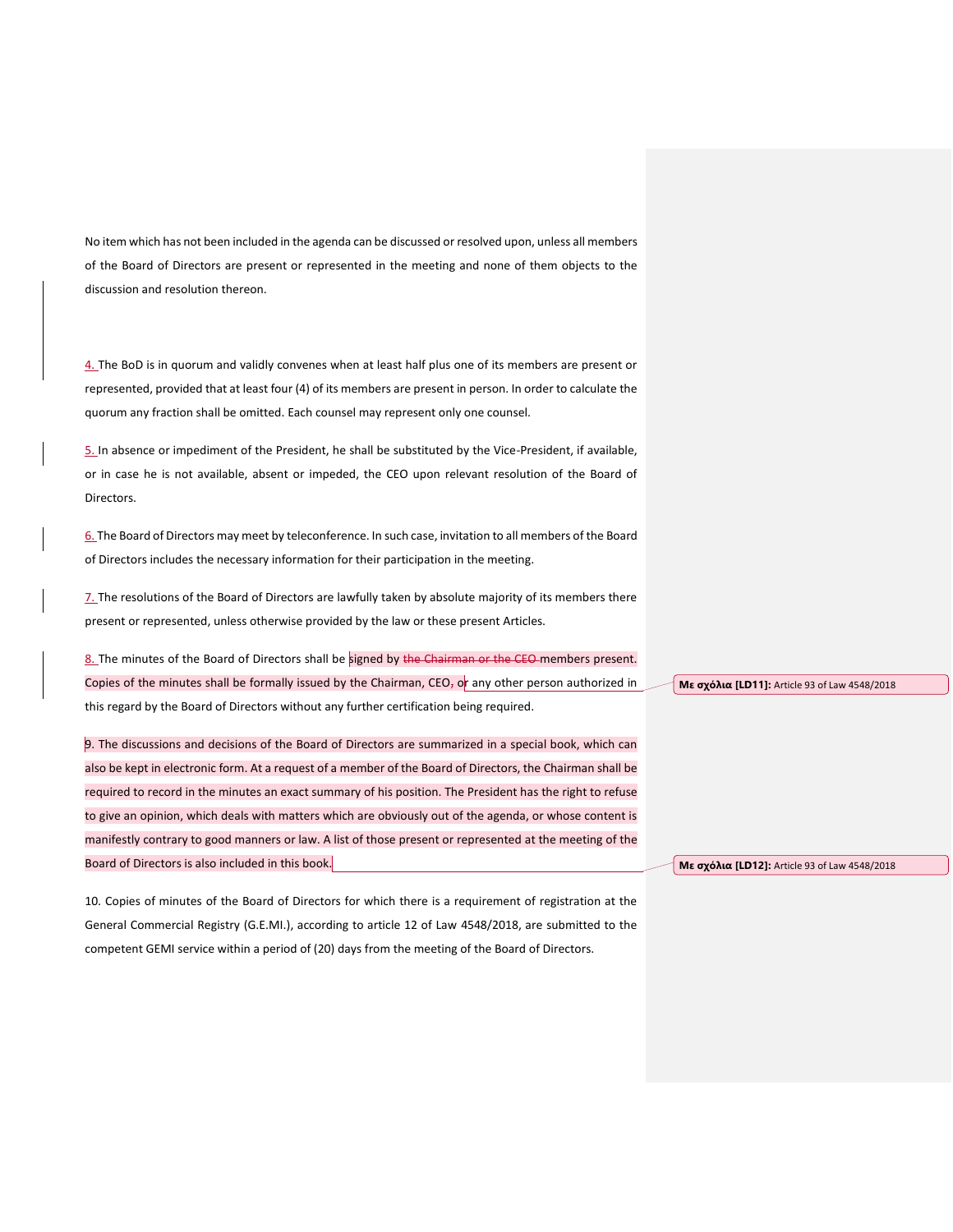11. The preparation and signing of minutes by all members of the Board or their representatives is equivalent to a decision of the Board, even if no meeting has taken place. This shall also apply if all the directors or their representatives agree to have their majority decided in minutes without a meeting. The minutes shall be signed by all directors.

12. The signatures of the directors or their representatives may be replaced by email or other electronic means, if provided for in the Articles of Association.

13. The report that is compiled hereby is recorded in the minutes book, in accordance with article 93 of Law 4548/2018.

# **Article 11**

## **Liability of the members of BoD**

Each member of the Company's Board of Directors shall be liable towards the Company

during administration and management of the Company's matters in accordance with the provisions of Law 4548/2018. 2190/1920.

# **Article 12**

# **President of the Board**

The President of the Board of Directors:

a) Convokes the Board of Directors in meetings each time this is provided by the law or the

needs of the Company so necessitate, defines the items of the agenda and presides over the

#### meetings.

b) Exercises all competences assigned to him by the Board of Directors.

**Article 13**

**Με σχόλια [LD13]:** Article 94 of Law 4548/2018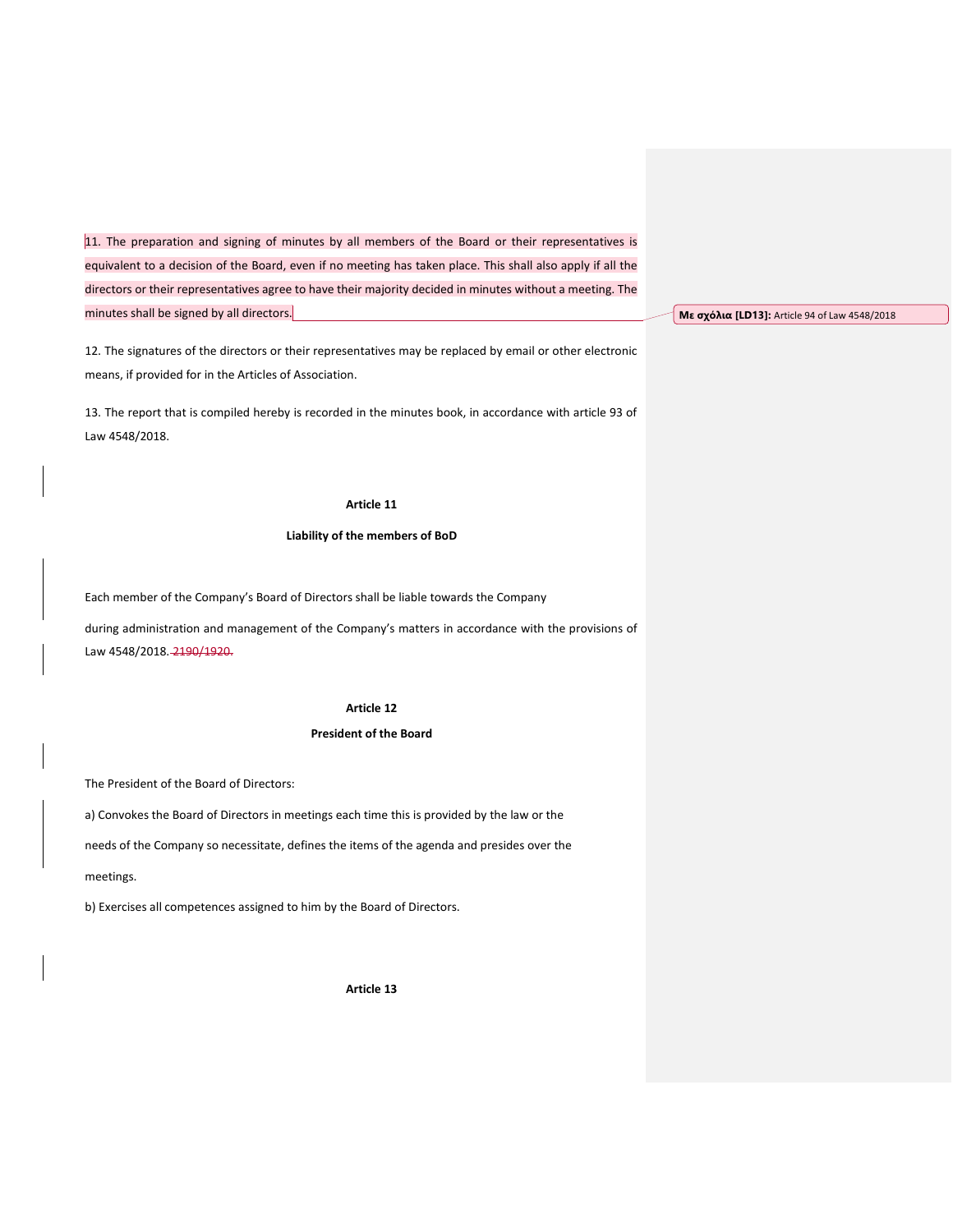1. The Company's CEO is the supreme execution body of the Board of Directors resolutions, specifies its resolutions and the commercial and financial policy of the Company and exercises its administration and management within the framework of the relevant laws and resolutions of the Board of Directors. The CEOBoard of Directors is subject to supervision by the Board of Directors and has the authority to take the current business decision according to the Articles and the specific authorisations of the Board of Directors. The Board of Directors, by resolution taken by absolute majority, may substitute the CEO. In case of substitution, death, resign of the CEO, appointment of the new CEO shall be made by the Board of Directors by resolution taken by simple majority.

2. Further to resolution of the Board of Directors, the CEO represents the Company judicially and out of court.

3. The CEO exercises the administration and management of the Company and applies the policy decided by the Board of Directors in all areas. Indicatively, the CEOBoard of Directors exercises the following competences:

a) Presides on all services of the Company, supervises and monitors them and takes the measures at his own discretion for their compliance with the relevant provisions.

b) Hires and dismisses within the framework of the law any kind of personnel and associate of the Company, including legal and commercial counsels.

c) Prepares proposals to the Board of Directors in relation to all items of the current administration of the Company which according to article 8 require approval of the Board of Directors.

d) Defines the organization chart and the internal structure of the Company and appoints Directors in the subsequent Directorates, defines their remuneration and supervises and coordinates their activity.

e) Develops the business strategy and activity of the Company.

f) Has the responsibility to draft the annual Budget and Annual and Long-term Business Plan of the Company, submits the above to the Board of Directors for approval and is responsible for their implementation.

g) Sets the financial goals, including the profits, the expected cash income and outcome flow and the development speed in accordance with the Annual and Long-term Business Plan.

**CEO**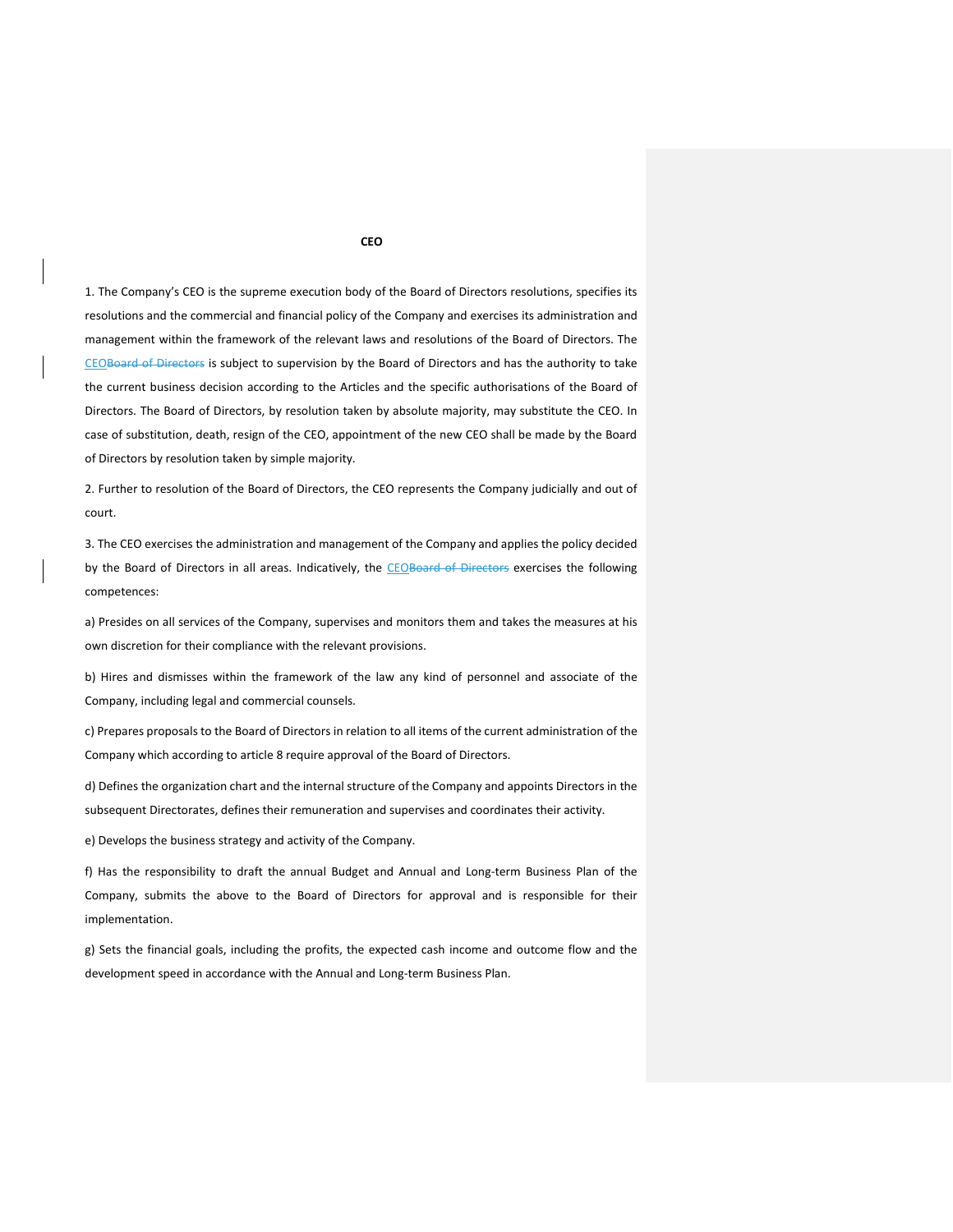h) Regularly updates the Board of Directors on the course of the Company's matters by submitting the necessary lists regarding the financials and operation of the Company.

i) Has the power and authority to provide, under article  $87$   $22$   $(3)$ -of Law- $4548/2018$  $2190/1920$ , to other members of the Board of Directors, as well as to any third party, the continuing authorization to represent the Company before the Police and Public Prosecutors for filing criminal charges and filing a civil action lawsuit in the name and on behalf of the Company, the authorization of witnesses as well as the delegated authority of third parties (Board member or not) to carry out all the above acts.

4. In case that the position of the CEO remains vacant due to absence or impediment, excluding shortterm annual and absence leave, the BoD provisionally assigns the duties of such position to a member thereof.

In addition, the Company's BoD may upon the CEO's proposal assign the exercise of any of the above competences to another Director or General Director of the Company.

### **Article 14**

# **Prohibition of competition**

1. It is forbidden for the members of the Board of Directors who are in any way involved in the management of the company, as well as for its Directors to act without the permission of the General Assembly, for their own account or for the account of third parties, operations that fall within one of the goals pursued by the company and participate as partners in companies pursuing such goals.

2. In the event of an infringement of the above provision, the company shall be entitled to indemnity in accordance with paragraphs 2 and 3 of article 23 of Law 2190/1920.

1. It is forbidden for members of the Board of Directors who are in any way involved in the management of the company and its directors to act without the permission of the General Assembly or the provision of the Articles of Association, for their own account or for the account of third parties, operations falling within the scope of Company's purposes, as well as to participate as general partners or as sole shareholders or partners in companies pursuing such purposes.

**Με σχόλια [LD14]:** Article 98 of Law 4548/2018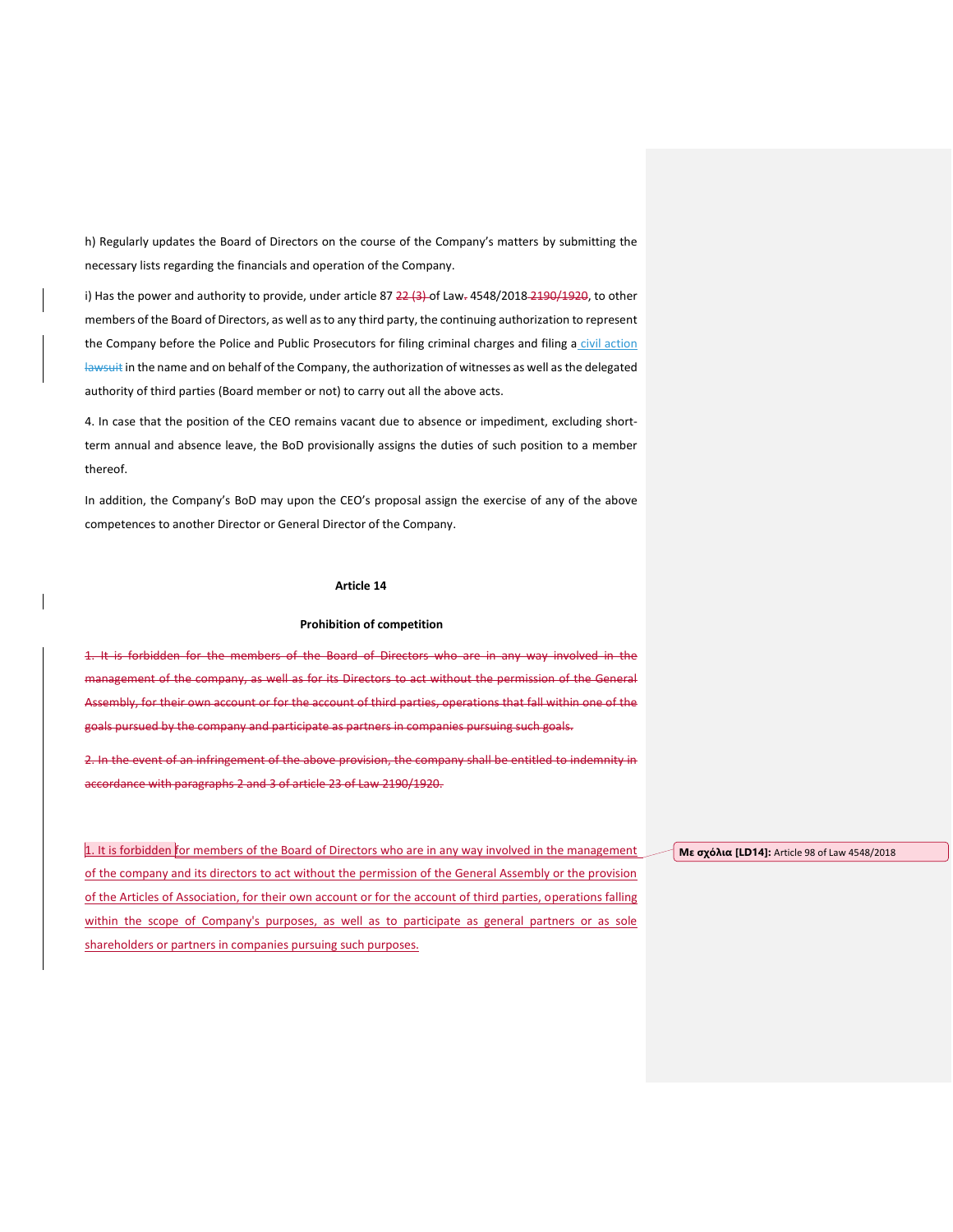2. In the event of a liable violation of the prohibition of the preceding paragraph, the company shall be entitled to claim damages. However, it may require, instead of compensation, for acts done on behalf of the member of the Board of Directorsconsultant or the director himself, that it could be considered such acts were held on behalf of the company for acts performed on behalf of a third party, to grant to the company the remuneration for mediation or to assign the relevant claim to it.

3. These requirements shall expire one (1) year after the above acts have been announced at a meeting of the Board of Directors or have been communicated to the Company. However, the limitation period shall be five years (5) after the operation of the prohibited act.

#### **CHAPTER C΄**

# **SHAREHOLDERS GENERAL MEETING**

# **Article 15**

## **Competence of the Company's Shareholders General Meeting**

1. The Company's Shareholders General Meeting is its supreme body and is entitled to resolve on any matter pertaining to the Company, according to article 117 of Law 4548/2018, unless otherwise provided in these present Articles.

2. Each shareholder participates in the Company's Shareholders General Meeting depending on the number of shares it holds.

3. Resolution of the General Meeting bind the shareholders who are absent or in disagreement.

#### **Article 16**

# **Convocation of the Company's Shareholders General Meeting**

1. The Company's Shareholders General Meeting is convoked by the Board of Directors and meets regularly at the Company's registered seat at least once a year, always within the first six (6) months from expiration of the financial year. The Board of Directors may convoke the Company's Shareholders General Meeting in an extra ordinary meeting if it deems necessary.

2. Invitation and convocation of the Company's Shareholders General Meeting, except from the repetitive meetings and those equivalent thereto, is published according to the provisions of these Articles, at least twenty (20) days prior to the date set for the meeting. Bank holidays are not taken into account in these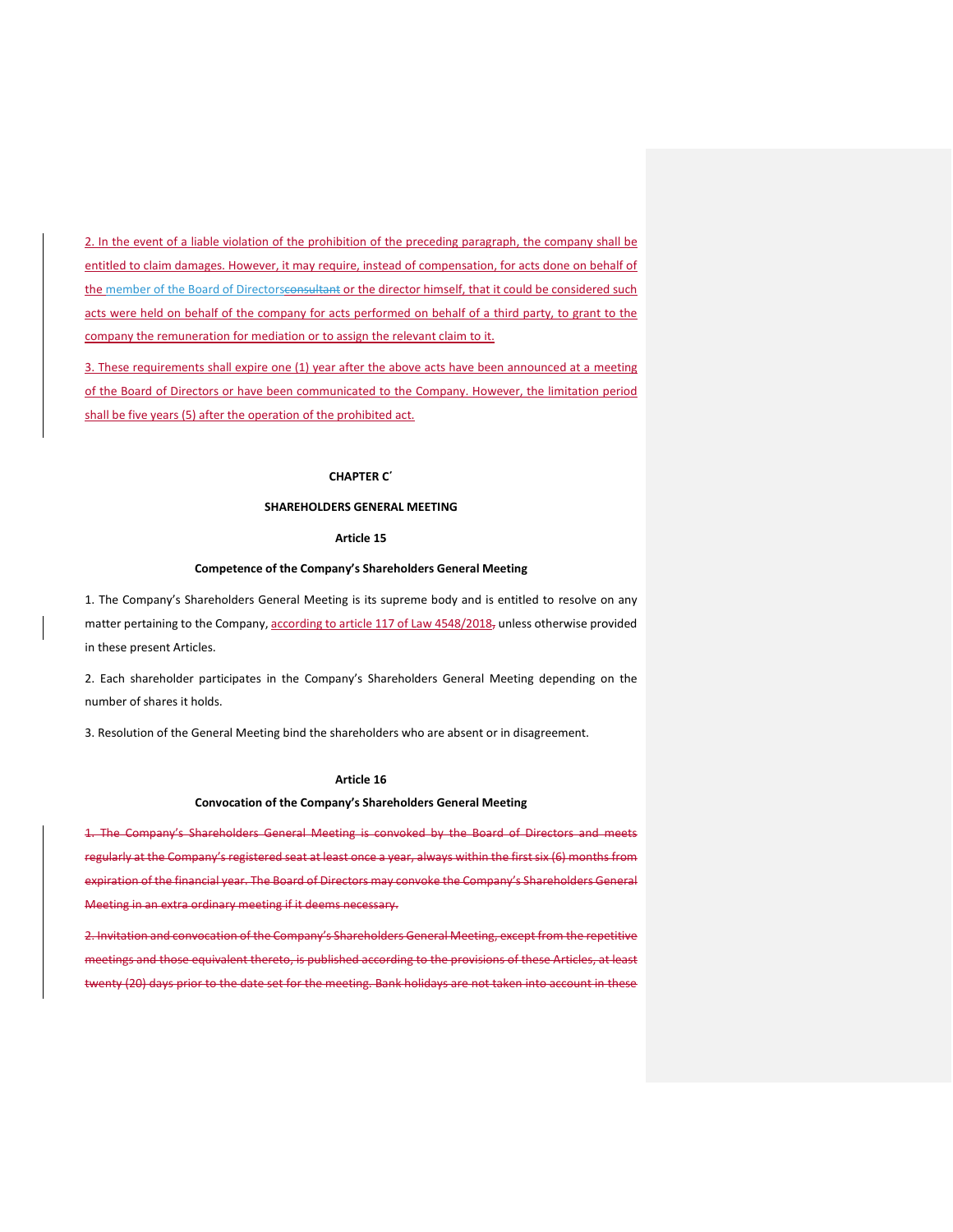deadlines as well as the meeting day. The convocation day of the general meeting shall not be a bank holiday.

| 1. The General Meeting of Shareholders shall be convened by the Board of Directors and shall convene          | Με σχόλια [LD15]: Articles 119 and 120 of Law 4548/2018 |
|---------------------------------------------------------------------------------------------------------------|---------------------------------------------------------|
| mandatory at the headquarters of the company or in the district of another municipality within the            |                                                         |
| prefecture of the head office, or of another municipality adjacent to the head office, or in the district of  |                                                         |
| the municipality where the seat of the Stock Exchange is located where its shares have been listed, at        |                                                         |
| least once every fiscal year, the latest on the tenth (10th) calendar day of the ninth month after the end    |                                                         |
| of the fiscal year, in order to decide on the approval of the Annual Financial Statements and election of     |                                                         |
| auditors (Ordinary General Assembly). The Ordinary General Meeting may also decide on any other matter        |                                                         |
| of its competence provided that the aforementioned is provided on the agenda as well, and                     |                                                         |
| extraordinarily, in accordance with the provisions of Law 4548/2018. The Board of Directors may convene       |                                                         |
| an Extraordinary General Assembly of shareholders when it deems it appropriate.                               |                                                         |
| 2. The General Assembly with the exception of the Reiterative Assemblies and those that are assimilated       | Με σχόλια [LD16]: Article 122 of Law 4548/2018          |
| to them shall be called at least 20 full days before the day fixed for its meeting.                           |                                                         |
| 3. It is permitted to participate in the General Assembly by electronic means, without the physical           |                                                         |
| presence of the shareholders at its venue, subject to the special procedure provided for in article 125 of    |                                                         |
| Law 4548/2018 as in force. This can be done either by broadcasting the meeting in real time or by two-        |                                                         |
| way communication in real time so that shareholders can address the meeting remotely.                         |                                                         |
| 4. With the observance of the special procedure provided for in article 126 of Law 4548/2018, as currently    |                                                         |
| in force, it is permitted to participate remotely in the voting at the General Assembly of Shareholders       | Με σχόλια [LD17]: Article 126 of Law 4548/2018          |
| either by exercising the right to vote by electronic means or by voting by mail. In such cases, respectively, |                                                         |
| the Company has in advance available relevant ballots either in electronic form, through its website or in    |                                                         |
| hard copy at its registered office. The right to vote may be exercised before the General Assembly.           |                                                         |
| Shareholders voting by correspondence shall be counted for the formation of the quorum and the                |                                                         |
| majority, provided that the relevant votes have been omitted by the Company no later than twenty-four         |                                                         |
| hours before the meeting of the General Assembly begins.                                                      |                                                         |
|                                                                                                               |                                                         |

**Article 17**

**Invitation – Agenda of the Company's Shareholders General Assembly**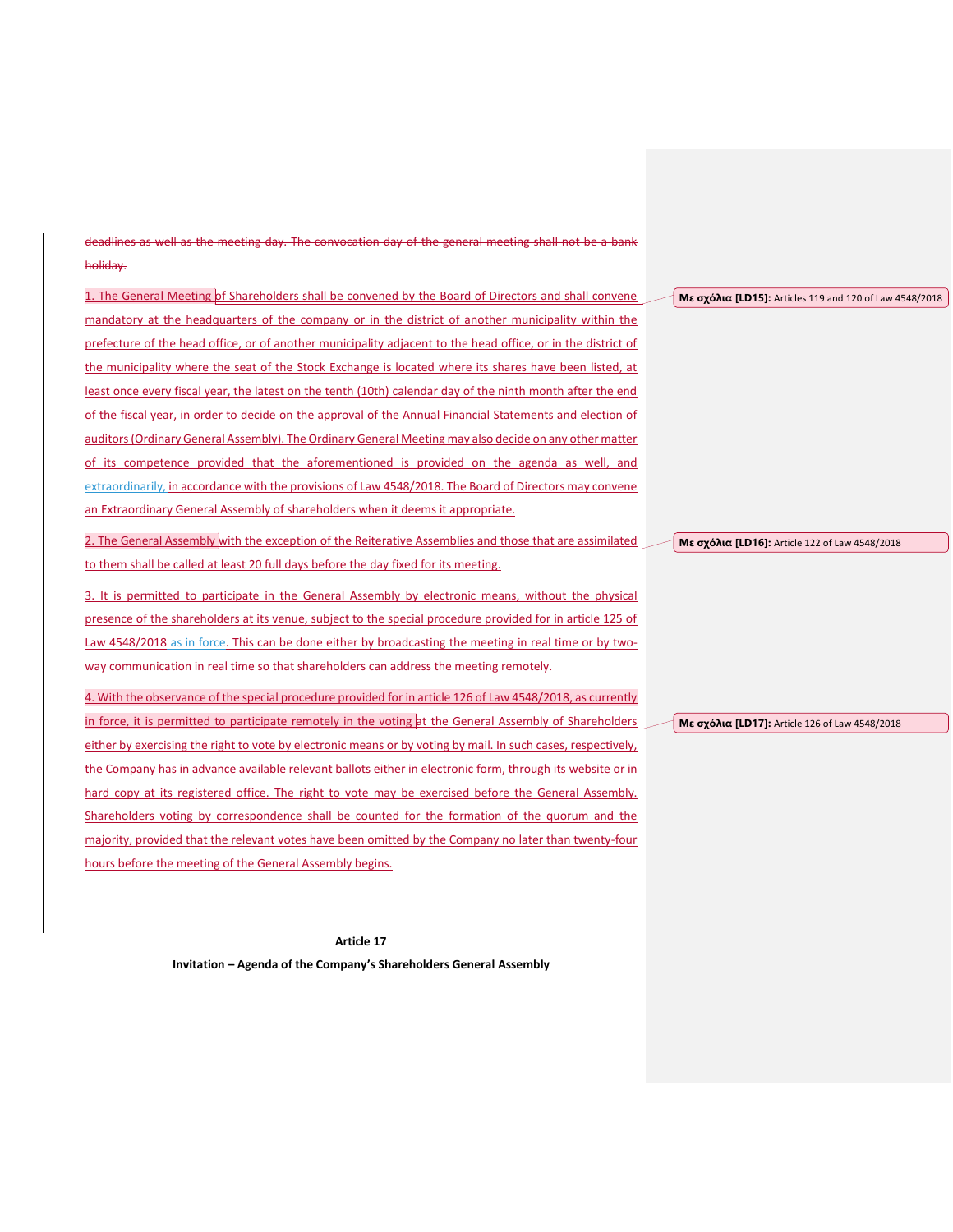1. Invitation of the ordinary or extra ordinary general meeting of the Company's shareholders as well as any repetitive meeting shall include the venue, date and time of the meeting as well as the items of the agenda. The invitation is recorded at G.E.MI. (General Commercial Registry), is posted on a visible spot at the Company's store and is published as follows:

a. In the Official Gazette of the Companies and Limited Liability Companies of the Government Gazette, pursuant to Article 3 of 16 January 1930 d / d.b. "Bulletin about Société Anonyme".

b. On the Corporate website. For the above posting on the Corporate website the relevant registry shall be notified as soon as possible.

1. The invitation for the General Meeting shall include at least the precise address, the date and time of the meeting, the issues on the agenda clearly, the shareholders entitled to participate, and precise instructions on how the shareholders will may participate in the Assembly and exercise their rights in person or by proxy or, possibly, even remotely, and shall be published according to the law.

The invitation, in addition to the preceding paragraph:

a) Shall include at least information on:

aa) the rights of the shareholders referred to in paragraphs 2, 3, 6 and 7 of article 141 of Law 4548/2018, specifying the time limit within which any rights may be exercised, or alternatively, the closing date by which the rights may be exercised. Detailed information on these rights and the conditions for exercising them, should be available with explicit reference to the company website.

(bb) the procedure for exercising the right to vote through a representative, and in particular the forms used by the company for that purpose, and the means and methods provided for in the Articles of Incorporation, pursuant to paragraph 5 of Article 128 of Law 4548/2018, for the Company to receive electronic notifications of appointment and recall of proxy holders, and

cc) the procedures for exercising the right to vote by correspondence or by electronic means, as provided in Articles 125 and 126 of Law 4548/2018,

b) determines the date of registration as provided in paragraph 6 of article 124 of Law 4548/2018, noting that only persons who are shareholders at that date are entitled to vote and vote in the General Assembly, c) discloses the site where the full texts of documents and draft decisions provided for in paragraph 4 of article 123 of Law 4548/2018 are available, as well as how they can be obtained; and

**Με σχόλια [LD18]:** Article 121 of Law 4548/2018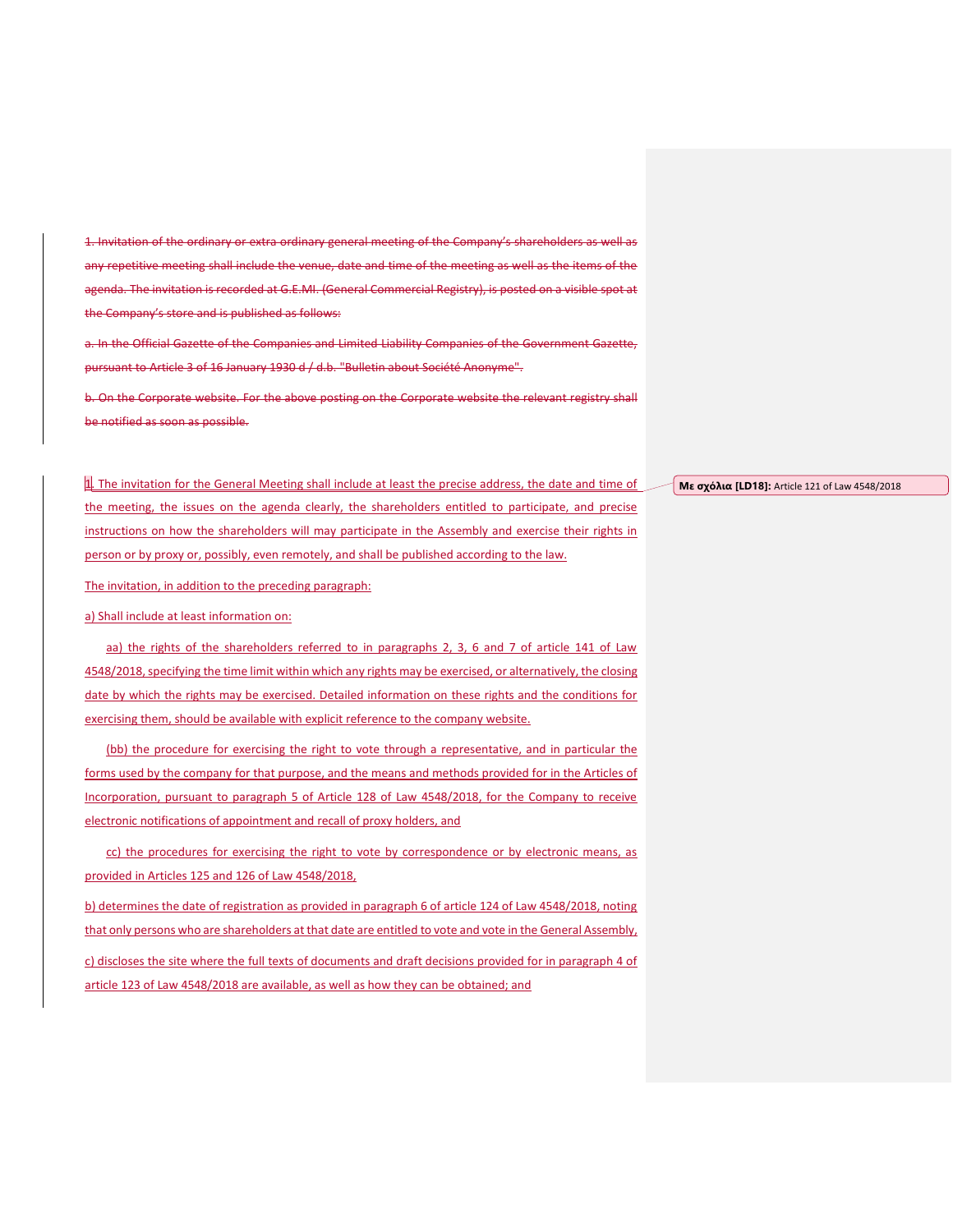d) indicates the address of the corporate website, where the information referred to in paragraphs 3 and 4 of article 123 of Law 4548/2018 is available.

2. Invitation to convene a General Assembly shall not be required in the event that shareholders representing the entire share capital are present or represented at the General Assembly and no one is opposed to its execution and decision-making.

3. The Board of Directors of the Company is obliged ten (10) days prior to the Ordinary General Assembly to provide to any shareholder who requests it, its Annual Financial Statements and the relevant reports of the Board of Directors and Auditors.

**Με σχόλια [LD19]:** Article 123 of Law 4548/2018

# **Article 18**

# **Blocking of shares for participation in the General Meeting**

1. Shareholders having dematerialized their titles of shares regarding shares which are deposited in a Special Account, in order for them to participate in the General Assembly, they shall block the total or part of their shares through their operator and receive from him the relevant certificate of blocking, issued by the Central Security Depository.

Shareholders having dematerialized their titles of shares regarding shares which are deposited on a Special Account, in order for them to participate in the General Assembly, they shall block the total or part of their shares by declaration to the Central Security Depository which issued and delivers the relevant blocking certificate.

2. Shareholders having the right to participate in the General Meeting may be represented thereat by a person lawfully authorized.

3. Blocking certificates and representation documents shall be provided to the Company at least five (5) full days prior to the day set for the convocation of the General Assembly.

4. Shareholders that have not complied with the provisions of paragraphs 1 and 3 of this present article may participate in the General Meeting following the latter's permission.

1. Any person appearing as shareholder in the records of the Dematerialized Securities System administered by the limited company HELLENIC EXCHANGES – ATHENS STOCK EXCHANGE S.A. (HELEX) on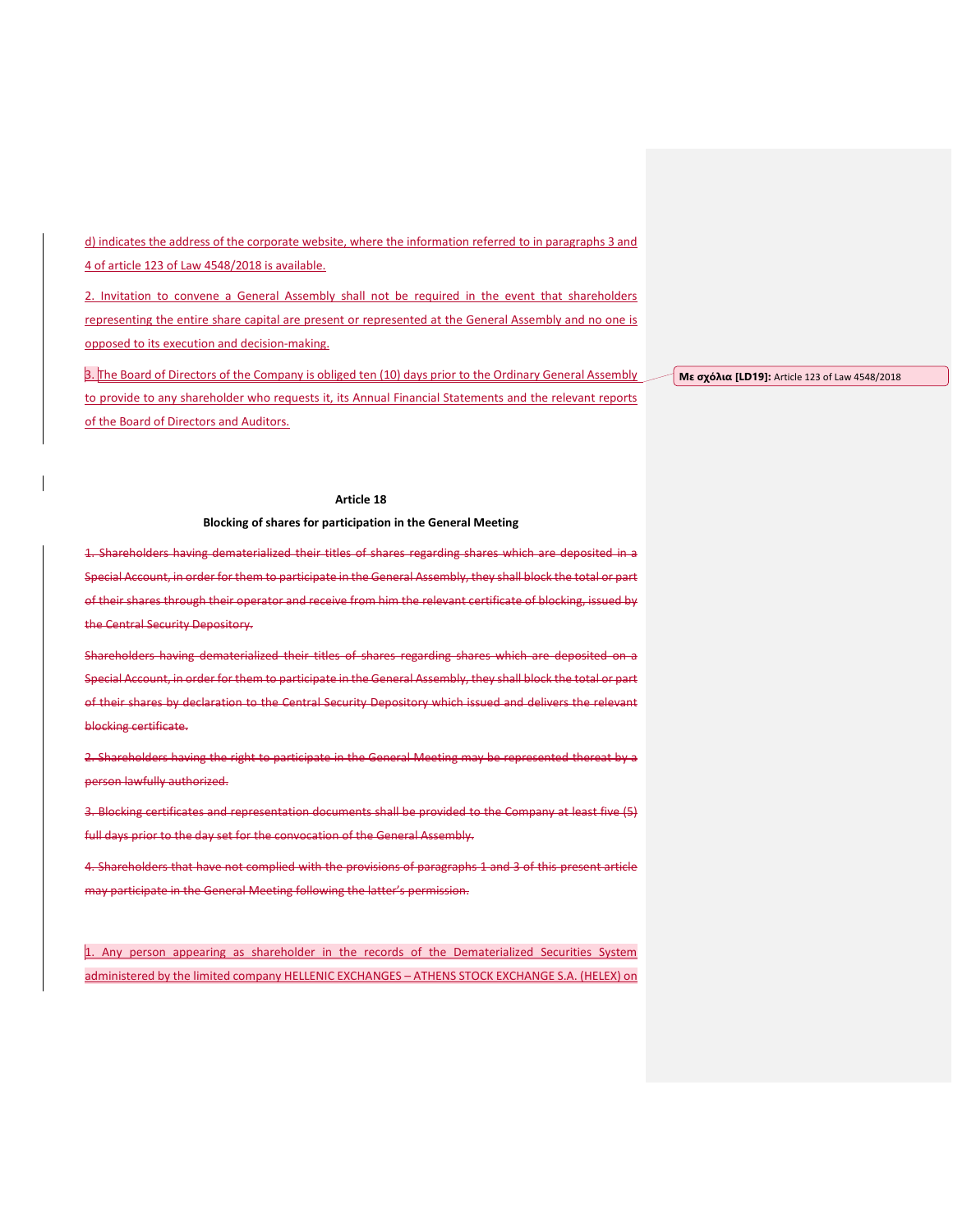the beginning of the fifth (5th) day prior the date of the General Assembly (Record Date). The status of shareholder may be evidenced by any lawful means and, in any case based on information received by the Company from the Dematerialized Securities System, given that a registry services is provided or through participating and registered intermediaries in the Dematerialized Securities System in any other case.

The exercise of these rights does not require blocking of the beneficiary's shares.

2. The shareholder participating in the General Assembly shall vote either in person or through representatives. Each shareholder may appoint up to three (3) representatives. The appointment and revocation or replacement of the representative or representative shall be in writing or by electronic means and shall be submitted to the Company at least forty-eight (48) hours prior to the scheduled Assembly date.

3. Shareholders who have not complied with the provisions of paragraphs 1 and 2 of this Article shall participate in the General Assembly unless the General Assembly refuses such participation for a significant reason justifying its refusal.

# **Article 19**

**Table of shares having the right to vote**

Forty eight (48) hours prior to each General Meeting the Board of Directors shall post on a

visible spot at the Company's premises a table of shareholders having the right to vote

during the said general meeting, with indications of any representations thereof, the

number of shares and votes as well as their addresses.

**Με σχόλια [LD21]:** This is no longer provided for by Law 4548/2018

### **Article 19**

**Regular quorum and majority at the general meeting**

**Με σχόλια [LD20]:** Article 124 of Law 4548/2018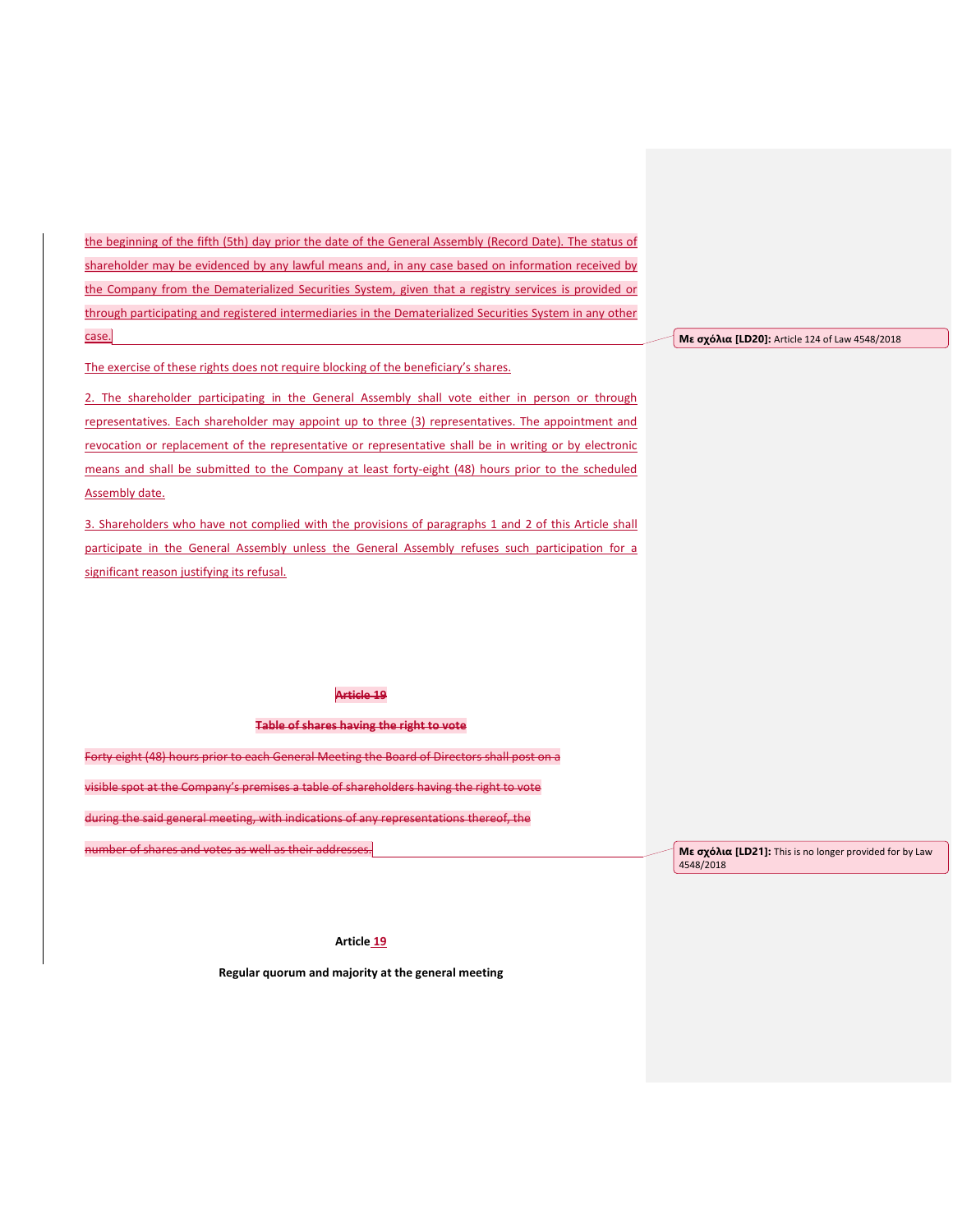1. The General Assembly is in quorum and lawfully convenes on all items of the agenda provided at least twenty (20) % of the paid in share capital is represented thereat.

2. 2. If no such quorum is achieved during the first meeting, a repetitive meeting shall be convoked within twenty (20) days from the date of the meeting that was postponed, by at least ten (10) days prior invitation.

 $\frac{3}{2}$ -3. The repetitive meeting is in quorum and lawfully meets on all items of the initial agenda whatever the part of the paid in share capital is represented thereat.  $\frac{1}{2}$  A new invitation is not required, if the original invitation specifies the place and time of the statutory repetitive meetings in the event of a quorum not being met, provided that at least five (5) full days elapse between the canceled and the repetitive meeting.

34.4. The resolutions of the general meeting are taken by absolute majority of votes represented in the meeting.

## **Article 20**

# **Exceptional quorum and majority**

1. Exceptionally, the General Meeting is in quorum and lawfully convenes on all items of the agenda, provided that two thirds (2/3) of the paid in share capital is represented thereat if resolution on the following matters is concerned:

a. Change of the nationality of the company.

b. Change of the object of the business.

c. Increase of shareholders' liabilities.

d. Share capital increase with the exception of increases provided by article 6 para. 1 and 2 of these present and those provided by provisions of law or made by capitalization of reserves.

**Με σχόλια [LD22]:** Article 130 of Law 4548/2018

**Με σχόλια [LD23]:** Article 130 para. 3 of Law 4548/2018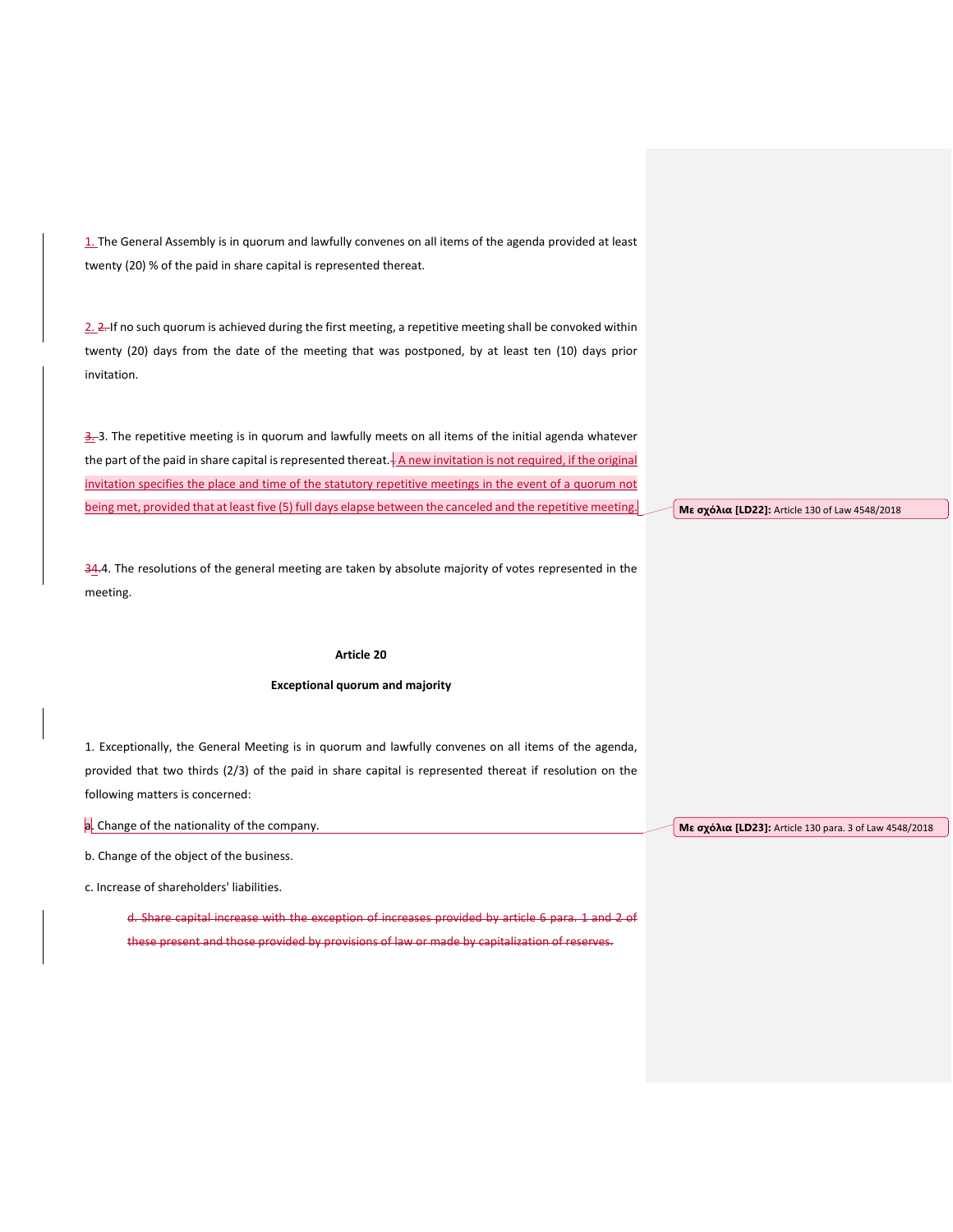d. Ordinary capital increase, unless required by law or by capitalization of reserves, reduction of capital, unless made in accordance with paragraph 521 of article 21 or paragraph 6 of article 49 of Law 4548/2018.

e. Share capital decrease unless such is done in accordance to paragraph 6 of article 16 of C.L. 2190/1920, as in force.

f. Issuance of a loan with convertible bonds or with right to participate in the profits according to article 3a and 3b of C.L. 2190/1920.

e. Change of the way profits are being distributed.

f. Merger, break up, transformation, revival, extension of duration or winding up of the Company.

g. Grant or renewal of powers to the Board of Directors for the share capital increase or the issuance of a bond loan according to article 6-para. 1 of these present Articles.

k. Restriction or abolition of the right of first refusal of shareholders provided in article 13 of C.L. 2190/1920.

kh. in any other case specified by law and then Articles of Association.

# 2.

If quorum of the previous paragraph is not achieved during the first meeting, within twenty (20) days from such meeting and following at least ten (10) days prior invitation, the first-repetitive meeting is convened, which is in quorum and lawfully meets on all items of the initial agenda if at least half (1/2) of the paid in share capital is represented thereat. A new invitation is not required if the original invitation specifies the place and time of the statutory repetitive meetings in the event of a quorum not being met, provided that at least five (5) full days elapse between the canceled meeting and the repetitive meeting.

3.If such quorum is not achieved, a second repetitive meeting is convened again within twenty (20) days by at least ten (10) days prior invitation, which is in quorum and lawfully meets on all items of the agenda if shareholders representing at least one fifth (1/5) of the paid in share capital are represented thereat.

43. The decisions of the General Meeting on the matters referred to in paragraph 1 of this Article shall be taken by a two-thirds (2/3) majority of the votes represented in the Meeting.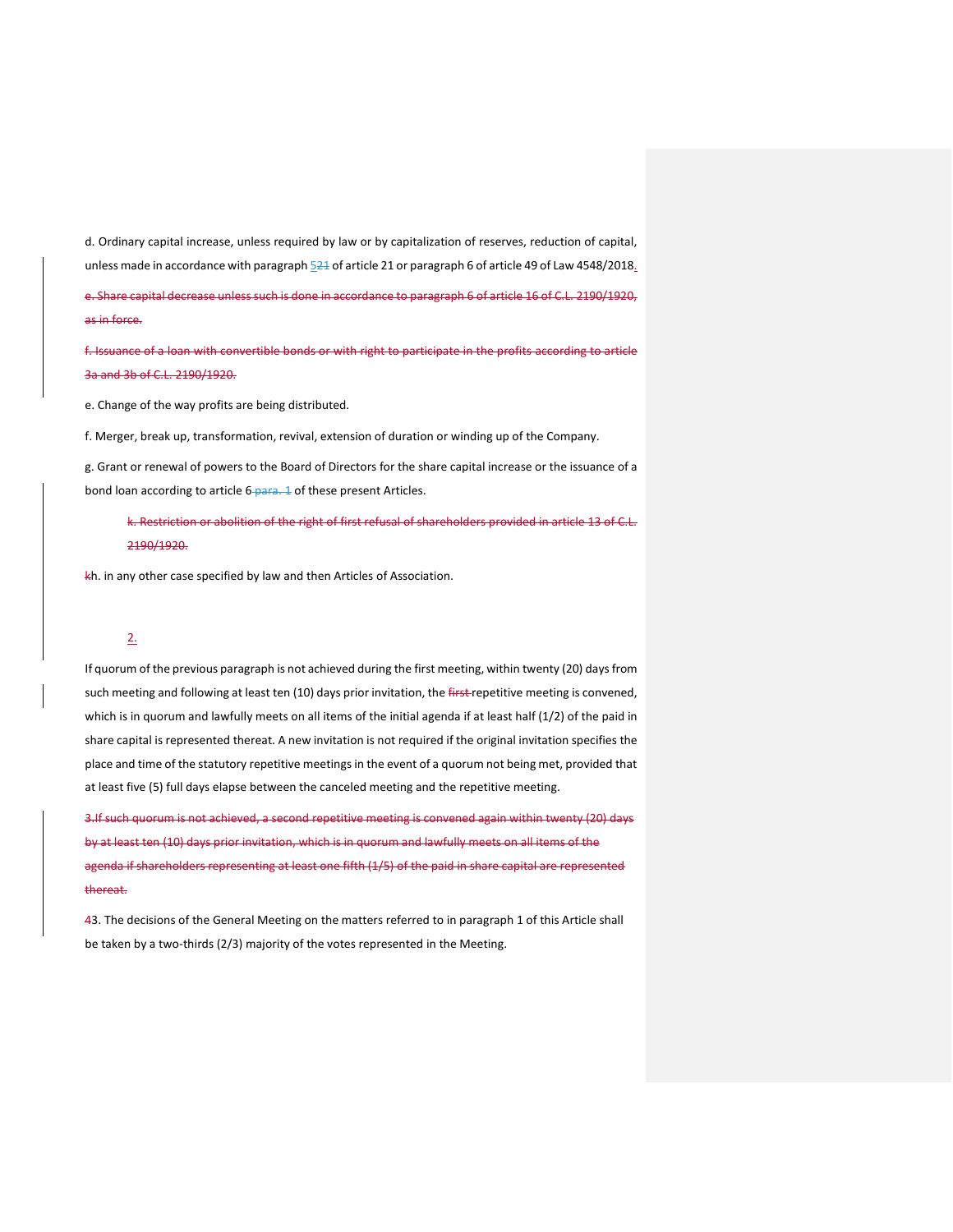# **Article 21**

# **President – Secretary of the Company's shareholders general meeting**

1. At the Company's General Assembly of shareholders the President of the Board of Directors presides provisionally or when he is impeded his deputy. The President appoints temporarily a secretary.

2. Upon approval of the list of shareholders with voting right, the meeting proceeds to the appointment of a President and a Secretary to act as vote collector.

.

# **Article 22**

### **Agenda – Minutes of the Company's shareholders general meeting**

1. Discussions and resolutions of the general meeting are limited to the items indicated in the agenda.

2. For items discussed and resolved by the Company's General Meeting of shareholders minutes are kept, which are signed by the President and the Secretary. The discussions and decisions taken at the general meeting are summarized in a special book of minutes. The same book also lists the shareholders present or represented at the general meeting. At the request of a shareholder, the chairman of the general meeting is obliged to include in his minutes a summary of his opinion. The chairman of the general meeting is entitled to refuse to submit an opinion if it refers to matters which are obviously out of the agenda or if its content is manifestly contrary to good manners or law.

3. Copies and abstracts of the minutes are signed by the President of the Board of Directors or the CEO.

4. If only one shareholder is present in the meeting, such is attended by a Notary Public who countersigns the minutes of the meeting

3. Copies and abstracts of the minutes are signed by the President of the Board of Directors or the CEO.

4. If only one shareholder is present in the meeting, such is attended by a Notary Public who

**Με σχόλια [LD24]:** Article 134 of Law 4548/2018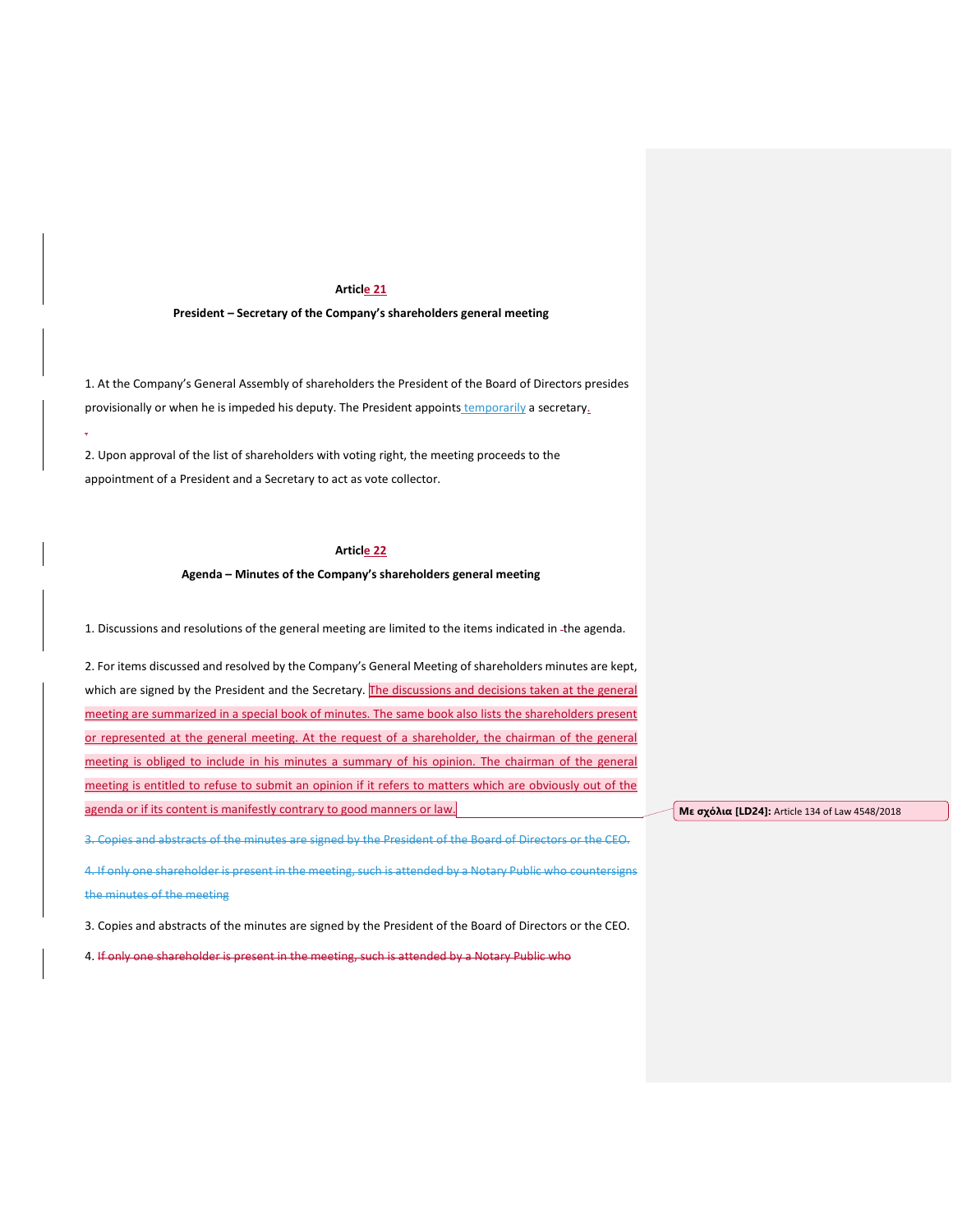countersigns the minutes of the meeting. With the responsibility of the Board of Directors, the results of the voting of each General Meeting shall be published on the Company's website within five (5) days of the date of the General Meeting at the latest, in accordance with Article 133 para. 2 of Law 4548/2018.

# **Article 23**

# **Decision discharging the members of the BoD and Auditors**

**Upon approval of the annual financial statements, the Company's Shareholders General Meeting by special resolution conducted by nominal call resolves on the release of the members of the Board of Directors and the auditors of article 26 para. 1 from any liability to compensate. Release provided by this present article shall not apply in cases of article 22a of C.L. 2190/1920.**

#### **Approval of Total Management according to article 108 of Law 4548/2018**

1. By decision of the General Meeting, which shall be taken by a clear vote after the approval of the Annual Financial Statements, the overall management which took place in the respective fiscal year may be approved. However, the resignation of the company from its claims against the members of the Board of Directors or other persons or the settlement of the company with them can only take place under the conditions of paragraph 7 of article 102 of Law 4548/2018. The above approval shall be taken into consideration during the trial for compensation of the company regarding the liability of the members of the Board of Directors pursuant to Articles 102 and following of Law 4548/2018.

2. At the vote on approval of the overall management in accordance with paragraph 1 hereof the members of the Board of Directors shall be entitled to vote only with shares of which they own, or as representatives of other shareholders, provided that they have received explicit voting instructions. The same applies to company employees.

**Article 24**

**Minority Rights Με σχόλια [LD25]:** Article 141 of Law 4548/2018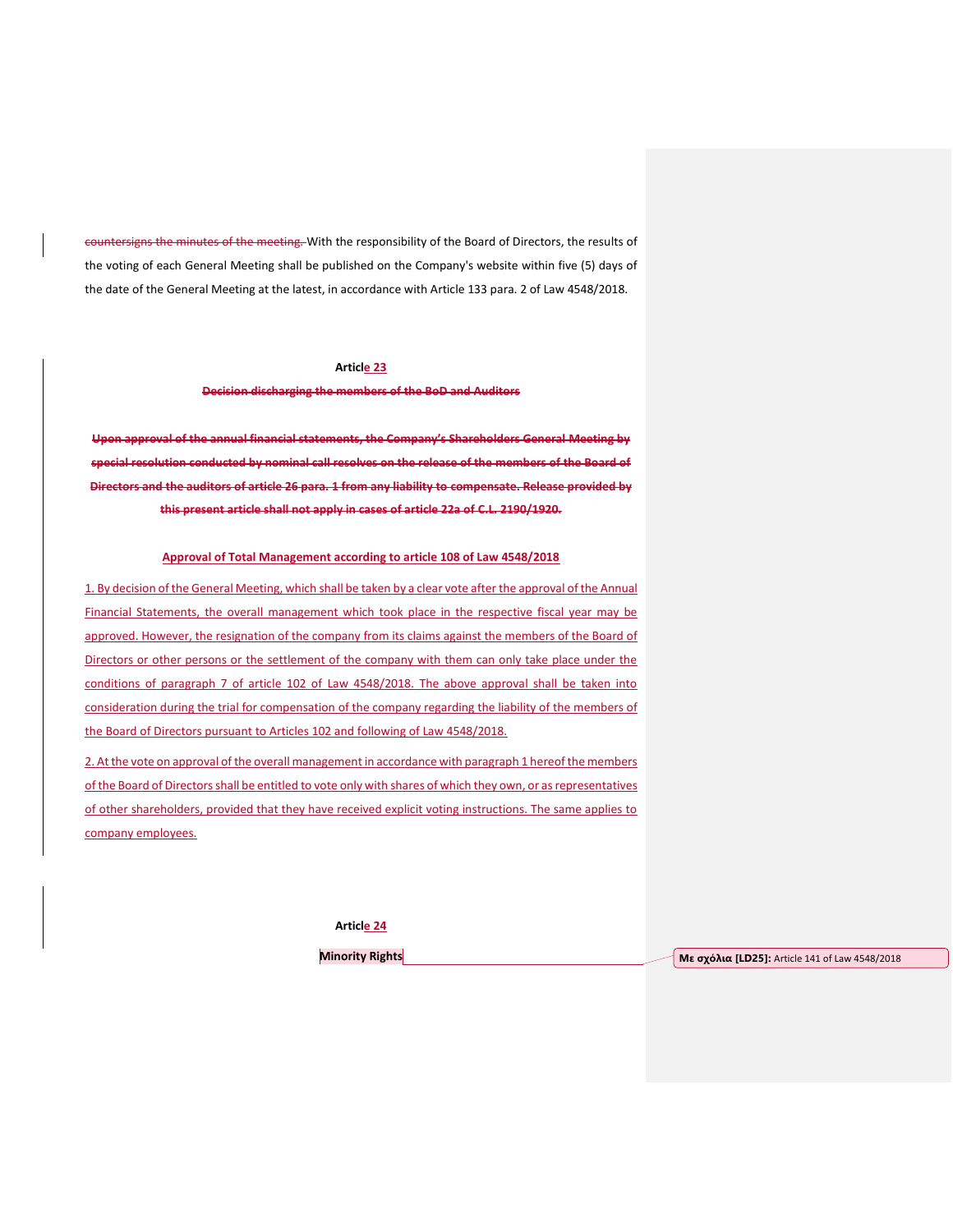1. At the request of shareholders representing one twentieth (1/20) of the paid-up share capital, the Board of Directors shall convoke an extra-ordinary general meeting of shareholders, scheduling a date no later than forty-five (45) days from the date of service of the relevant request to the President of the Board of Directors. The request shall accurately include the items on the agenda. If the General Meeting is not convoked by the Board of directors within twenty (20) days from the service of the relevant request, the convocation is made by the requesting shareholders at the expense of the Company by decision of the Single-Member Court of First Instance of the Company's seat, issued following the procedure of interim measures. This decision sets the date and place of the Meeting as well as the agenda.

2. Following a request of the shareholders representing one twentieth (1/20) of the paid-up share capital , the Board of Directors shall include in the agenda of the General Meeting, which has already been convoked, any additional items, provided the relevant request is communicated to the Board of Directors at least fifteen (15) days prior to the General Meeting. The additional items shall be published or communicated by initiative of the Board of Directors, according to the para. 2 of the article 122 of 12226 para. 2 of C. Law 4548/20182190/1920, at least seven (7) days prior to the General Meeting. The request for the inclusion of additional items on the agenda shall be accompanied by a justification or a draft decision for approval by the General Meeting and the revised agenda shall be made public in the same manner as the previous agenda thirteen (13) days before the date of the General Meeting and at the same time is made available to the shareholders on the company's website, together with the reasoning or draft decision, submitted by the shareholders, in accordance with the provisions-para. 4 of article 123 of para. 4 of Law 4548/2018.

If these items are not published, the requesting shareholders have the right to request the postponement of the General Meeting according to paragraph 3 and to proceed themselves to the publication according to the provisions of the previous section, at the expense of the Company.

3. At the request of shareholder(s) representing one twentieth (1/20) of the paid-up share capital, the President of the meeting is obliged to postpone only once the decisions on one or more items by the General Meeting, ordinary or extra-ordinary, and schedule a date of meeting for the adoption of the relevant resolutions as determined in the shareholders' request, which in any case cannot be later than twenty thirty (2030) days from the date of postponement.

Such postponed General Meeting is a continuation of the previous one and it is not necessary to repeat publication of the invitation to the shareholders, while it is also possible for new shareholders to

**Με σχόλια [LD26]:** Article 141 of Law 4548/2018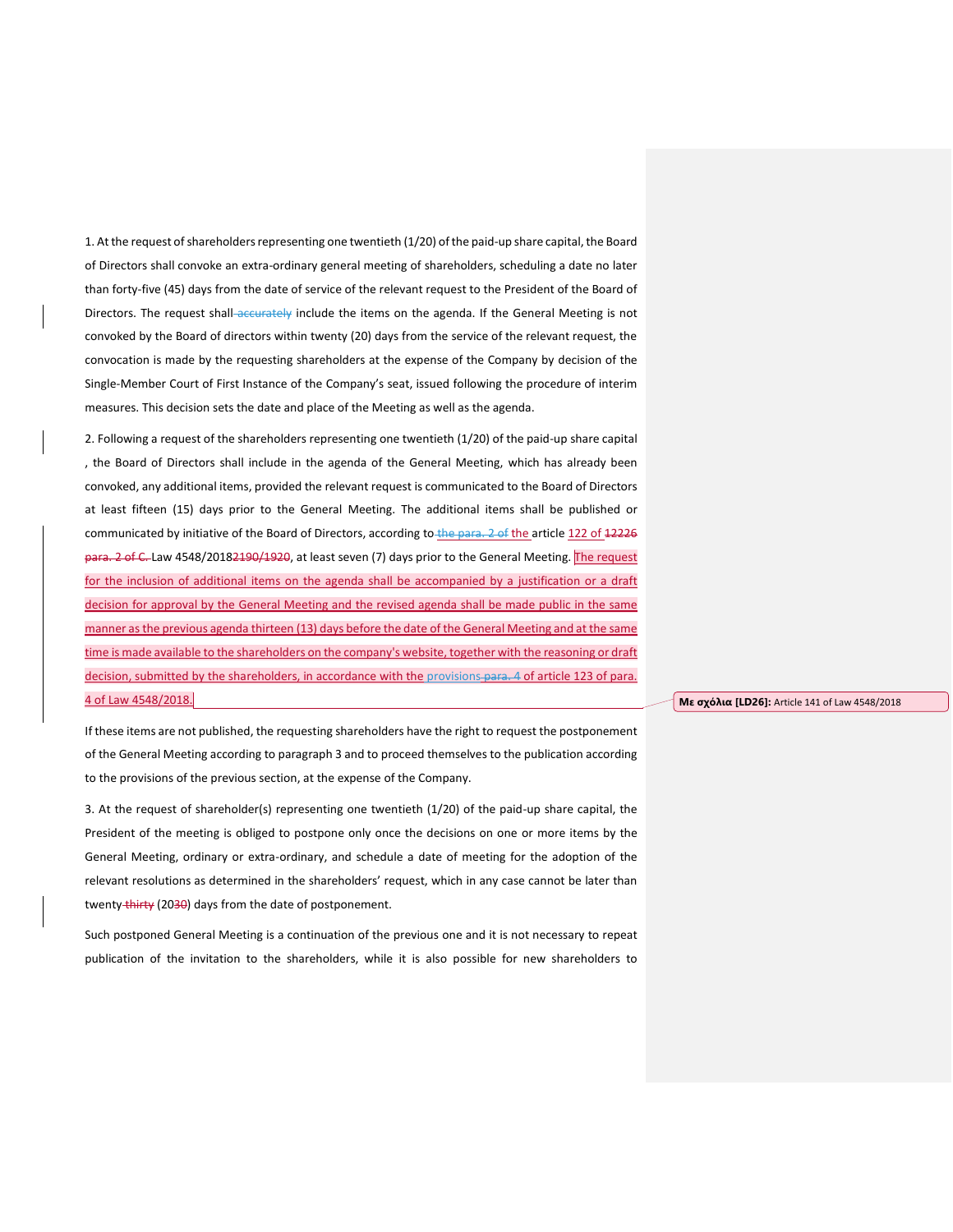participate thereat, in compliance with para. 6 of articles 12427 paragraph 2 and 28 of code of Law 45485/20182190/1920.

4. Upon the request of any shareholder, submitted to the Company at least five (5) full days before the General Meeting, the Board of Directors shall submit to the General Meeting the requested specific information with respect to the Company's matters, to the extent that these are useful for the actual assessment of the items on the agenda-. There is no obligation to provide information when the relevant information is already available on the company's website, in particular in the form of questions and answers. In addition, upon request of the shareholders representing one twentieth (1/20) of the paid-up share capital, the Board of Directors shall announce to the General Meeting, provided it is an ordinary one, the amounts which during the previous two-year period were paid to each member of the BoD or directors of the Company, as well as any grant made towards such persons on the basis of any event or agreement of the Company with them. In all the above cases, the Board of Directors may refuse to provide such information for a due substantial justification which shall be noted in the minutes. Such reason may be, as the case may be, the representation of the requesting shareholders in the Board of Directors according to paragraphs 3 or 6 of article 79 or 80 18 of code of Law 4548/2018.82190/1920.

5. At the request of shareholders representing one tenth  $\frac{f(f + f)}{f}$  and the paid-up share capital, to be submitted to the Company within the deadline of the previous paragraph, the Board of Directors shall provide the General Meeting with information on the course of the Company's matters and on the property status of the Company. The Board of Directors may refuse to provide such information for a due significant justification, which must be recorded in the minutes. Such reason may be, depending on the case, the representation of the requesting shareholders in the Board of Directors according to with Articles 79 and 80 of Law 4548/2018 with paragraphs 3 or 6 of Article 18 of Law 2190/1920 par. 3 or 6 of article 18 of C.L. 2190/1920, provided that the relevant members of the Board of Directors have received sufficient information.

6. In the cases of the second section of para. 4 and 5 of this article, any doubt with regard to the reasoning of the justification to refuse the grant of information shall be resolved by the Single-Member First Instance Court at the district of the company's registered office, judging pursuant to the provisional measures proceedings. In the same judgment, the Court may oblige the Company to provide the information it refused to provide.

7. At the request of shareholders representing one twentieth (1/20) of the paid-up share capital, adoption of a resolution on an item of the agenda of the General Meeting is conducted by open ballot. roll call.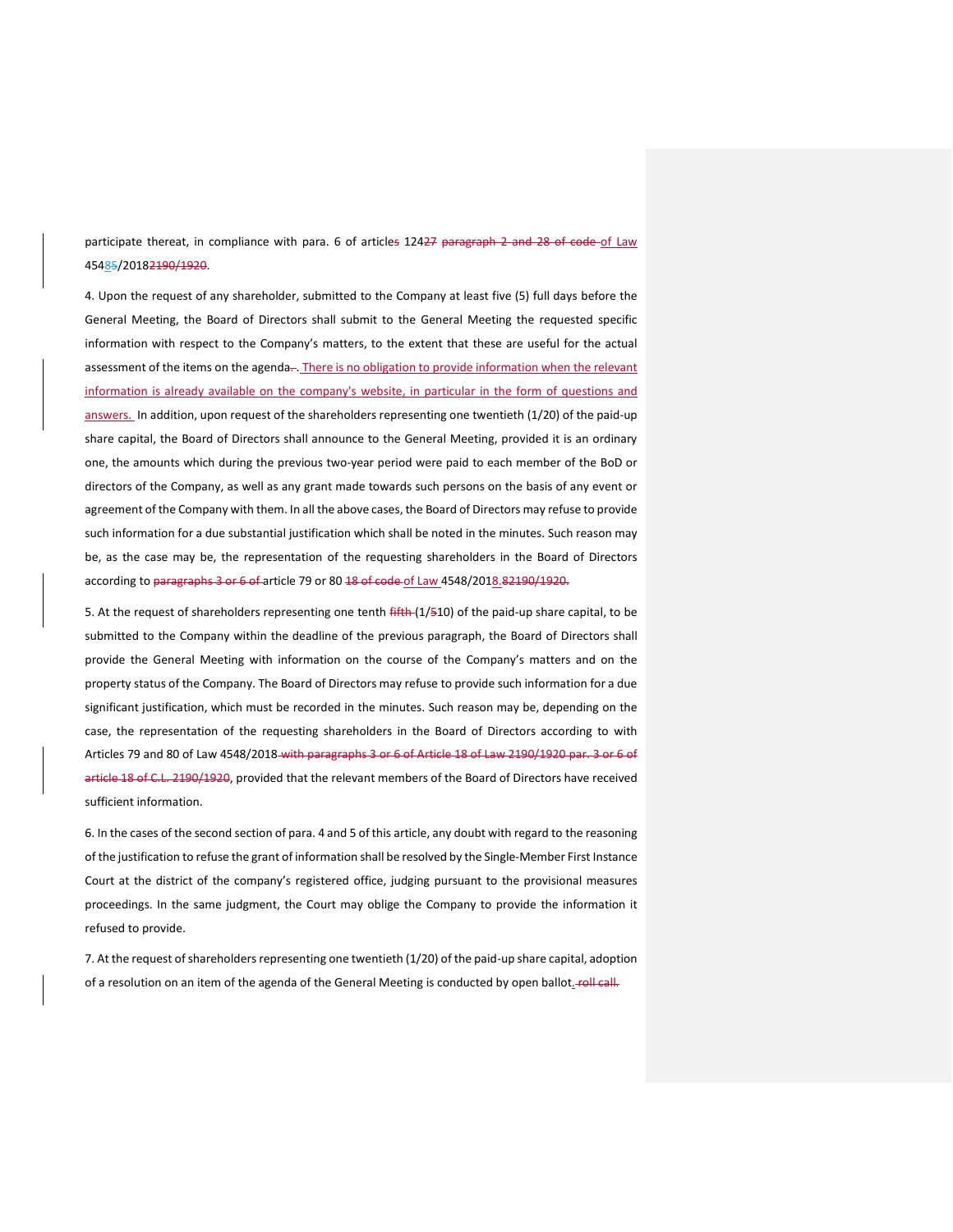8. In all cases of this present article the requesting shareholders shall prove their shareholder's title and the number of shares they hold when exercising the relevant right. Deposit of the shares according to paragraphs 1 and 2 of article 28 of C.L. 2190/1920 can constitute such proof.

In all cases of this Article, the requesting shareholders must prove their shareholder status and, except in the cases referred to in the first sentence of para. 6 and para. 10 of Law 4548/2018, the number of shares they hold in the exercise of their related right. Proof of equity may be made by any legal means and in any case on the basis of information received by the company from the central securities repository, provided it provides registry services, or through participating and registered intermediaries in the central securities repository in any other case. The status of shareholder may be evidenced by any lawful means and, in any case, based on information received by the Company from the Dematerialized Securities System, given that a registry services is provided or through participating and registered intermediaries in the Dematerialized Securities System in any other case.

# **CHAPTER D΄**

**CHARTERED AUDITORS – FINANCIAL YEAR – ANNUAL FINANCIAL STATEMENTS ANNUAL ACCOUNTS**

**DISTRIBUTION OF PROFITS – PAYMENT OF DIVIDENTS**

**CAUSES FOR TERMINATION OF THE COMPANY - LIQUIDATION**

#### **Article 25e 2526**

#### **Chartered Auditors**

1. In order for a resolution to be lawfully adopted by the Company's Shareholders General Meeting on the annual statements (annual financial statements) of the Company, these shall be previously audited by an auditor or by auditors of the Body of Chartered Auditors, as provided by C.L. 2190/1920 in combination with article 75 of L. 1969/1991 (G.G. 167 Α') and presidential decrees 226/1992 and 227/1992 (G.G. 120 A'), as in force from time to time.

2. The ordinary General Meeting of the Company's shareholders appoints each year chartered accountants provided in paragraph 1 of this present article.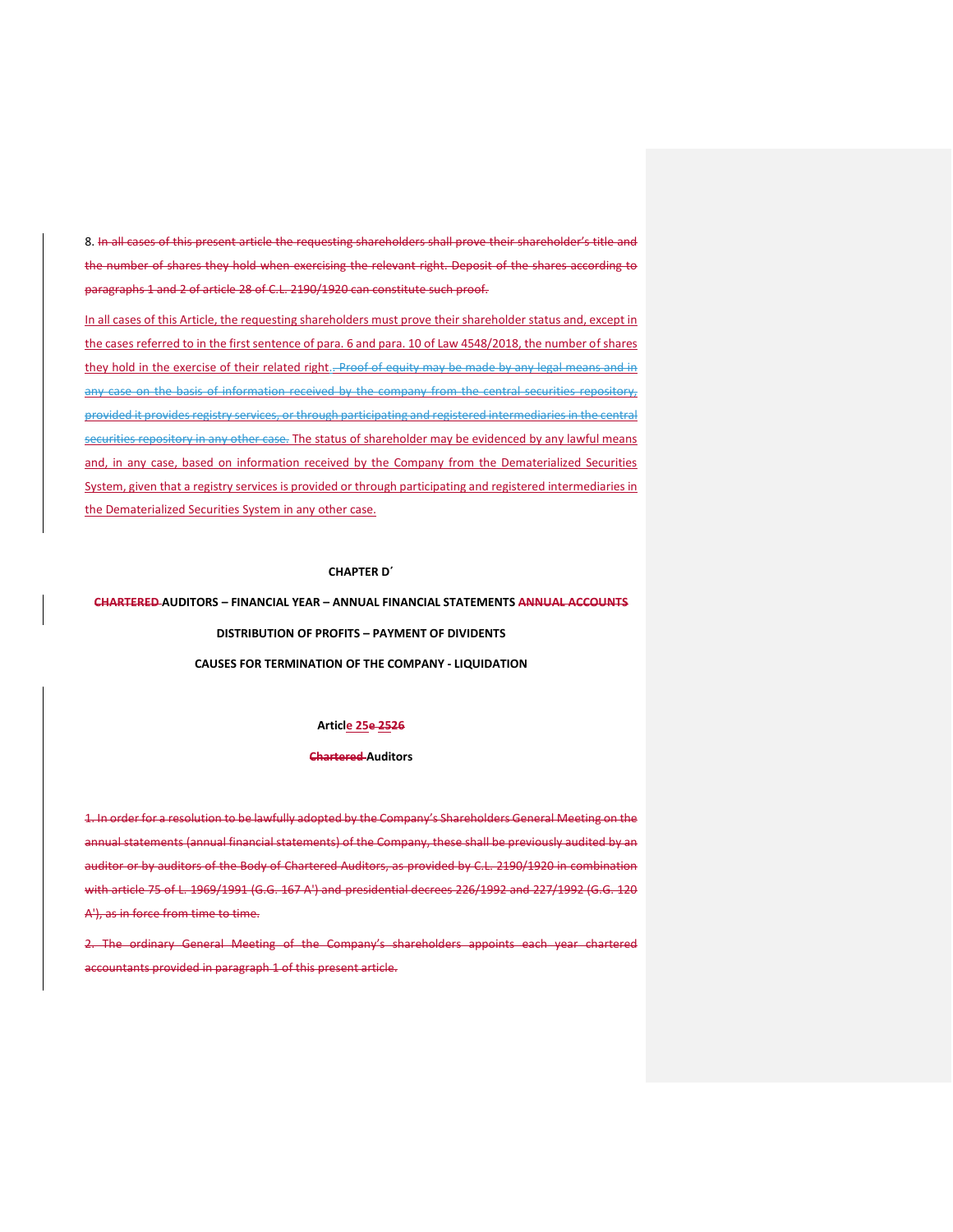3. Within five (5) days from convocation of the Company's Shareholders General Meeting appointing the chartered auditors provided in paragraph 1 of this present article, an announcement of their appointment shall be made by the Company, in case that they do not decline such appointment within five (5) days from their appointment, it is deemed that they have accepted such appointment and they bear all liabilities and obligation of articles 376 and 43a par 3 section c of C.L. 2190/1920. Auditors of this present article may be reelected, but not for more than five (5) consecutive financial years. Further reappointment is not allowed to take place if two (2) entire financial years have not lapsed. Remuneration of chartered auditors – accountants appointed to conduct the ordinary audit, is defined on the basis of the relevant provisions on chartered auditors - accountants.

4. The auditors' report, with the exception of information defined in paragraph 1 of article 37 of C.L. 2190/1920 shall make reference to the following:

a. If the annex contains information of paragraph 1 or 2 of article 43a of C.L. 2190/1920 and

b. If verification was made on the agreement of the contents of the BoD's report approved by the BoD with the relevant financial statements referred to in section c of para. 3 of article 43a of C.L. 2190/1920.

The Annual General Meeting of Shareholders elects each year a certified auditor or auditing company in accordance with the statutory requirements for the audit of the Company's annual financial statements.

### **Article 26e 2627**

#### **Financial Year**

The financial year shall be of twelve months duration beginning on 1st of January and ending on 31st of December of each year.

#### **Article 27e 2728**

**Annual accounts (annual financial statements and publication thereof)**

## **Annual Financial Statements**

1. At the end of each financial year, the Board of Directors draws up the annual financial

statements, in accordance with provisions of articles 42a, 42b, 42c, 42d, 42e, 43, 43a, 134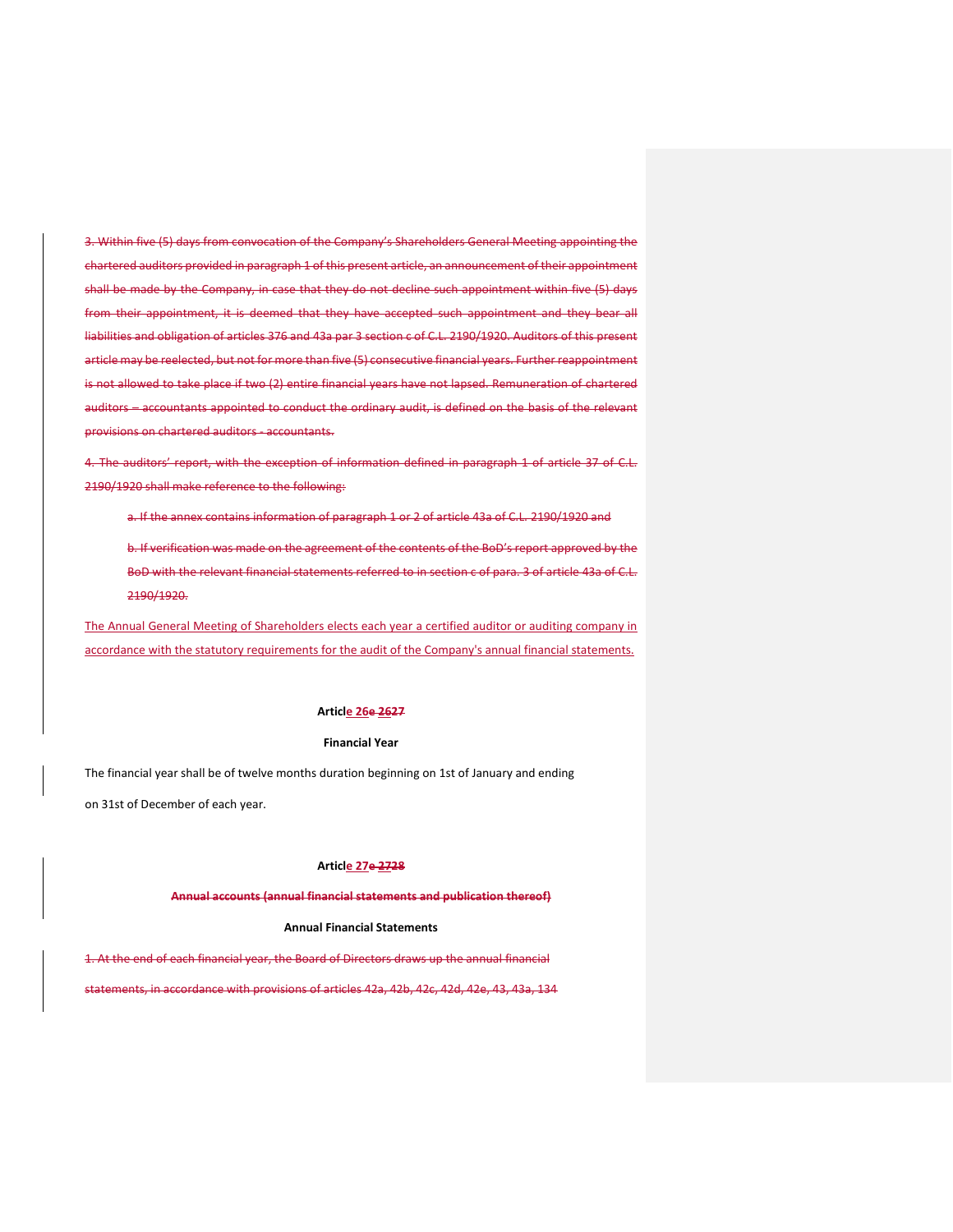and thereafter of C.L. 2190/1920, as in force. The annual financial statements must clearly reflect the actual view of the asset status, financial position and the profits or losses of the Company. More specifically, the Board of Directors shall draft, pursuant to the above provisions: a. the administration report; b. the balance sheet; c. the account entitled "results of fiscal year"; d. the distribution of results; and e. the Annex. 2. In order for the General Meeting to adopt a valid resolution on the annual financial statements of the

Company approved by the Board of Directors, same must have been previously certified by:

a. the President of the Board of Directors or his lawful deputy;

b. the CEO or a mandated counsel and in case there is no such counsel or his capacity coincides with that of the above persons, by a member of the Board of Directors designated by the Board; and

c. the person heading the accounts department.

In case of disagreement as to the means of drafting of the financial statements based on these present articles, they shall report in writing their objections to the Company's Shareholders General Meeting.

3. The administration report of the Board of Directors to the Ordinary General Meeting must provide a clear and actual reflection of the course of the works and the financial position of the Company, as well as information on the foreseen course of the Company's business activity and its activities in field of research and development, as well as the information referred to in section b of para. 3 of article 43a of C.L. 2190/1920. Moreover, the said report shall also refer to any other significant event which occurred within the period from the end of the financial year until the day of submission of the report.

4. Copies of the annual financial statements, together with the relevant reports of the Board of Directors and the auditors, are submitted by the Company to the competent supervising authority at least twenty (20) days prior to the ordinary General Meeting of the Company's Shareholders.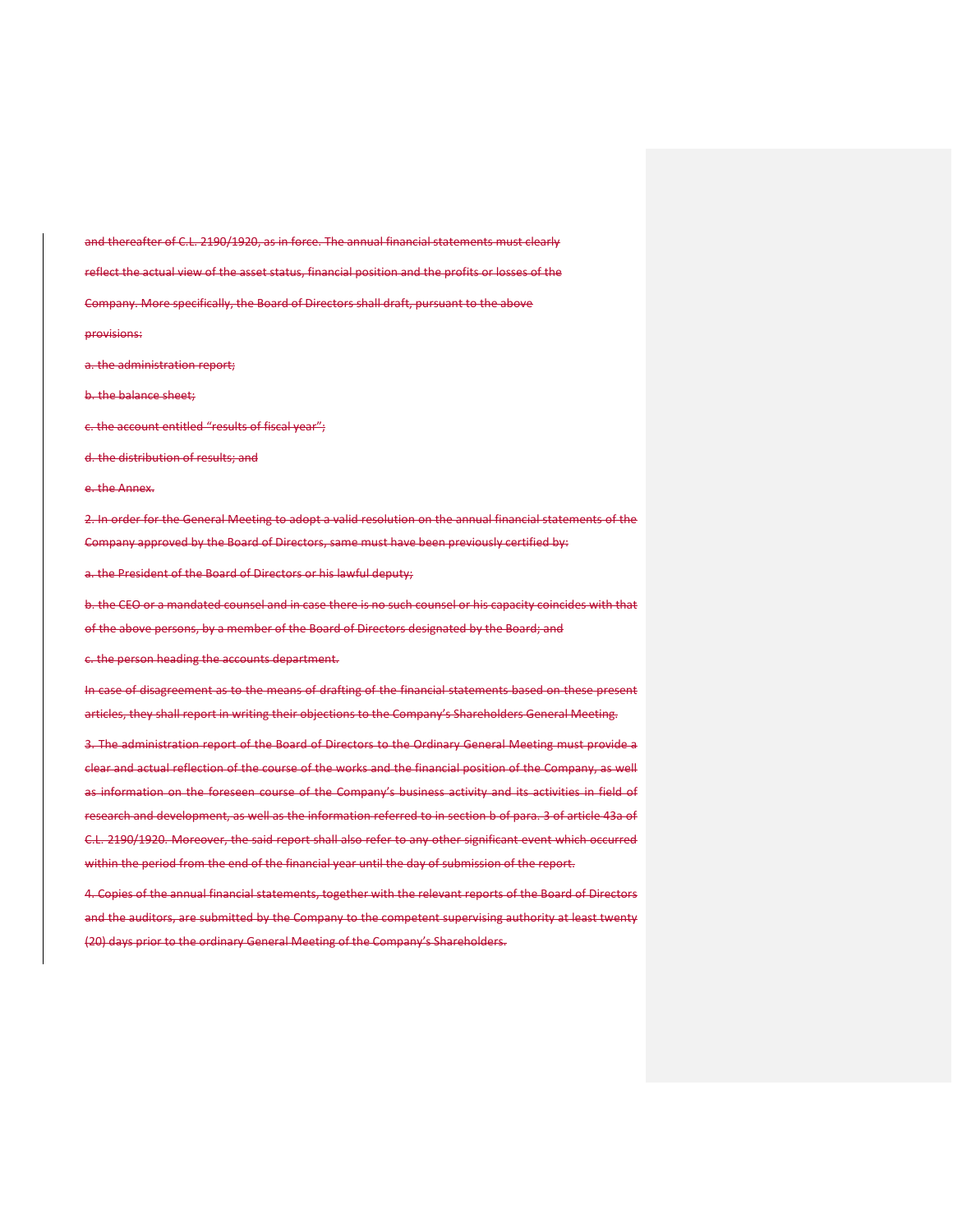5. The balance sheet of the Company, the account entitled "results of financial year" and the table of distribution of profits, together with the relevant audit certificate of the charter auditors, are published as set out in the following paragraph.

6. The Board of Directors of the Company shall publish the documents referred to in the previous paragraph 5 at least twenty (20) days prior to the General Meeting as follows:

a. In a daily political newspaper meeting the requirements of article 3 of L.D. 357/1957, issued in Athens with wide circulation throughout the country, at the call of the Board of Directors.

b. In a daily financial newspaper meeting the requirements of paragraph 2 of article 26 of C.L. 2190/1920.

c. In the S.A. – L.L.C. Bulleting of the Government Gazette according to article 7b of para. 1 section b' of C.L. 2190/1920.

7. Within twenty (20) days from approval of the financial statements of the ordinary General Meeting of the Company's Shareholders, a copy of the approved financial statements, together with certified copy of its minutes is submitted to the competent supervising Authority, as provided in paragraph 2 of article 26a of C.L. 2190/1920.

1. The annual and consolidated financial statements of the company are prepared, audited and approved in accordance with the provisions of Law 4308/2014 and in accordance with any other special provision that regulates these matters.

2. In order for a decision of the General Meeting of Shareholders regarding these financial statements to be valid, they must be signed by three different persons, namely:

(a) the Chairman of the Board of Directors or his deputy; (b) the Managing Director or the Chief Executive or mandated officer and, in the absence of such officer, or his capacity coincides with that of the above persons by a member of the Board appointed by him, (c) the statutory accountant certified by the Hellenic Chamber of Commerce holds a Class A license for the preparation of the financial statements.

3. The annual management report and any corporate governance statement shall be approved by the Board of Directors and signed by: (a) the Chairman of the Board of Directors or his / her deputy; (b) the Chief Executive Officer or representative Director and, in the absence of such Director, or his capacity coincides with that of the above persons by a member of the Board appointed by it.

**Με σχόλια [LD27]:** Article 147 of Law 4548/2018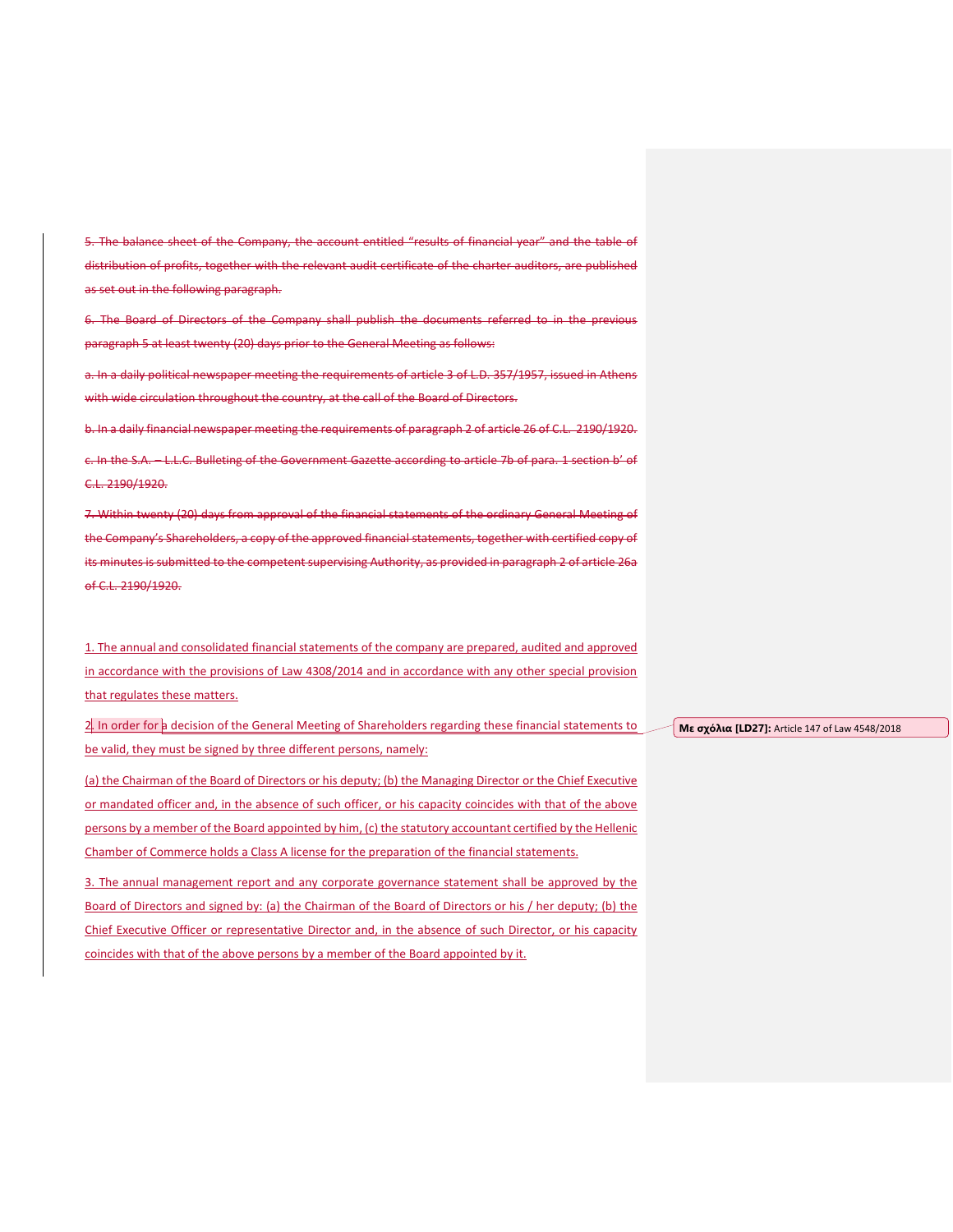**Με σχόλια [LD28]:** Article 150 of Law 4548/2018

4. The Board of Directors management report to the Ordinary General Meeting of Shareholders should provide a clear and realistic picture of the evolution and performance of its business activities and financial position and its position and a description of the major risks and uncertainties it faces. The description presents a balanced and comprehensive analysis of the evolution and performance of the company's activities and its position appropriate to the scale and complexity of the company. To the extent necessary to understand the company's evolution, performance or position, this analysis shall include both financial and, where appropriate, non-financial key performance indicators relevant to the particular field of activity, including environmental information and labor issues. As part of this analysis, the management report shall include, where appropriate, references and additional explanations for the amounts stated in the annual financial statements. For the rest, articles 151 et seq. of Law 4548/2018 apply.

5. The legally approved Annual Financial Statements, the management report as well as, where appropriate, the opinion of the certified auditor or audit firm shall be published in GEMI within twenty (20) days of their approval by the Ordinary General Assembly. If a chartered auditor or audit firm's opinion is required, according to case 1 of subparagraph A1 of para. A2 of article 2 of Law 4336/2015, the annual financial statements and the management report shall be published in the form and content according to which the certified auditor or audit firm has drawn up the audit certificate. They are also accompanied by the full text of the audit report.

**Με σχόλια [LD29]:** Article 149 of Law 4548/2018

**Article 28e 2829**

**Distribution of profits - Dividend payment**

**Με σχόλια [LD30]:** Articles 158 et seq of Law 4548/2018

As regards the distribution of profits, the following shall apply:

1. Priority is given to the withholding of the necessary percentage for the formation of the regular reserve,

as provided by law, i.e. at least one twentieth (1/20) of the net profits shall be deducted for this purpose.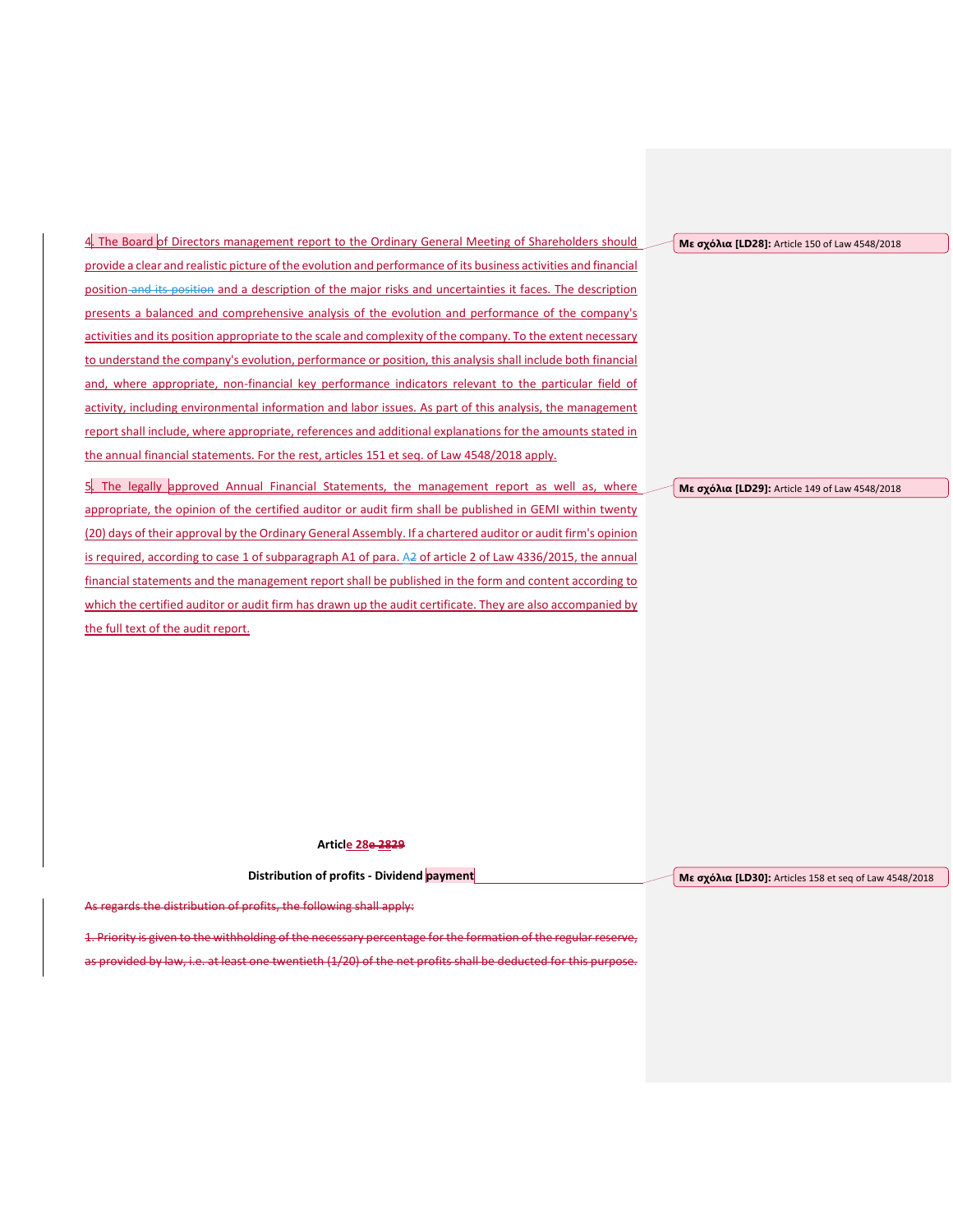Such deduction ceased to be compulsory, by law, once the reserves reach an amount equal to at least one third (1/3) of the paid-up share capital 2. Then follows the distribution of the amount required for the payment of dividends, provided by article 3 of Law 148/67 as in force. 3. The remainder is freely distributed by resolution of the General Meeting. 4. By resolution of the General Meeting adopted according to provisions of articles 29 par. 3

dividend, may be disposed of for the increase of the share capital by issuance of new shares provided to the shareholders without consideration, instead of additional dividend. In such case, provisions of article 3a par 3 of C.L. 2190/1920 shall apply.

and 4 and 31 par. 2 of C.L. 2190/1920, the profits distributed after distribution of the first

5. Distribution of provisional dividends or percentages is allowed under the terms of article 46 of C.L. 2190/1920.

.

1. The net profit of the company is shown in the income statement and is the result of applying the applicable law.

2. Net profits, insofar as they may be disposed of, in accordance with article 159 of Law 4548/2018, are disposed of by decision of the General Meeting in the following order:

a) Credit amounts from the income statement that are not realized profits are deducted.

b) Deduction of the formation of a regular reserve in accordance with Law 4548/2018.

c) The amount required to pay the minimum dividend, is withheld as defined in article 161 of Law 4548/2018.

d) The remaining net profit, as well as any other profits that may arise and be disposed, according to the above, shall be allocated according to the decisions of the General Meeting.

3. Subject to the provisions on the reduction of share capital, no distribution shall be made to shareholders, provided that, at the date of expiry of the last financial year, the total equity of the company (net position) as defined in the law, is or, after such distribution, will fall below the amount of capital, increased by: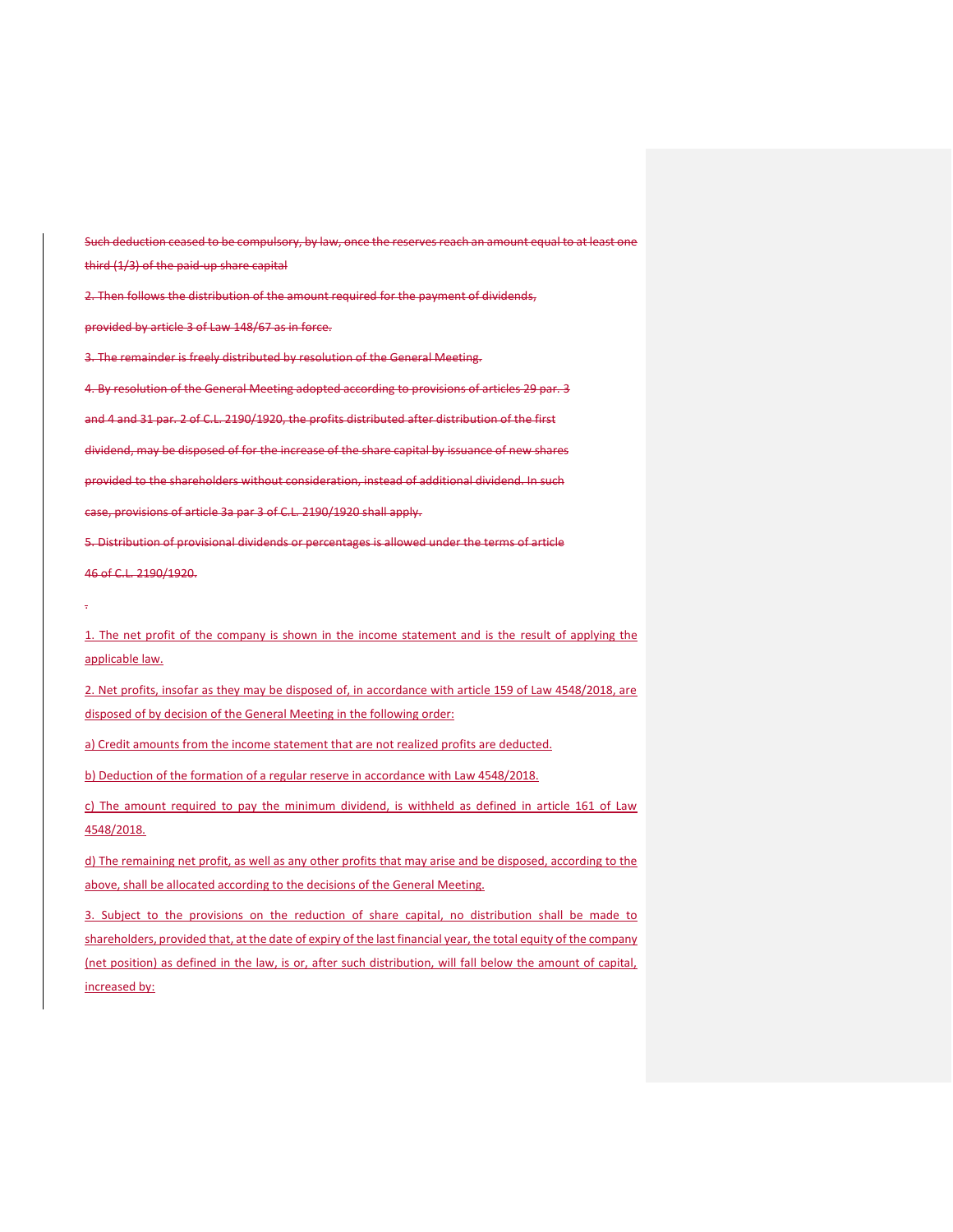- reserves the distribution of which is prohibited by law or the articles of incorporationstatute,

- other credit lines of the net position, which may not be distributed, and

- the amounts of credit line items in the income statement that are not realized profits. The amount of capital provided for in the preceding sentencesubparagraph shall be reduced by the amount of capital subscribed but not paid when the latter is not shown in the assets of the balance sheet.

4. The amount distributed to the shareholders may not exceed the profits of the last financial year that has expired increased by the earnings from previous years which have not been distributed and the distribution of the reserves authorized and decided by the General Meeting and reduced:

a. by the amount of credit line items in the income statement that are not realized profits

b. by the amount of previous year losses

c. to the amount required to be allocated for the formation of reserves in accordance with the law and the Articles of Association.

#### **Article 30**

# **Payment of dividends**

Shareholders participate in the net profits of the company further to approval by the ordinary General Meeting of the annual financial statements and the approved for distribution amount shall be paid to the shareholders within two (2) months from convocation of the General Meeting approving such annual financial statements.

# **Article 29e 2931**

**Causes for termination of the company**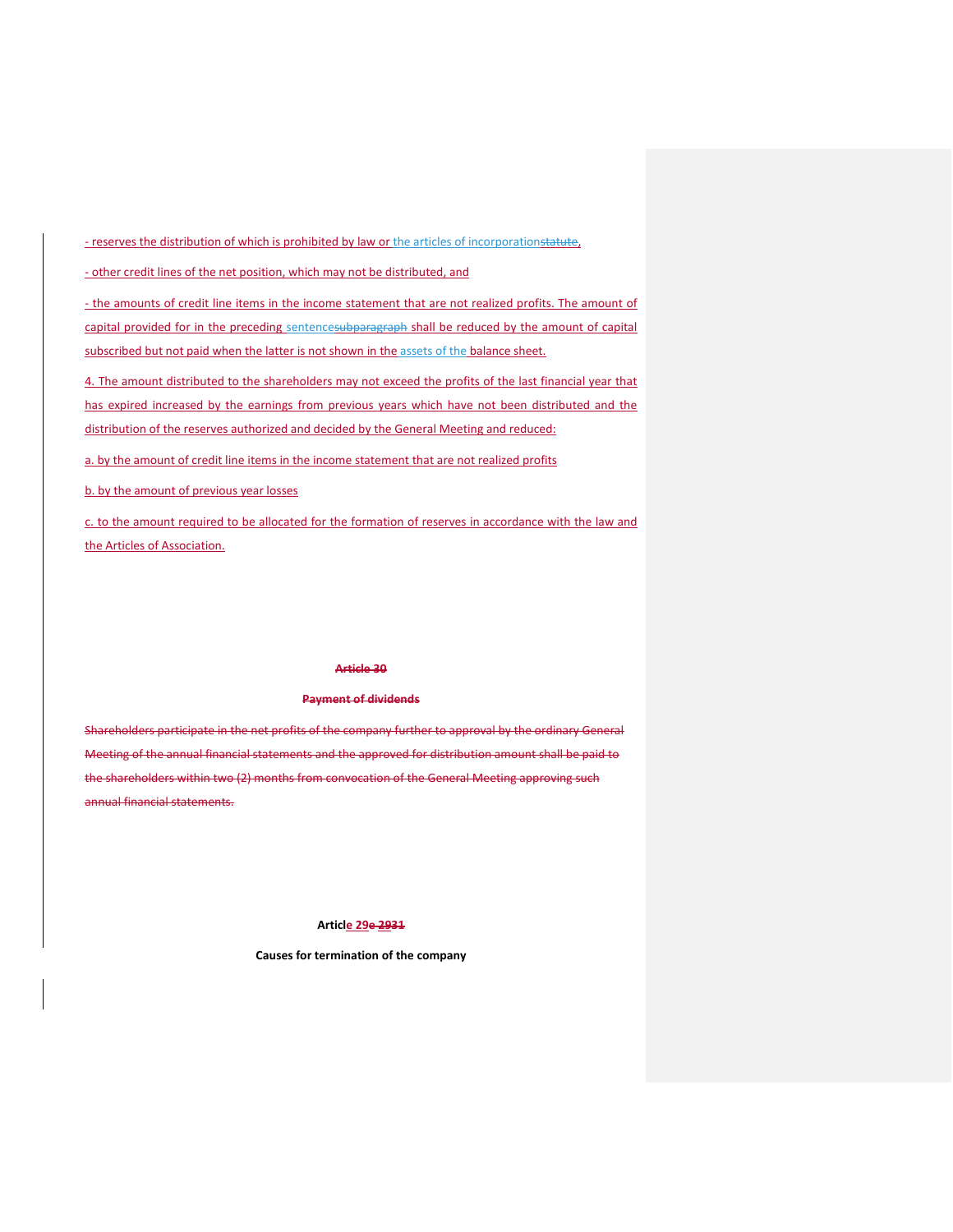**1.** The company shall be dissolved: a. upon expiration of its term of duration, provided the Company's Shareholders General Meeting has not previously resolved on extension of tis duration. b. by resolution of the Company's Shareholders General Meeting adopted by under exceptional quorum and majority of article 21, following proposal of the Company's Board of Directors or c. if declared bankrupt. d. by court decision in accordance to articles 48 and 48a of C.L. 2190/1920, as in force. a) once its duration has expired, unless the General Assembly has previously decided to extend its duration. b) by decision of the General Assembly in accordance with the provisions of Articles 130 para. 3 and 132 para. 2 of Law 4548/2018, as in force. c) when the company is declared bankrupt. d) in the event a bankruptcy filing is rejected because of the debtor's inadequate property to cover **Με σχόλια [LD31]:** Article 164 of Law 4548/2018

the costs of the proceedings and

e) by court decision in accordance with Articles 165 and 166 Law 4548/2018 as in force.

## **Article 30e 3032**

#### **Liquidation**

1. Except in case of bankruptcy, the winding up of the Company is followed by its liquidation. In the case of article 31 para. 1a of this present, the Board of Directors shall act as liquidator until the appointment of liquidators by the General Meeting of the Company's shareholders. In the case of article 31 par. 1b of this present, the Company's Shareholders General Meeting shall by the same resolution appoint the liquidators. In case of article 31 par. 1d, the liquidator is appointed by the court by decision declaring the winding up of the Company.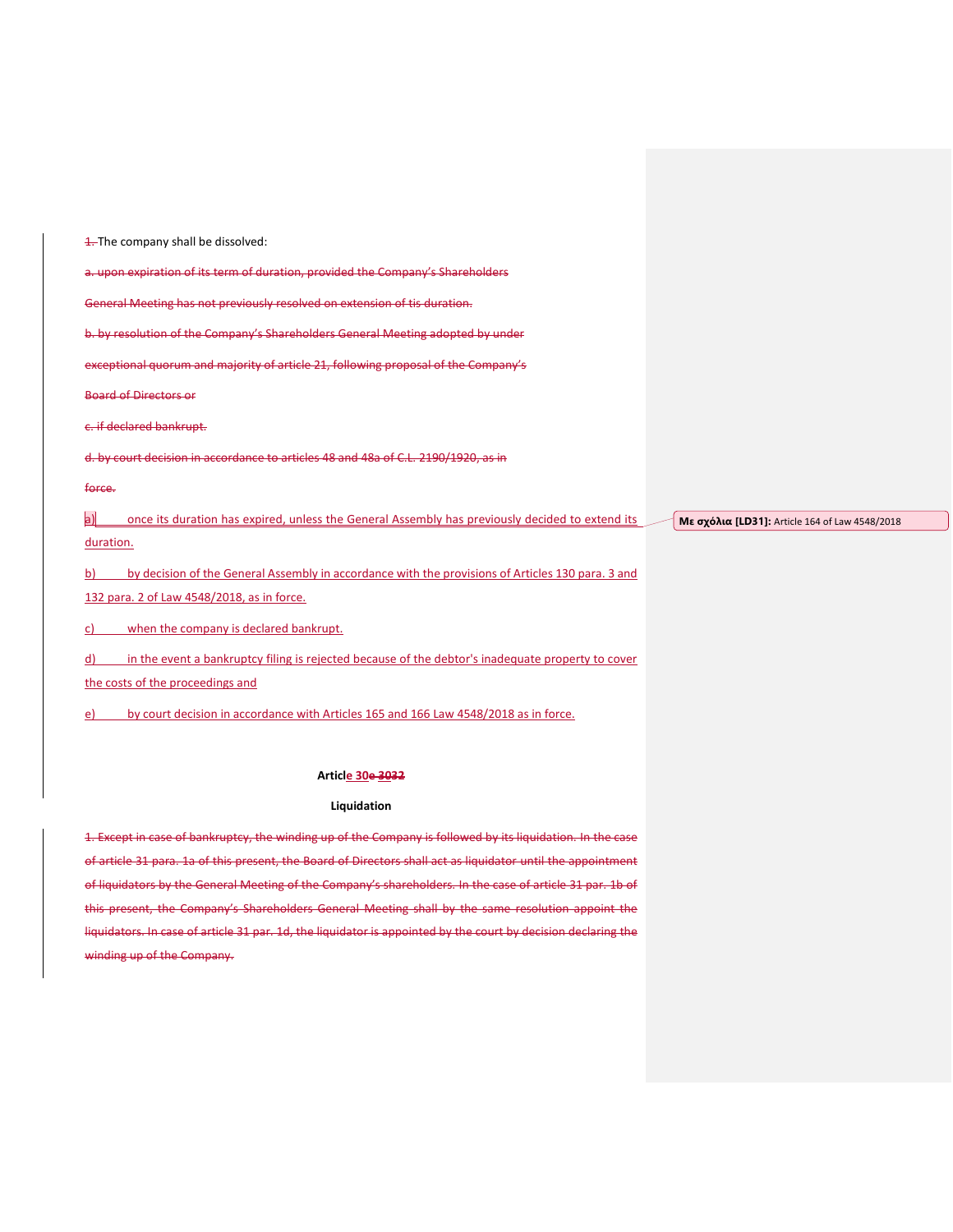The liquidators appointed by the General Meeting shall be at least three (3). The liquidators exercise all the relevant to the procedure and purpose of the liquidation competences of the Board of Directors, as these may have been defined by the Company's Shareholders General Meeting to the resolution of which they shall comply.

Appointment of liquidators entails the automatic cease of powers of the members of the Board of Directors.

2. The liquidators appointed by the General Meeting shall immediately upon taking up their duties, conduct an inventory of the Company's assets and publish on the press and the S.A.- L.L.C. Bulletin of the Government Gazette the balance sheet, a copy of which is submitted to the competent supervising authority according to article 7a par. 1, case k of C.L. 2190/1920.

3. Liquidators are under the same obligation at the end of the liquidation.

4. The Shareholders General Meeting retains all of its rights during liquidation.

5. The liquidation balance sheets are approved by the Company's Shareholders General Meeting resolving also on the release of the liquidators from any liability.

6. The outcome of liquidation and a report on the reasons justifying the non-completion of the liquidation is submitted on an annual basis to the Shareholders General Meeting.

1. Except in the case of bankruptcy, the dissolution of the company shall be followed by its liquidation. In the cases referred to in sentences a and d of para. 1 of article 33 hereof, the Board of Directors shall perform liquidator duties until liquidators are appointed by the General Assembly. In the case of sentence b of the same paragraph of the same article, the General Assembly shall by the same decision appoint the liquidators. The liquidators designated by the General Meeting may be two (2) or three (3), shareholders or not, and shall exercise all powers related to the procedure and purpose of the liquidation of the Board of Directors, as may be limited by the General Assembly, whose decisions are obliged to comply. The appointment of liquidators entails ipso jure the termination of the powers of the members of the Board of Directors.

2. The liquidators appointed by the General Assembly shall, as soon as they are in office, make census of the corporate property and publish a Statement of Commencement of Liquidation. Liquidators are also required to prepare and publish interim financial statements in accordance with para. 7 of article 168 of **Με σχόλια [LD32]:** Article 167 of Law 4548/2018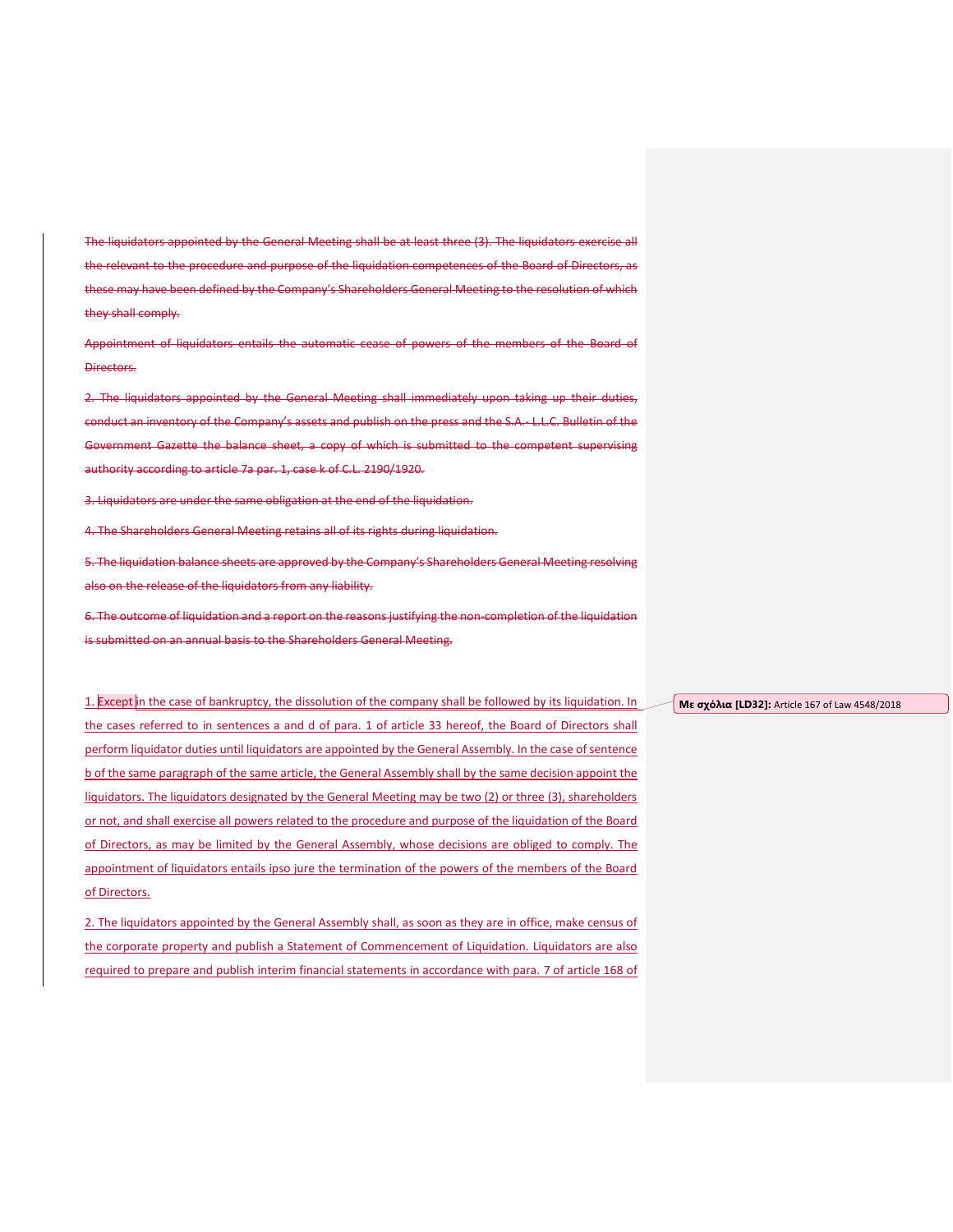Law 4548/2018 as in force, which are submitted to the general meeting of shareholders with a statement of the causes that prevented the end of the liquidation. The interim financial statements are made public. In addition, financial statements are prepared beyond the liquidation, which are approved by the general meeting and are subjected to publicity. The general meeting also decides on the approval of the overall work of the liquidators and on the discharge of the auditors.

3. The General Meeting of Shareholders retains all of its rights during liquidation.

4. The provisions for the Board of Directors shall apply accordingly to the liquidators. Liquidators' discussions and decisions are summarized in the Board's minutes.

5. If the liquidation stage exceeds three years, the liquidator shall be obliged to convene a general meeting to submit a plan for the acceleration and termination of the liquidation. This plan shall include a report on the liquidation process to date, the reasons for the delay and the measures proposed for its rapid completion. Such measures may include waiver of rights, appeals, remedies, lawsuits, and claims if the pursuit is inconsistent with the expected benefits or uncertain or requires a long time. The above measures may also include compromises, renegotiations or termination of contracts, or the conclusion of new ones, if necessary. The general meeting approves the plan with an increased quorum and majority. If the plan is approved, the liquidator will complete the management in accordance with the plan. If the plan is not approved, the liquidator or shareholders representing one-twentieth (1/20) of the paid-up capital may request that the plan or other appropriate measures be approved by the court at their request of non-contentious proceedings. The court may modify the measures provided in the plan or at the request of shareholders. The liquidator is not responsible for the implementation of a plan approved in accordance with the above.

**CHAPTER Ε'**

# **OTHER PROVISIONS**

#### **Article 31 33**

#### **Restrictions**

1. The Company shall not undertake to cover its own shares.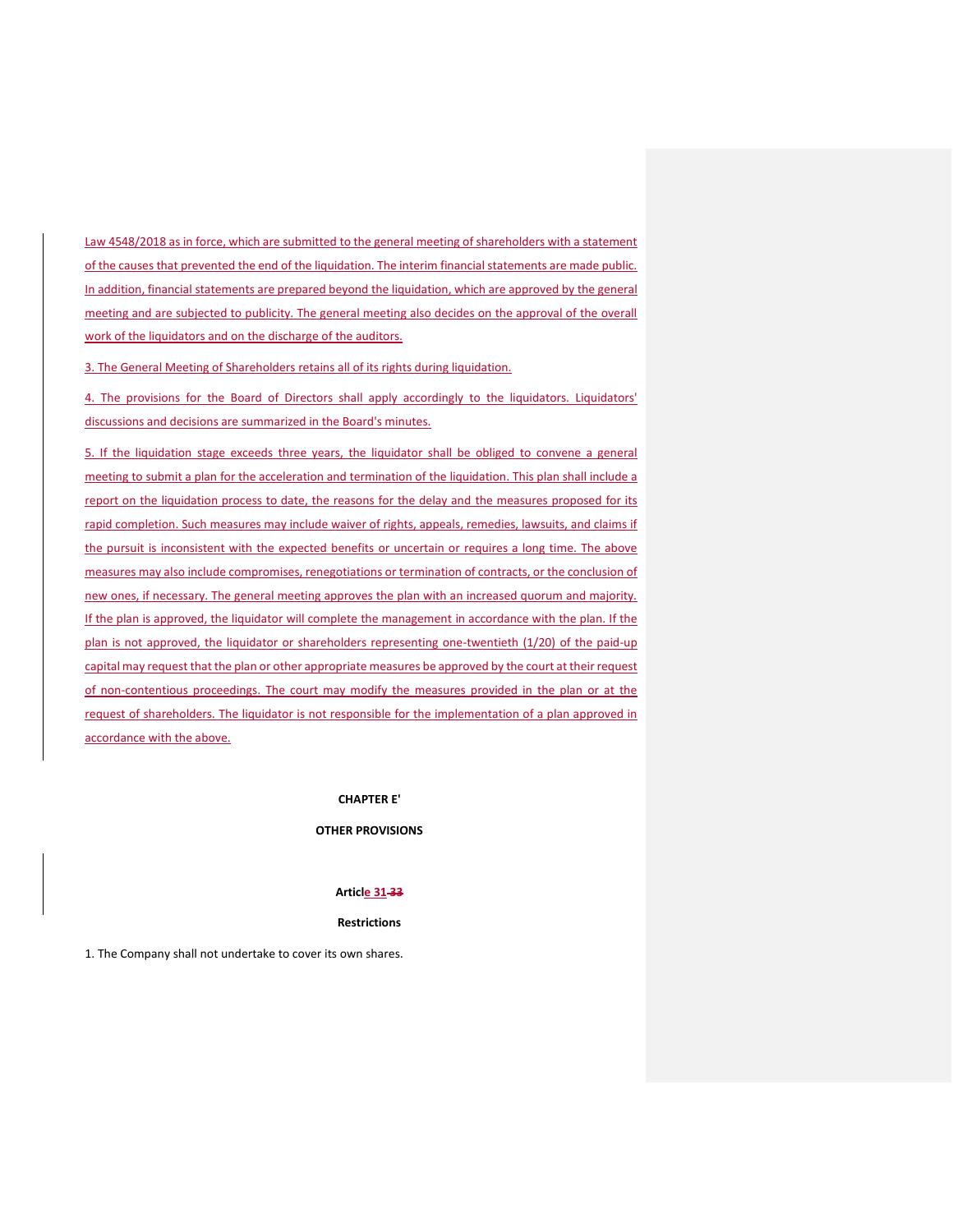**Με σχόλια [LD33]:** Article 49 of Law 4548/2018

2. Without prejudice to the principle of equal treatment of shareholders in the same position and provisions -of L. 3340/2005 as applicable, for market abuse, the Company shall, itself or with a person acting in his name but on its behalf acquire its own, its already issued shares however only following approval by the General Meeting defining the terms and conditions for such acquisition and particularly the maximum number of shares that may be acquired, the term for which such is granted, which shall not exceed twenty four (24) months and in case of pecuniary interest, the minimum and maximum acquisition value. .The decision of the general meeting shall be made public.

3. Acquisitions of the previous paragraph shall be done on the liability of the Board of Directors, under the following conditions:

a) the nominal value of the shares acquired, including the shares previously acquired by the Company and maintained, and the shares acquired by a person acting in his name but on the Company's behalf, shall not exceed one tenth (1/10) of the paid-up share capital,

b) acquisition of shares, including the shares previously acquired by the Company and maintained, and shares which have been acquired by a person acting in his name but on the Company's behalf shall not lead to decrease of the owns capital to an amount lower than the amount provided in paragraph 1 of article 159 of Law 4548/20182190/1920.

c) the transactions may only refer to shares having been fully paid.

4. Case a' of paragraph 3 shall not apply in case of shares acquired either by the Company itself or by a person acting in his name but on the Company's behalf for the purpose of distribution to the Company's personnel or to the personnel of an affiliated company company thereto according to paragraph 5 of article 42e of C.L. 2190/1920 within the meaning of article 32 of Law I. 4308/2014. Distribution of shares of the previous section is made within twelve (12) months from the acquisition time thereof, after which period provisions of paragraph 6 of this present article shall apply.

5. Paragraphs 1 and 2 shall not apply:

a) to shares acquired in execution of a decision on the decrease of the capital or as a result of acquisition of shares,

b) shares acquired after the global transfer of assets,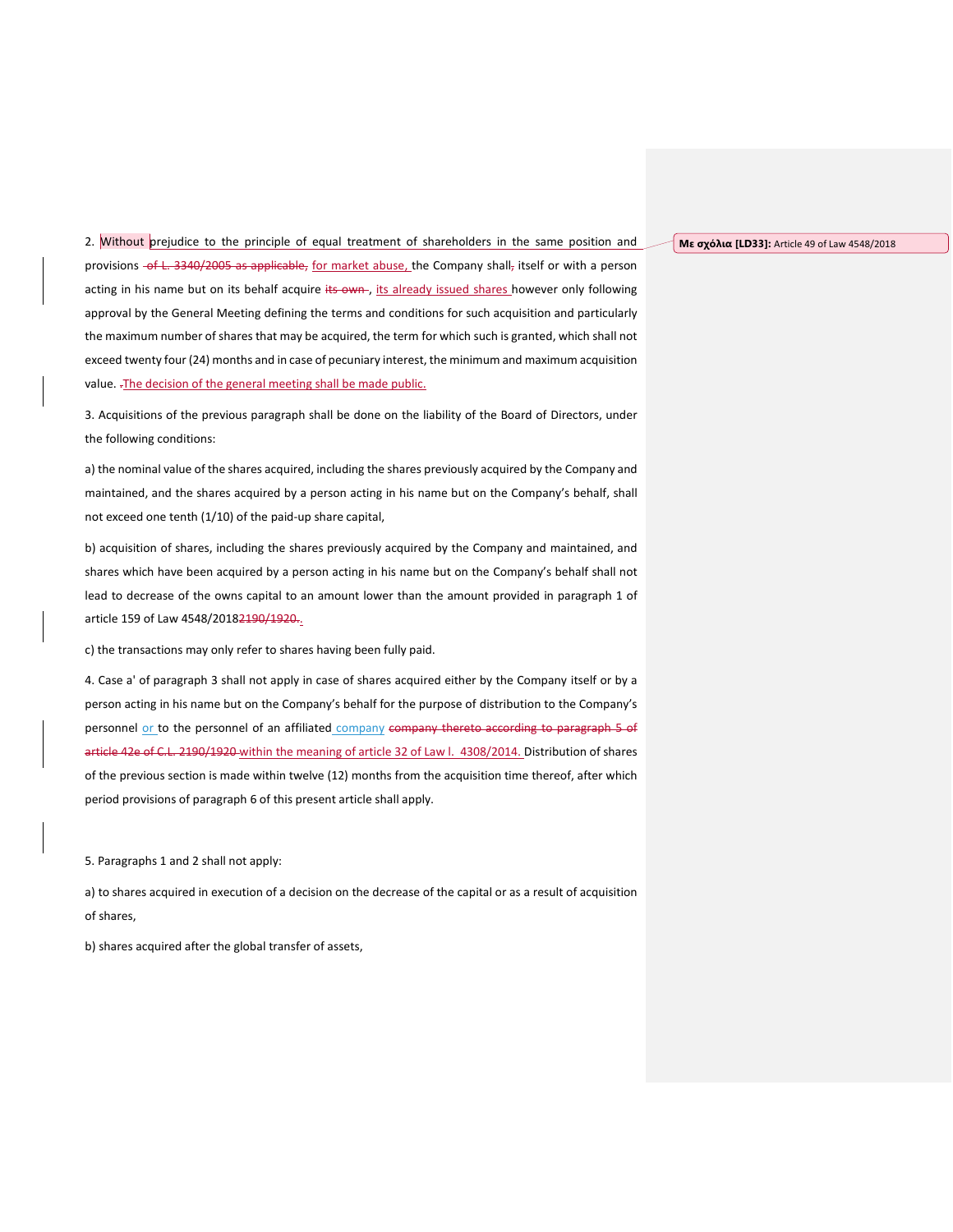c) shares fully paid and acquired as a grant or by banks or other financial institutions as commission for purchase,

d) shares acquired on the basis of an obligation deriving from the law or court decision for the purpose of protection of minority shareholders, particularly in the event of a merger without prejudice to paragraph 5 of article 18 of Law 46012190/20191920, change of object or form of company, move of registered address abroad or imposition of restrictions in the transfer of shares, as well as shares that has been acquired for the purpose of satisfaction of the Company's obligations from a convertible bond loan,

e) shares fully paid up and acquired by means of auction through compulsory execution taken place for the satisfaction of the Company's claim towards the holder of the said shares. Such acquisitions, including acquisitions that took place in accordance to para 2 and 3, are not permitted to result in the decrease of the share owned capital to an amount below the one defined in paragraph 1 of article 159 of Law 4548/2018. 44a of C.L. 2190/1920.

6. The shares acquired in cases b' to e', referred to in paragraph 5, shall be transferred within three (3) years at the latest from their acquisition, unless their nominal value, including the shares the Company may acquire by a person acting in his own name but on the Company's, behalf does not exceed one tenth (1/10) of the paid-up share capital.

7. The shares not transferred within the deadline defined in paragraph 6 are cancelled. Cancellation is made through decrease of the capital by the corresponding amount, by resolution of the General Meeting taken by simple quorum and majority<sub>-</sub> according to paragraphs 1 and 2 of article 29 and paragraph 1 of article 31 of C.L. 2190/1920. In case of breach of such obligation the competent authority of article 51 of C.L. 2190/1920 shall impose upon any liable member of the Board of Directors a fine of thirty thousand (30.000) Euro, by applying the second section of article 63δ of C.L. 2190/1920. Transfer of the shares in each case may be done after the lapse of the deadline set in paragraph 6, at the latest until their cancellation.

8. The Sshares acquired in breach of the provisions of the above paragraphs shall be transferred within one (1) year from their acquisition. If these are not transferred within such deadline, these are cancelled by the relevant decrease of capital, as provided in paragraph 7. . In case of breach of such obligation a fine of thirty thousand (30.000) Euro is imposed upon each liable member of the Board of Directors, according to the previous paragraph 7.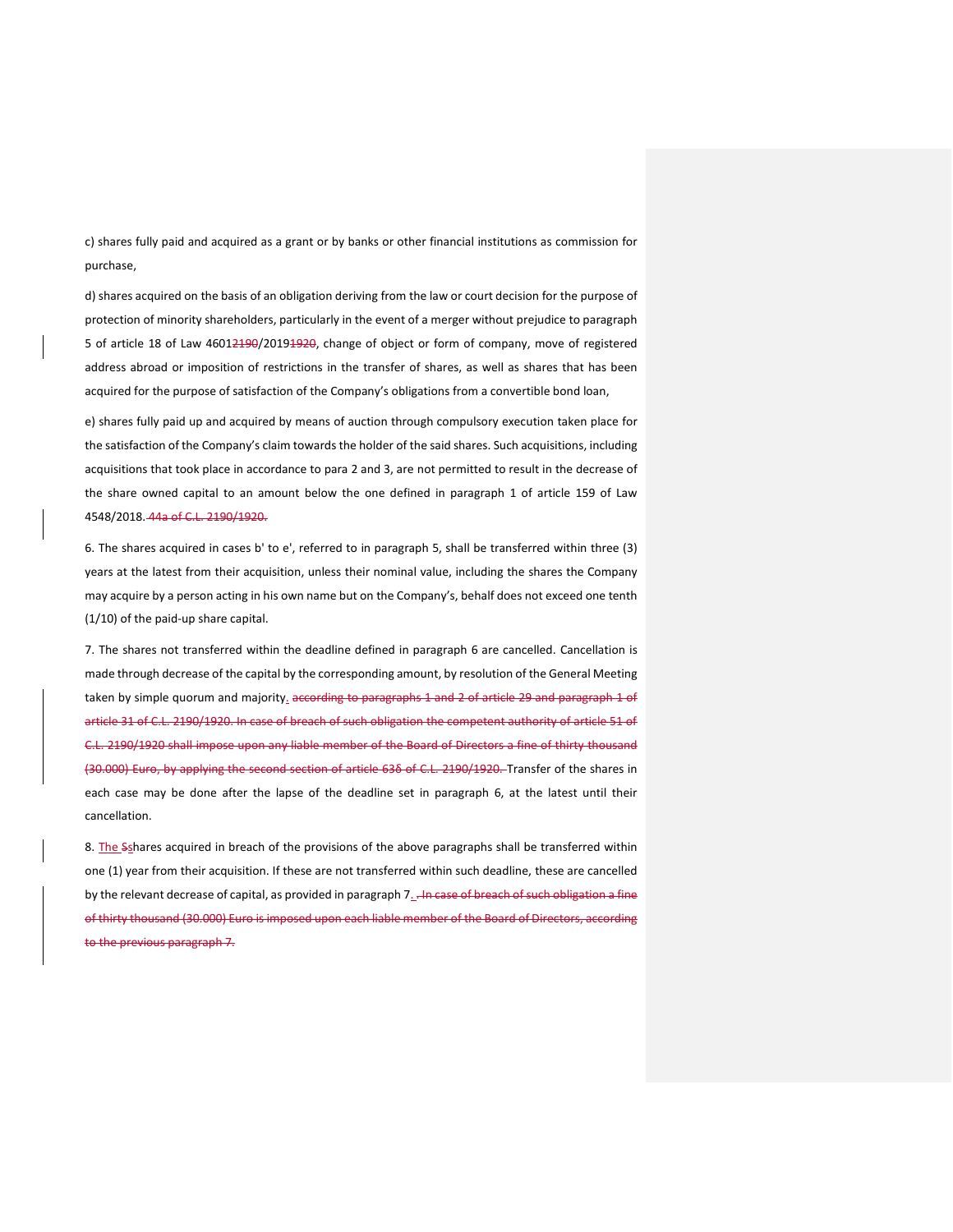9. The shares ownership of the company-shares, either directly by itself or through a person acting in his own name but on behalf of the Company results in suspension of the rights arising from these shares and apply in particular the following:

a) Suspended representation rights at the General Meeting and vote. These shares are not counted for quorum.

b) The dividends corresponding to treasury shares increases the dividend to the remaining shareholders. c) In the event of a capital increase, the preference right corresponding to the own shares is not exercised and increases the right of the other shareholders, unless the body resolving on the share capital decides to transfer the right, in whole or in part, to persons not acting for the Company's account. If such capital increase is made without payment of contributions, the own shares shall participate in such increase.

d) If the owned shares are recorded on the balance sheets as assets, if such is permitted by the applicable accounting rules, the Company shall draw and maintain for as long as it holds such shares, a reserve equal to the acquisitions consideration. Such reserve is formed by the profits of the ended financial year, after the necessary amount for the formation of the ordinary reserve has been deducted and it shall not be distributed.

10. When the Company has acquired its own shares either itself or through a person acting in his name but on the Company's behalf, the administration report shall refer at least to:

a) the reasons for such acquisition made during the financial year,

b) the number and nominal value of the shares being acquired and transferred during the financial year, as well as the value of the capital they represent,

c) in case of acquisition or transfer by sale, the value of the shares,

d) the number and par value of the total number of shares held by the Company, as well as the part of share they represent.

11. The Company shall not receive its own shares, as well as shares of its parent company-within the meaning of article 42e para. 5 of C.L. 190/1920 as in force, as pledge for the security of loans granted by it or other claims thereof.

12. By way of derogation from paragraph 11, acquisition of shares of another Company, which is considered a parent of the Company within the meaning of article 42e para. 5, case, a of C.L. 2190/1920 as in force, are permitted in cases where own shares may be acquired under this article. The precious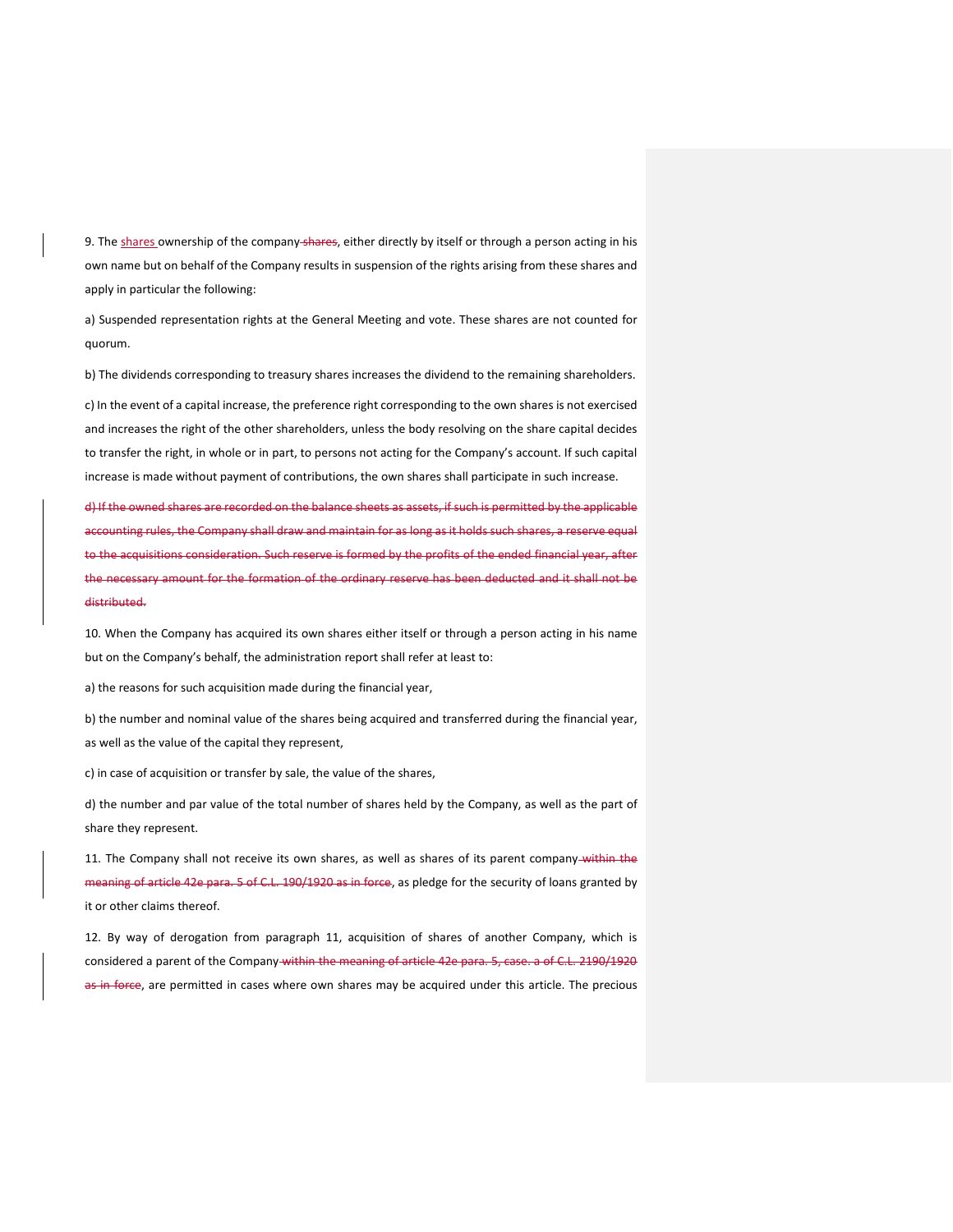section applies also in to the pledge of shares. The first section of paragraph 9 of this present article shall apply to any shares of paragraph 12 of this Article.

13. Without prejudice to article 16a of C.L. N. 2190/1920 as in force, loans of the Company towards persons of paragraph 15 of this present article are not permitted and are entirely void. Restriction of the previous section applies also to the provision of credit by the Company to such persons by any means or to the provision of guarantees or securities in their favor towards third parties. Exceptionally, the grant of guarantee or other security in favor of the persons of par. 15 is permitted under the terms of article 23a of C.L. 2190/1920.

14. Any other agreements of the Company with the persons of paragraph 15 of this present article are void without the prior approval thereof by the Shareholders General Meeting. Such restriction shall not apply to agreements which do not exceed the limits of the Company's daily transactions with its clients. Approval shall not be provided if shareholders representing at least one third (1/3) of the share capital represented thereat object.

15. Restrictions of the above paragraphs 13 and 14 of this article apply also to agreement executed by members of the Board of Directors, by the persons exercising the Company's control, their spouses and relatives up to third degree, as well as by the legal entities controlled by the above, with persons controlled by the Company within the meaning of paragraph 5 of article 42e of C.L. 2190/1920, as in force or with partnerships, to which the Company is a partner, as well as to guarantee or security agreements provided by such persons.

13. Without prejudice to the provisions governing the transactions of credit and financial institutions with persons having special relationship with them, as well as paragraph 3 of article 51 of Law 4548/2018, it is prohibited and invalid to enter into any contracts of the Company with persons referred to in paragraph 2 of article 99 of Law 4548/2018, and the provision of collateral and guarantees to third parties in favor of these persons, without specific authorization granted by decision of the Board of Directors, or, under the terms of article 100 of Law 4548/2018, of the general meeting of shareholders, according as more specifically referred to in Articles 99 et seq. of Law 4548/2018.